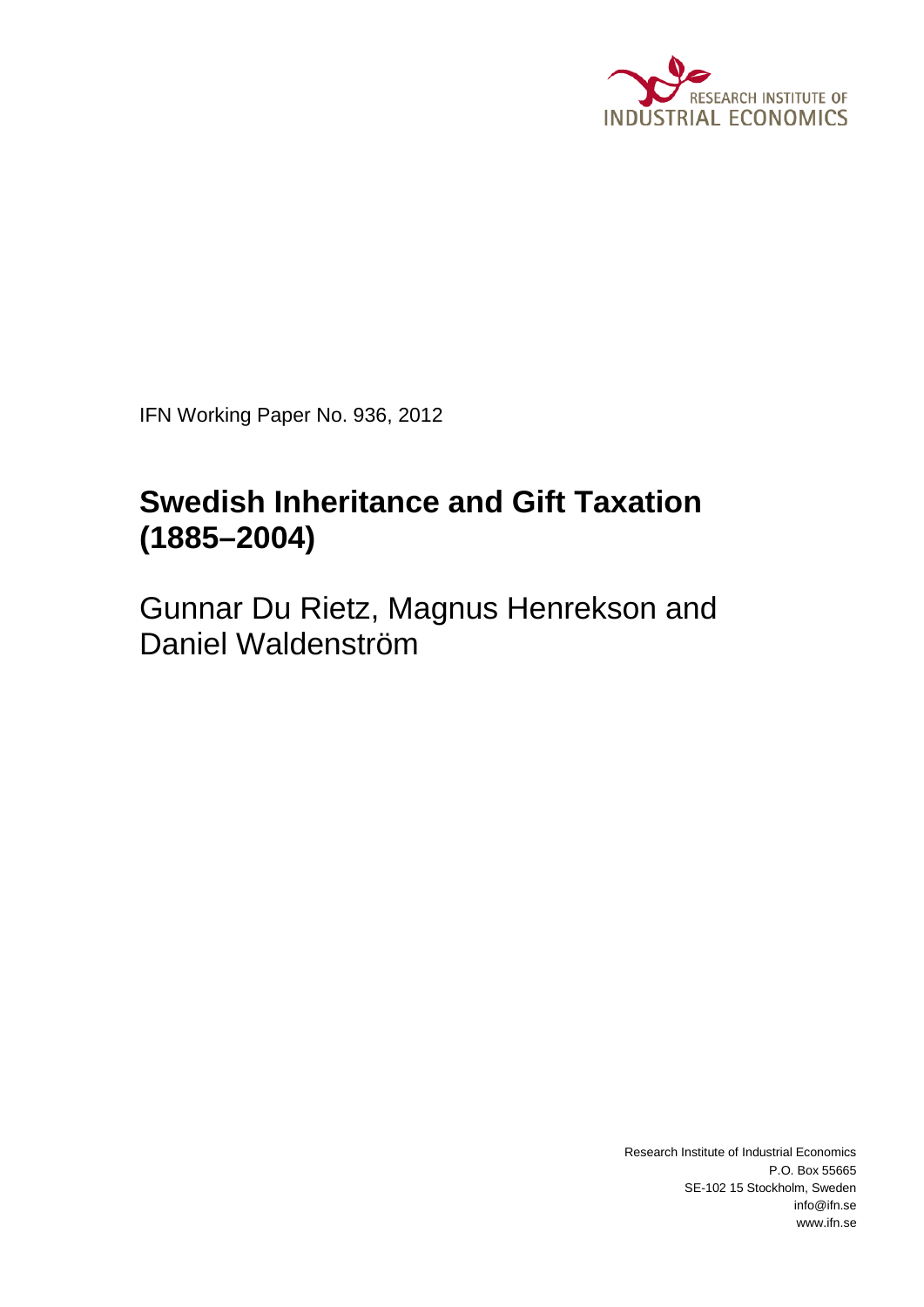# Swedish Inheritance and Gift Taxation (1885–2004) [\\*](#page-1-0)

Gunnar Du Rietz, Magnus Henrekson and Daniel Waldenström

August 4, 2015

*Abstract*: This paper studies the evolution of the modern Swedish inheritance taxation from its introduction in 1885 to its abolishment in 2004. A thorough description is offered of the basic principles of the tax, including underlying ideas and ambitions, tax schedules, and rules concerning valuation of assets, liability matters and deduction opportunities. Using these rules, we calculate inheritance tax rates for the whole period for a number of differently endowed family firms and individuals. The overall trend in inheritance tax burden exhibits an inverse-U shape for all firms and individuals. Up until the end of World War I, inheritance tax rates were very low (never above four percent). Tax rates began to increase in the interwar period with tax hikes in 1918, 1920 and 1934. After World War II tax rates increased rapidly for both inherited firms and individual fortunes. Effective tax rates peaked in the mid-1970s. Valuation reliefs were introduced in the 1970s, which sharply reduced tax rates for inherited family businesses. Tax rates for deceased individuals having non-corporate wealth were first cut in 1987 and then significantly reduced in 1991–1992. Finally, inheritance and gift tax revenues were relatively small, typically 0.1 to 0.2 percent of GDP.

*Keywords*: Gift tax; Inheritance tax; Estate tax; Tax avoidance; Excess burden; Entrepreneurship; Ownership transfers of family firms. JEL-*codes*: H20; K34; D31.

> Research Institute of Industrial Economics (IFN) P.O. Box 55665 SE-102 15 Stockholm, Sweden Tel: +46-8-665 45 00 e-mail: [gunnar@durietz.com](mailto:gunnar@durietz.com) [magnus.henrekson@ifn.se](mailto:magnus.henrekson@ifn.se) [daniel.waldenstrom@nek.uu.se](mailto:daniel.waldenstrom@nek.uu.se)

<span id="page-1-0"></span> <sup>\*</sup> This is a revised update of Du Rietz, Henrekson and Waldenström (2015). Apart from containing some further details, this paper recognizes the increases in inheritance and gift taxation enacted in 1917 and 1919. These reforms were inadvertently overlooked in the earlier version. The current paper thus replaces Du Rietz et al. (2015). Financial support from the Jan Wallander and Tom Hedelius Foundation is gratefully acknowledged.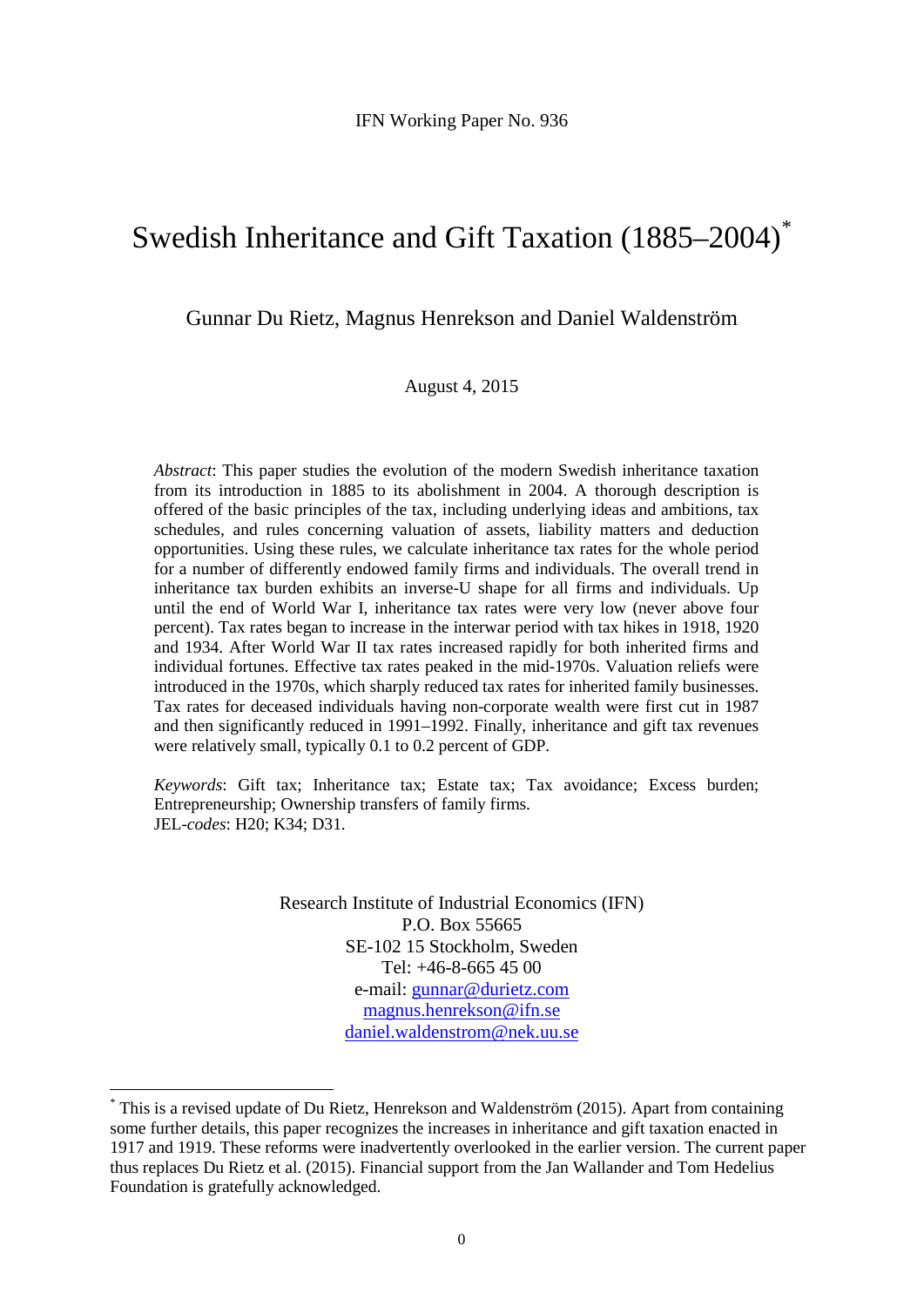# **1. Introduction**

Modern inheritance taxation was introduced in Sweden in 1885, in the form of a single tax – the 1884 Stamp Ordinance. Various kinds of duties and fees on estates, inheritances and wills had existed earlier, but only for small and specific parts of the tax base and population strata.<sup>[1](#page-2-0)</sup> This paper provides a detailed analysis of the evolution of Swedish gift, inheritance and estate taxes from 1885 until 2004 when they were abolished.

The main purpose of this paper is to calculate the first long-term series of effective tax rates covering each year during the full period under study. Unlike previous studies where mostly statutory tax rates – typically the statutory top rate – are used, our effective rates both cover different inheritance amounts and account for the full spectrum of institutional factors affecting tax rates such as deductions, exemptions and valuation rules. We also present tax rates paid by heirs of individual fortunes as well as family firms.

Our long-run series provide new insights regarding the evolution of inheritance taxation in Sweden. Taxes were relatively low even for the largest inherited fortunes until 1918, when the top marginal tax rate was doubled from four to eight percent. In 1934 it reached 20 percent. In the postwar era, tax rates were raised gradually, reaching peak levels in the early 1970s. Thereafter, new valuation rules, especially concerning inherited family firms, lowered effective tax rates and additional eases in the 1990s and 2000s led to further tax reductions until the final abolition in 2004. Looking at the aggregate amounts of receipts of the gift, inheritance and estate taxes during the period of study, we find that these taxes were never fiscally important when compared to personal income or wealth taxes. Instead, it seems that the ambition with the inheritance tax was primarily to reduce large intergenerational transfers at the top of the distribution.

The paper is organized as follows. In section 2 we present the main ideas behind the inheritance, gift and estate taxes in Sweden. The third and fourth section presents in some detail the rules governing the valuation of assets and liabilities and the tax schedules. Section 5 quantifies the importance of the inheritance and gift taxes as sources of government revenue. In section 6 we examine the impact of the gift and inheritance taxation by computing average inheritance tax rates, including gift and estate taxes, for synthetically constructed family firms and individuals. Most of the focus is on an assessment of the tax burden on owners of family firms of different sizes. Section 7 consists of a brief summary and our main

<span id="page-2-0"></span><sup>&</sup>lt;sup>1</sup> The earliest Swedish estate tax was the "poverty percentage", a fee of 1/8 of one percent levied on the gross estate value. This tax was imposed between 1698 and the 1830s by local governments to fund local social spending. Probates were also taxed by a stamp duty (*Charta Sigillata*), but this was paid per sheet and had no relation to the value of the estate. See Rydin (1882), Eberstein (1915) and Ohlsson (2011) for further details.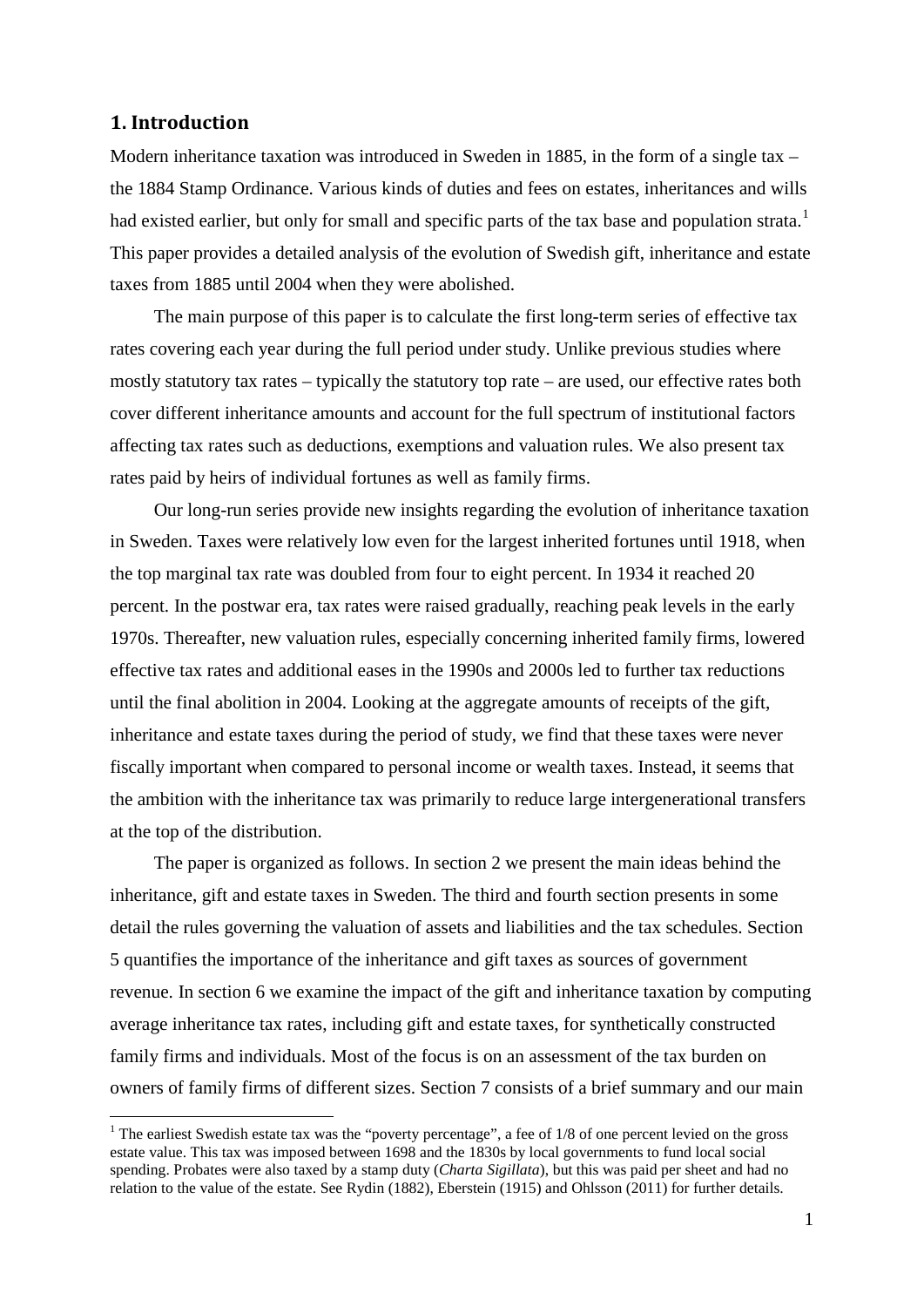conclusions.

# **2. Main ideas and aims behind the inheritance, gift and estate taxes**

## **2.1 Inheritance and estate taxation**

The starting point for calculating an inheritance tax is the remainder of a deceased person's estate, after settling outstanding debtors' accounts and, if the deceased was married, the spouse's right to his/her marital property (*giftorätt*). The remainder is then apportioned among the heirs and beneficiaries under the will, and as a final step the inheritance tax is calculated for each heir. Among the assets included in the taxable estate are real and financial assets, consumer durables and most private insurances. The tax-free property of the spouse removed from the taxable estate usually amounted to half of the estate; from 1960 at least four price basic amounts.[2](#page-3-0)

There are in general two different systems for taxing inheritance. The first is *estate taxation* (*kvarlåtenskapsbeskattning*), in which the estate is taxed in its entirety. This system is effectively a tax on the wealth of the deceased. This system is used in the United States, and was also practiced in Sweden during 11 years in the 1940s and 1950s (see below). The second system is *inheritance taxation* (*arvslottsbeskattning*) where the acquisitions of heirs and beneficiaries are taxed. When the Swedish 1884 Stamp Ordinance was implemented, legislators discussed which of the two alternative tax systems to apply. Inheritance taxation was preferred, and the actual tax was thus imposed on the lots received by the heirs. Inheritance taxation is internationally the most common form of taxation of intergenerational transfers and is used for example in France, the Netherlands and the Nordic countries.

The allotment of the taxable part of the estate is typically made according to a provisional (schematic) distribution of the estate inventory. The deceased's estate is then partitioned according to the legal rules of inheritance order and stipulations in the deceased's will (if any). If there are three children, the estate is thus split into three equal parts unless there is a will stipulating differently. If an heir abstains from his or her inheritance, the estate is passed on to his or her children. Assets emanating from insurance policies are taxed jointly with the deceased's estate, except for certain tax exempt allowances. Alternatively, the heirs can refer to a so-called real allotment of property as a base for the inheritance tax, but the

<span id="page-3-0"></span><sup>&</sup>lt;sup>2</sup> The price basic amount (previously the basic amount) is calculated based on changes in the general price level, in accordance with the National Insurance Act (1962:381). Many transfer payments, tax rates, entitlements etc. are determined by the price basic amount. The price basic amount was first introduced in September 1957 and set to SEK 4,000 (SOU 1977:91, 235–238). In 2004, the price basic amount was SEK 39,300, and an average worker annual salary was SEK 262,200 (Table 5.16). The non-taxed spouse's marital property that year thus amounted to 4 x 39,300/260,200 = 60 percent of the average annual worker salary.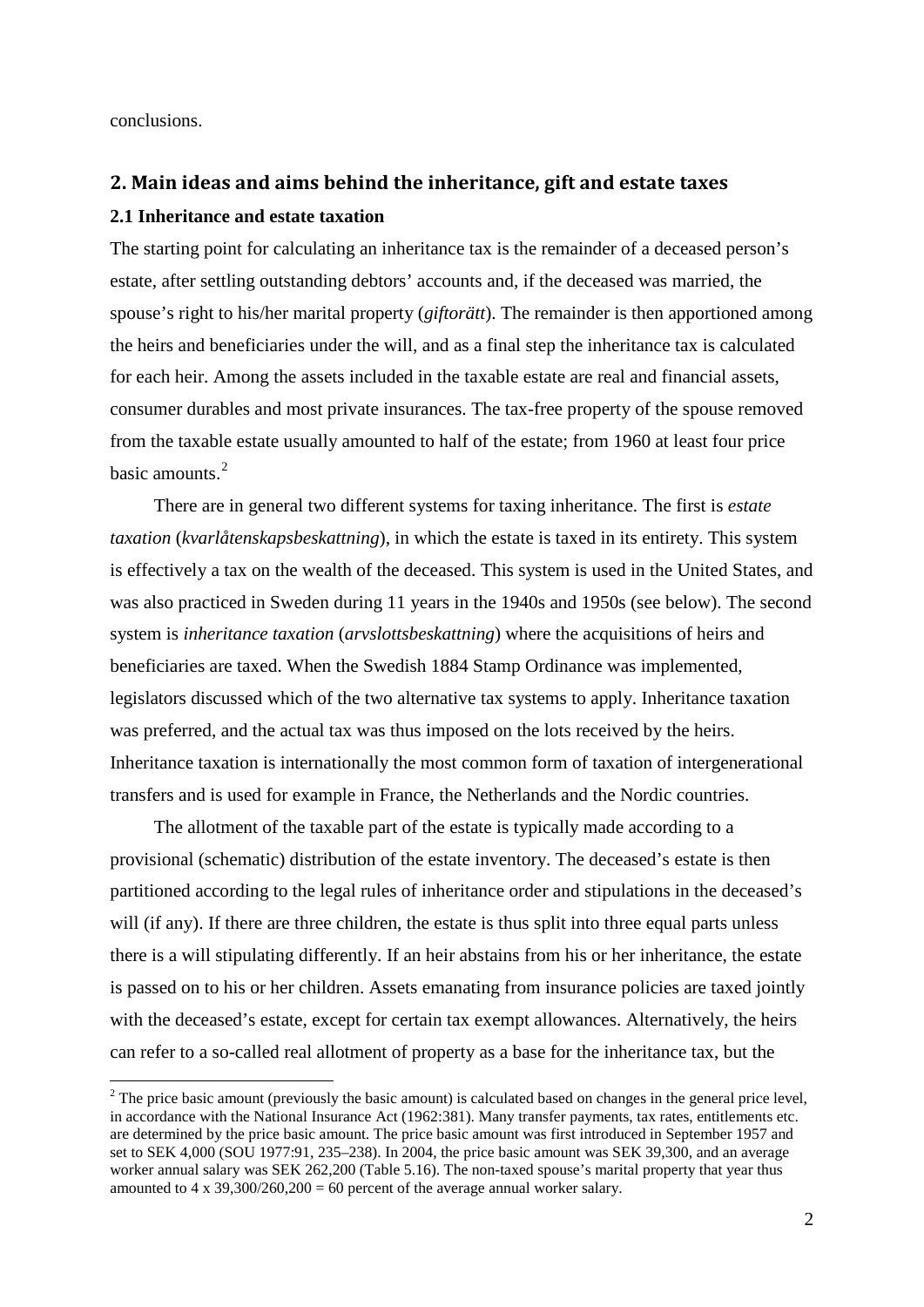allotment and the valuation of assets have to agree with inheritance law (SOU 2004:66, 84).<sup>[3](#page-4-0)</sup>

# **2.2 Gift taxation**

In order to avoid substantial tax avoidance through gifts, it is necessary to also tax gifts that the deceased may transfer to the heirs during the years before the time of death. Several legal aspects need to apply if one is to talk about an *inter vivos* gift (a gift between the living). For an *inter vivos* gift to be taxable, it is required that it is associated with an ability to pay the tax, that it does not concern parents' obligation to support their children, and that it is not referring to estate division transfers between spouses or periodical transfers (Englund 1975, 155f).

Its main motivation, however, refers to the risk of tax avoidance if donors partition their wealth before the time of death in order to minimize inheritance taxes. In some countries, gift taxation is uniquely associated with inheritance and estate taxation, but in Sweden gift taxes had to be paid from 1914 until 2004 on all kinds of gifts, not just those related to intergenerational transfers.

# **2.3 Summation rules**

If every gift were considered as independent of earlier acquisitions, large tax gains could be obtained simply by splitting up gifts into smaller installments spread over time. Analogously, inheritance and will acquisitions could then be split up into one acquisition in connection with the decease of the owner and several subsequent gifts and delayed inheritances. As a result, the progressivity of the inheritance, estate and gift tax schedules would largely be avoided and tax payments substantially reduced (Englund 1975, 116).

To counteract any tendencies towards avoidance of inheritance, estate and gift taxes in this way, rules were constructed in the Inheritance and Gift Tax Ordinance (AGL) and the Estate Tax Ordinance (KVL), stipulating that gifts and bequests from the same donor should be added to inheritance lots and be taxed jointly. In the rules in the AGL, a distinction was made between immediate acquisitions (made before or at the time of death of the deceased) and cases when a tax liability arose later, so-called delayed acquisitions.

The first summation rules (*sammanläggningsregler*) for immediate acquisitions in the inheritance and gift legislation were introduced in 1911 and concerned joining together

<span id="page-4-0"></span> <sup>3</sup> However, the definition of lots in the real allotment cannot violate the rules of the Inheritance Code (*Ärvdabalken*). Nor can they violate the valuation rules in the Inheritance and Gift Tax Ordinance (AGL), and the estate division document must be handed in to the tax authorities before its ruling on the matter. A referral to a real allotment also typically means that tax levels are higher since assets are included at full market values. For this reason such real allotments were rarely used when taxing inheritance lots.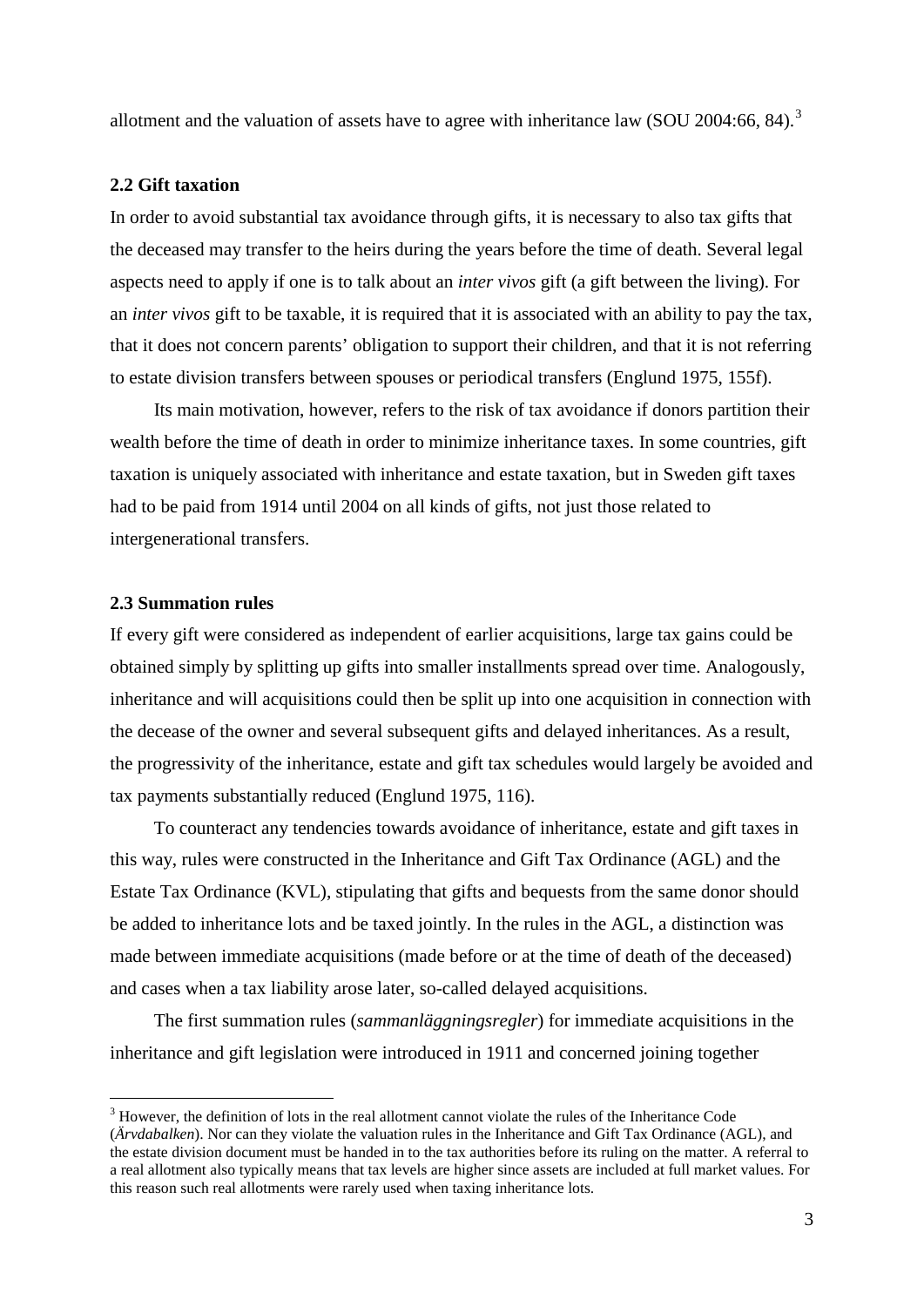inheritance lots with earlier gifts. The period of summation was two years. The value of gifts should be added on to the value of the inheritance lots and the inheritance tax calculated as if all acquisitions had occurred at the same time (*Betänkande* 1910, 15).[4](#page-5-0)

In the 1914 Inheritance and Gift Tax Ordinance (AGF 1914), the summation rules were expanded to include consecutive gifts, but the summation period was still two years until 1934 when it was extended to four years.<sup>[5](#page-5-1)</sup> The summation period was prolonged, because two years had turned out to be too short to effectively prevent tax payers from escaping part of the tax through avoidance strategies (SOU 1957:48, 85). Transfers of possessions were in many cases arranged as a series of gifts at intervals somewhat longer than two years.

Special summation rules applied for delayed acquisitions taking place at some future point in time. Such a rule was first introduced in AGF 1941, when a ten-year period was decided to apply for such delayed transfers. The 1941 AGF also expanded the tax liability for gifts with future transfers. Beneficiary promissory notes regarding such (future) gifts were also considered taxable gifts.

# **2.4 The ability-to-pay principle of taxation**

The ability-to-pay principle of taxation has played an important role for the Swedish income tax system since the 1910 Ordinance of Income and Wealth Taxation. Taxes should be levied so as to minimize aggregate sacrifice and maximize welfare.<sup>[6](#page-5-2)</sup> Traces of the ability-to-pay principle in the inheritance area can be found in the 1894 Stamp Ordinance as well as in the 1914 Inheritance and Gift Tax Ordinance. Acquisitions through inheritance and gifts normally provide the recipient with the ability to pay the ensuing tax. This equity consideration was decisive for the progressivity of the inheritance and state income tax schedules and it also provided an important rationale for the origin of tax exemptions.

# **3. Valuation of assets and liabilities**

# **3.1 General principles**

The starting point for the valuation of assets and liabilities of estate inventories is that they should be listed at market values at the time of death of the deceased.

However, for certain types of assets special valuation rules also applied. Real estate was

<span id="page-5-0"></span> <sup>4</sup> These rules implied a change of the 1908 Stamp Duty Ordinance. The rules meant that inheritance lots should be added to earlier gifts.<br><sup>5</sup> The name or abbreviation AGF was changed in the 1970s to AGL (SOU 1977:91, 233).

<span id="page-5-2"></span><span id="page-5-1"></span> $<sup>6</sup>$  The ability-to-pay principle was advocated by many groups of writers, including reformists and socialists. To</sup> them, this approach seemed a promising base from which to push for progressive taxation and income redistribution (Musgrave 1959, 112).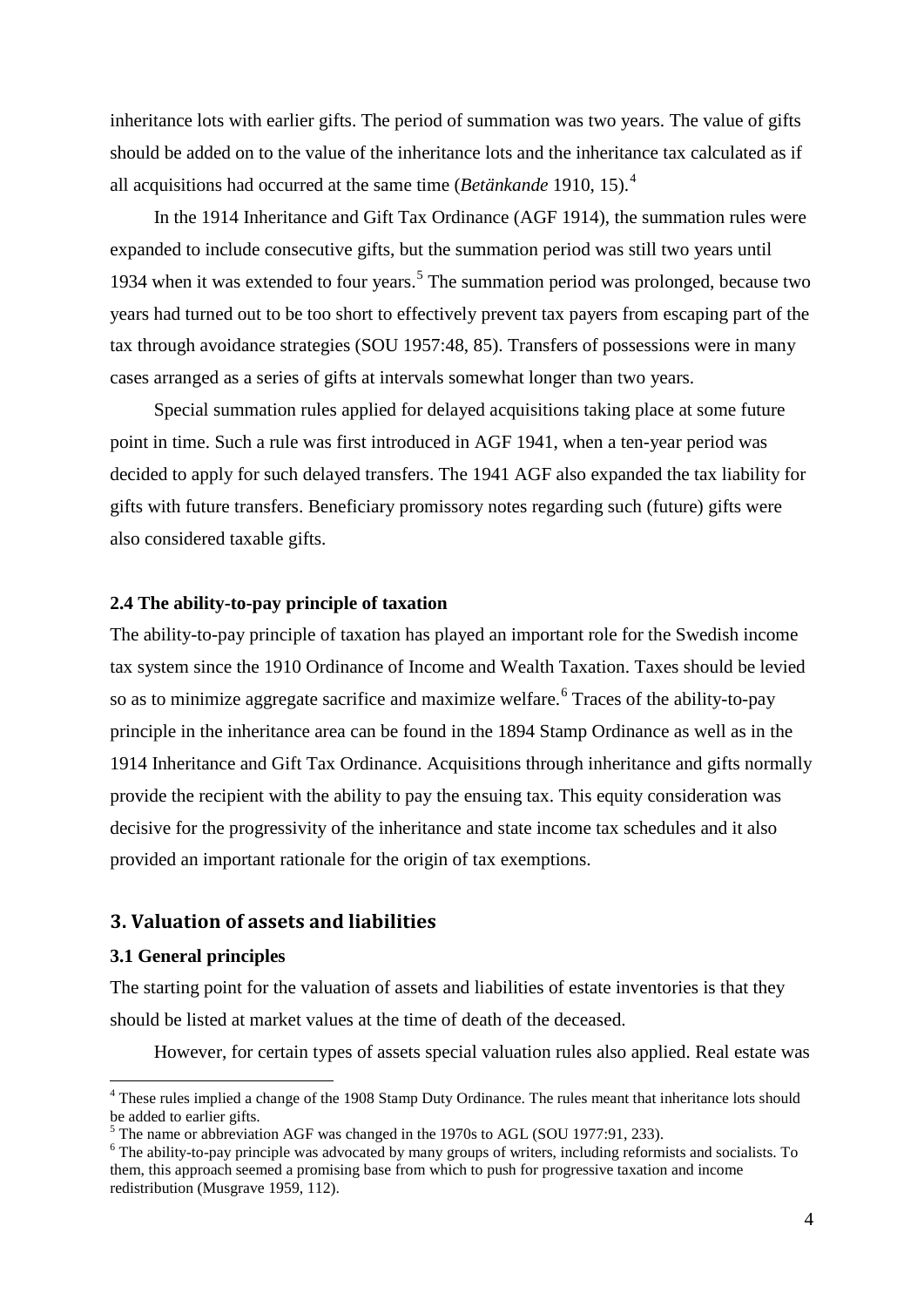taken up at tax-assessed value in the year preceding the death. The value of co-operative building society flats corresponded to members' share of wealth of the society. Personal property corresponded to market value, and a business was valued as its sales value, estimated by trustees. Some asset types were listed at a fraction of their value. For example, shares registered on a stock exchange were listed at less than their full market value from 1978: at 80 percent in 1997–2004 and at 75 percent in 1978–1996. From 1978 unlisted shares (on the socalled O-list; an informal listing) and other over-the-counter (OTC) shares were assessed at only 30 percent of their quoted or book value. Forest holdings (*skogskonto*) were listed at half their market value. Small firm inventories and stock-in-trade have, at times, also been valued below market prices (see more below).

# **3.2 Insurance with beneficiaries**

Insurance policies without provision for beneficiaries were taxed in the same way as other inherited assets. If a deceased person left behind insurance without beneficiaries, the value of the insurance, or the insurance disbursements, was simply included in the estate inventory. The same principle normally applied for insurances possessed by a surviving spouse. However, insurances with beneficiaries – which are in fact included in most insurance contracts – are typically tax exempt following the Insurance Contract or Marriage Codes. Beneficiary acquisitions were regulated in the Inheritance and Gift Tax Code and were among the most complicated elements in the taxation of inheritance (Englund 1975, 99).

Insurance acquisitions were initially tax exempt according to the Inheritance and Gift Tax Codes of both 1914 and 1941. The motivation was that insurance disbursements, after the decease of the owner, should not be included in the estate if beneficiaries were provided for. During a period from 1931, acquisitions were taxed although with a basic exemption of  $SEK<sup>7</sup>$  $SEK<sup>7</sup>$  $SEK<sup>7</sup>$ 15,000 for each beneficiary (SOU 1957:48, 134).

Individual private pension insurance was exempted from taxation. Specifically, disbursements were not taxed if fee payments had been initiated more than ten years before the time of death. The same rule applied for pension plans entered into during employment if the yearly disbursement fell short of SEK 10,000 (basic exemption). Other life insurances were tax exempt if disbursements fell short of SEK 2,500 per year. The deductions for beneficiaries and the surviving spouse's marital property implied that insurances could be higher and still be tax exempt.

<span id="page-6-0"></span><sup>&</sup>lt;sup>7</sup> SEK = Swedish kronor. There were roughly five Swedish kronor to the US\$ during the Bretton Woods era. In recent decades the exchange rate has, with few exceptions, oscillated between six and nine kronor to the dollar.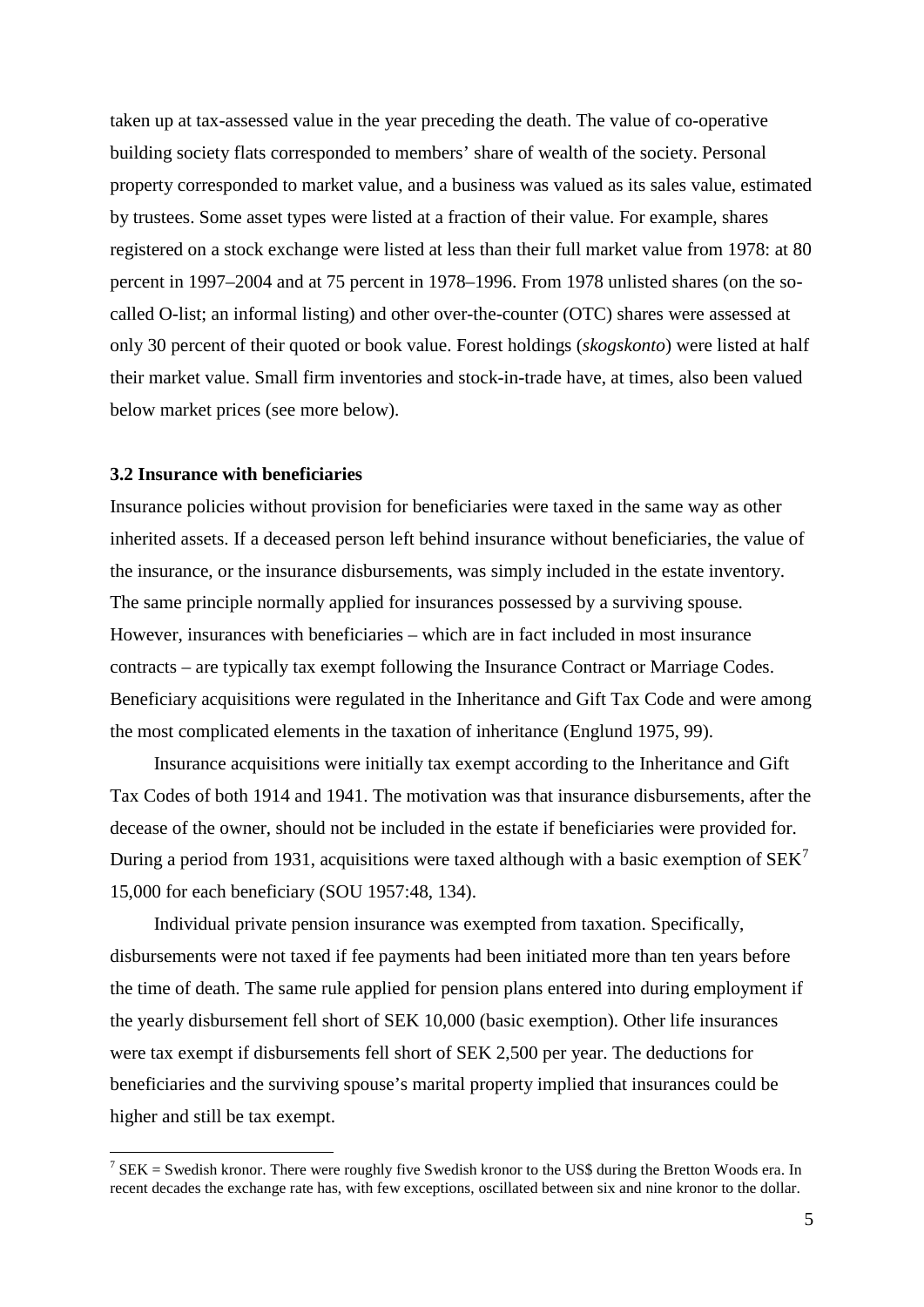The main rule after the 1914 inheritance and gift taxation ordinance was that beneficiary acquisitions were taxed as inheritance, though with a basic exemption. Tax liability arose at the death of the policy holder (Eberstein 1956). Before 1931, ordinary old-age insurance was included in the estate inventory, but if beneficiaries were included, no inheritance tax had to be paid. The tax-free exemption was increased in 1962 from SEK 15,000 to 32,000 (SOU 1969:54, 68), in 1974 from 41,000 to 45,000 (Bratt and Fernström 1975, 328), and in 2004 to six price basic amounts (SOU 2004:66, 66).<sup>[8](#page-7-0)</sup> This exemption was adjusted so that ordinary group insurances would be exempt from inheritance tax.

Employment old-age insurances and certain pension insurances with beneficiaries were exempt from inheritance tax even after 1931 (SOU 1969:54, 68). During the period 1948– 1958, estate taxation was applicable according to certain special rules for pension insurances; employment old-age insurances were exempt from estate tax as well as from inheritance lots taxation. Other life insurances were tax exempt if they were older than ten years, or if the fees fell short of SEK 50,000 (SEK 80,000 from 1958). Life insurance wrappers (*kapitalförsäkringar*) were tax exempt up to a basic exemption of SEK 15,000. Accident and sickness insurances were wholly exempt from estate tax, other insurance policies from inheritance and gift tax were exempted up to SEK 15,000. In the case of interest income the exempted amount was limited to SEK 1,500 per year.

## **3.3 Tax and valuation reliefs for closely held (unlisted) business capital**

In the corporate tax code, reliefs in the valuation of business capital existed during the entire twentieth century in the form of favorable rules for valuation of machinery, inventories and stock-in-trade (Du Rietz, Johansson, and Stenkula  $2015b$ ).<sup>[9](#page-7-1)</sup> However, reliefs for inheritance of closely held (private) companies were not introduced until 1971. The purpose of the reliefs was to facilitate takeover of family firms by heirs. The reliefs applied to both gifts and bequests and regardless of whether companies were sole proprietorships (*enskild firma*), partnerships (*handelsbolag*) or private joint-stock companies. The tax relief was designed as a conditional tax concession of ten percent of the inheritance tax on the recipient's lot. Initially, this was set up as a payment deferral, but later the relief was made permanent had the firm been held by the heirs for more than four years, provided that the net worth of the firm did not

<span id="page-7-0"></span><sup>&</sup>lt;sup>8</sup> The increase of the tax-free exemption from SEK 15,000 to 32,000 corresponded almost exactly to an increase from one to two average annual wages before tax for a full-time production worker, but due to the combined effect of inflation and real wage increases the exemption had once more declined to one annual wage by 1975 (see Table 22).

<span id="page-7-1"></span> $\degree$  The wealth tax on the net worth of companies was abolished in 1991, whereas it was completely repealed for all kinds of assets/wealth in 2007 (Du Rietz and Henrekson 2015).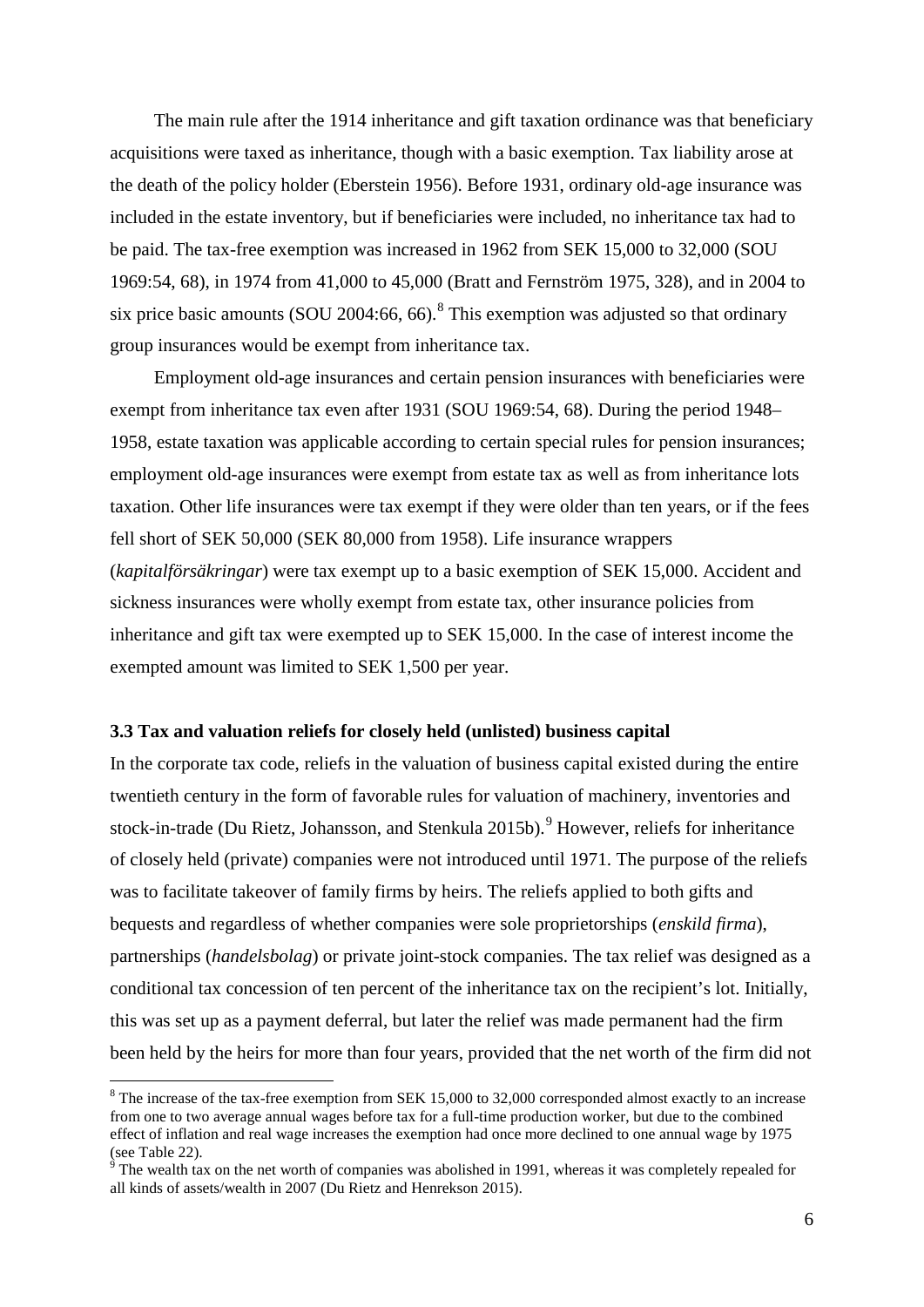exceed SEK two million. Another requirement for tax relief was that at least 75 percent of the remainder of the estate be invested in the firm.<sup>[10](#page-8-0)</sup>

In 1974, the 1971–1973 tax relief was extended by an option to explicitly allow stockin-trade and inventories to be undervalued. The new valuation rules stipulated that the lowest of either acquisition cost or replacement value were to be used as a basis for taxation, and then an additional five percent were deducted for obsolescence, and finally the remaining value was written down to 40 percent (Englund 1975, 62). In the tax rate computations below we have interpreted the deliberate underestimation of stock-in-trade and inventories in 1974– 1977 to result in an assessment at 40 percent of equity.

In 1978, the valuation relief for small businesses became more generous. Private (unlisted) firms were valued at 30 percent of book net equity value (assets less liabilities) regardless of the size of the firm. This valuation rule was in force until the inheritance and gift tax was repealed on 17 December 2004.

## **4. Tax schedules**

# **4.1 Early tax schedules up to 1914**

The inheritance and gift tax schedules were initially proportional, but the tax depended on consanguinity, that is, the relationship and other personal relations between the deceased and the heirs. Before 1885, there were stipulations about taxation of the deceased's estates in the so-called appropriations (Du Rietz, Johansson, and Stenkula 2015a, 2015b). In 1810, when the Swedish tax system was reformed, the inheritance tariff rate was increased to three percent and the estate report (*bouppteckningen*) was also liable to a stamp duty. Half a century later under the income tax reform of 1861, the income taxes as well as the inheritance tax were reduced to a flat rate at one percent.

With the 1884 Stamp Ordinance, all previous variants of estate taxes including stamp duties and inheritance lot taxes were merged into a single tax in the form of a stamp on the total estate value. As shown in Table 1, there were two inheritance tax classes having different tax rates during the period 1885–1894, one for direct heirs (0.5 percent) and another for other heirs (0.6 percent).

The guiding principles of the Inheritance and Gift Law (AGL) were laid down in the

<span id="page-8-0"></span> $10$  In order to reduce the threshold effect, there was as a second size limit where firms with equity between SEK two and 2.5 million were allowed a payment respite and late remittance of five percent of the recipient's inheritance tax. Firms eligible for a lower wealth valuation were only smaller family firms, where at least 75 percent of the equity was held by the entrepreneur, alone or jointly with at most nine persons. Firms having equity exceeding SEK two million did not get any relief (SOU 1971:46, 128–134).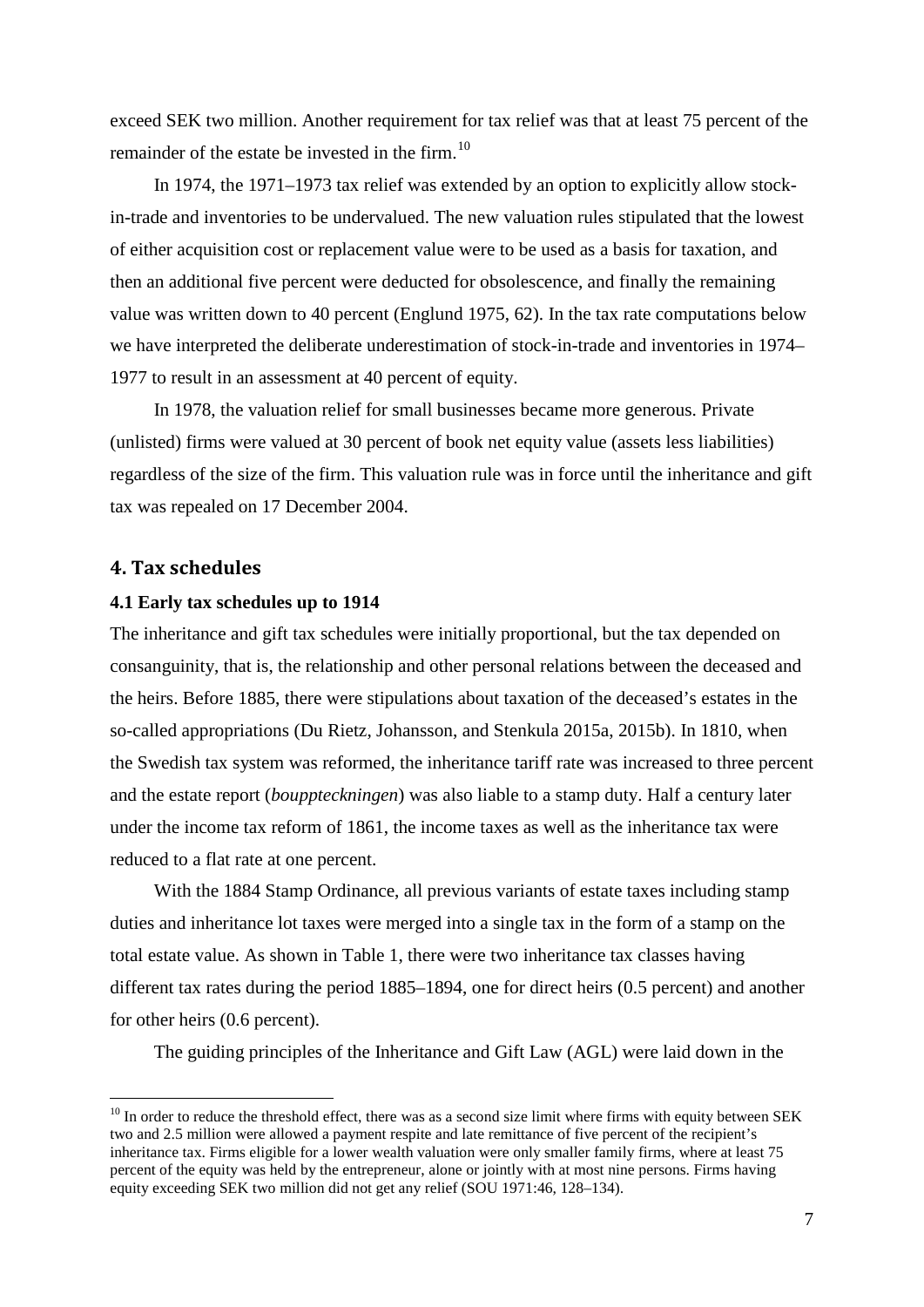1894 Stamp Ordinance. It was in force from 1895 until 30 April 2010 and is considered to be the first modern inheritance tax as it had progressive tax schedules that were based on the estate report and on a provisional distribution of inheritance lots. A stamp duty on gifts of personal property was also introduced in case there was a gift deed ( $g\ddot{a}vobrev$ ).<sup>[11](#page-9-0)</sup> The AGL defined three classes of taxpayers (see Table 2). Class I, which had the lowest tax rates, included surviving spouse, cohabiter (*sammanboende*), children and descendants. Class III consisted of juridical persons such as public utilities, private non-profit foundations and associations, of which some (e.g., public institutions and religious communities) were tax exempt. Class II, strictly speaking, encompassed all other heirs, that is, those not belonging to Class I and III. In practice, this meant parents, brothers and sisters. Gifts to public authorities, religious communities and foundations promoting research, education, culture or sports were tax exempt.

The 1894 Stamp Ordinance introduced a single inheritance lot system in force through 1947. In 1948 the estate taxation was added alongside the then existing inheritance lot taxation, which made the taxation of deceased person's estate a dual tax system.[12](#page-9-1) The lowest marginal tax rate was 0.5 percent in Class I and II. For lots above SEK 75,000, the rate was 1.5 percent in Class I. The rate was three percent for inheritances exceeding SEK 50,000 in Class II. The top marginal tax rate was six percent, levied on lots in Class III for amounts exceeding SEK 40,000. The tax exempt amounts (*bottenbelopp*) were not yet deductible exemptions, but a taxable limit.<sup>[13](#page-9-2)</sup>

The progressivity of the tax schedule, introduced with the 1894 tax, was increased in 1910, when tax rates were raised in all three tax classes (Table 3). At the same time, the taxable limit was raised in Class I from SEK 400 to 1,000, while it remained at SEK 200 in Class II and III. The top marginal tax rates were set to four percent in Class I and eight and 16 percent in Class II and Class III, respectively.

In 1912, a fourth tax class was added, with a taxable limit of SEK 200. The new Class IV was broken out from the preceding Class III in 1895–1911, and got a minimum tax rate of one percent and a top tax rate of 16 percent on amounts exceeding SEK 260,000. The top rate in the new Class III, which consisted of churches, municipalities and rural economy and agricultural societies (*hushållningssällskap*) was lowered to 12 percent (Table 5). The tax

<span id="page-9-0"></span> $11$  Earlier, there existed a stamp fee on gifts of real estate (SOU 1957:48, 77). Stamp duty on gifts of personal property was introduced as a means to prevent avoidance of inheritance tax (SOU 1969:54, 84).<br><sup>12</sup> The dual tax system lasted from 1948 through 1958, when the estate tax was abolished.

<span id="page-9-2"></span><span id="page-9-1"></span> $13$  Deductible exemptions were introduced much later, not until the estate tax in 1948 and the inheritance lot tax in 1971.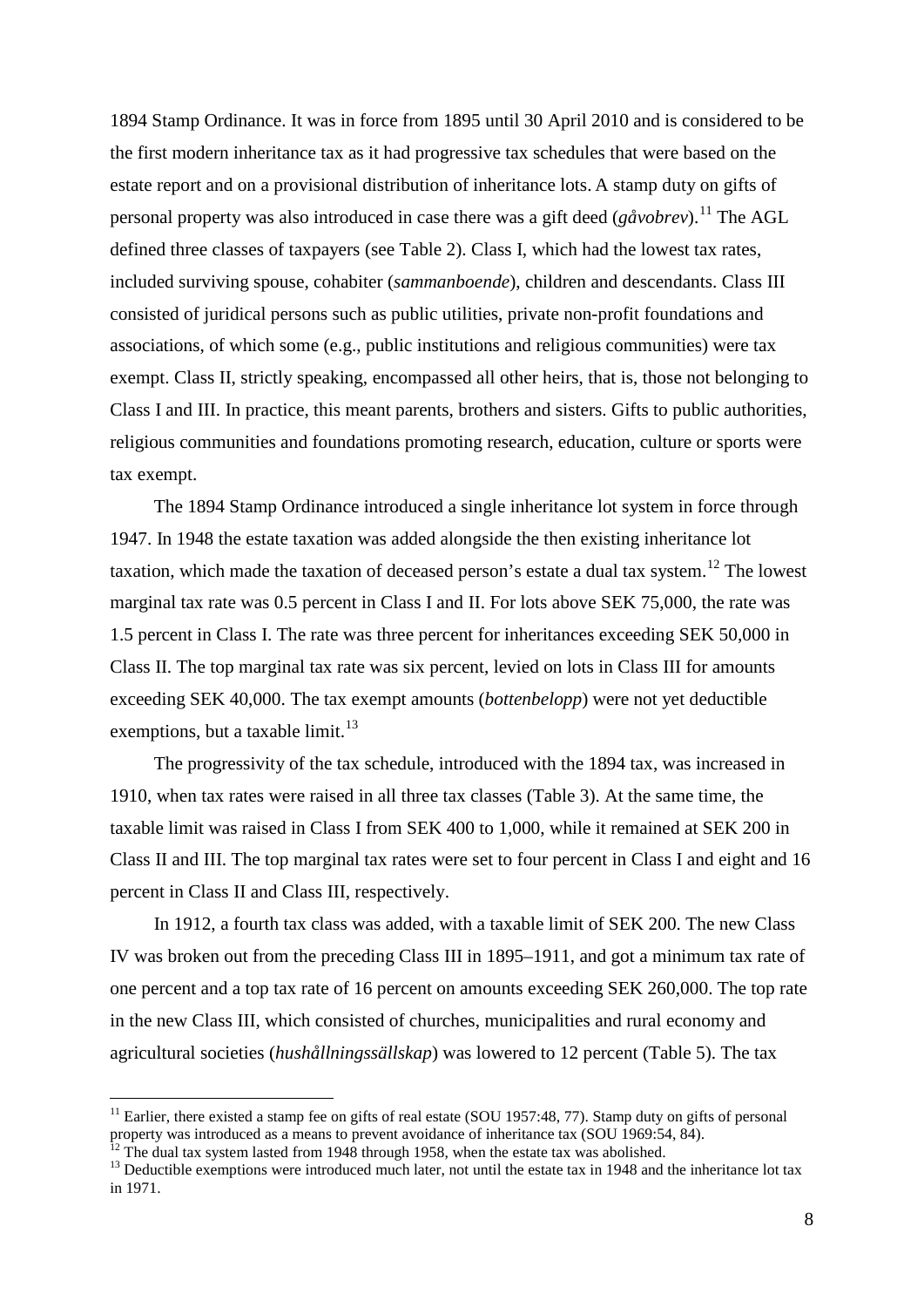brackets were also modified slightly, although the top rates remained unchanged in Class I and II (Table 4).

Since the tax schedules and taxable limits/exemptions are expressed in nominal terms we have added an Appendix where we include data on the evolution of the consumer price index (Table A1) and the average annual wage for a full-time production worker (Table A2) in order to facilitate comparison over time. Table A3 in the Appendix presents the taxable limits (1894–1970) and basic exemptions (1971–2004) in nominal and real terms, and Figure A1 shows the taxable limits and basic exemptions for descendants expressed as a share of the average annual wage of a production worker. Figure A1 also shows the lower limit of the top inheritance tax bracket for direct descendants expressed in terms of the number of annual average wages of a production worker (APWs). The lower limit of the top bracket was very high through 1932 (several hundred APWs). Towards the end of the period the highest tax bracket (30 percent) began to apply for inheritances amounting to no more than around 2.5 APWs. Thus, over time, exemptions were reduced, and smaller and smaller inheritances were subjected to high effective inheritance taxation.<sup>[14](#page-10-0)</sup>

#### **4.2 The inheritance and gift act of 1914 and the subsequent revisions in 1918 and 1920**

In 1914, a new Inheritance and Gift Tax Ordinance was enacted, introducing the first modern inheritance and gift tax code, effective from 1915. A new document, a so-called declaration, was also introduced for those cases when an estate inventory was missing. Liability for gift tax was deemed to arise whether or not a gift deed existed. The top marginal tax rates were unchanged at four, eight, 12 and 16 percent, for the respective classes (Tables 6 and 7). A special tax exemption applied for gifts regarding the so-called beneficial partition of joint property of husband and wife (*bodelning*).

Motivated by the need to finance greater defense spending, the government proposed an increase in inheritance and gift tax rates in 1917 (Prop. 1917:167). The raise was intended for large inheritances and the government reckoned that income from the inheritance tax would then increase by 25 percent. The bill was passed in Parliament, which raised the top marginal tax rate from four to eight percent for Class I and from eight to 12 percent for Class II (Table 8). A further increase was proposed and enacted in 1919 (Prop. 1919:264) based on a similar reasoning. This raised the top marginal tax rate from eight to ten percent for Class I, from 12

<span id="page-10-0"></span> $14$  See Henrekson and Waldenström (2015) for a further analysis.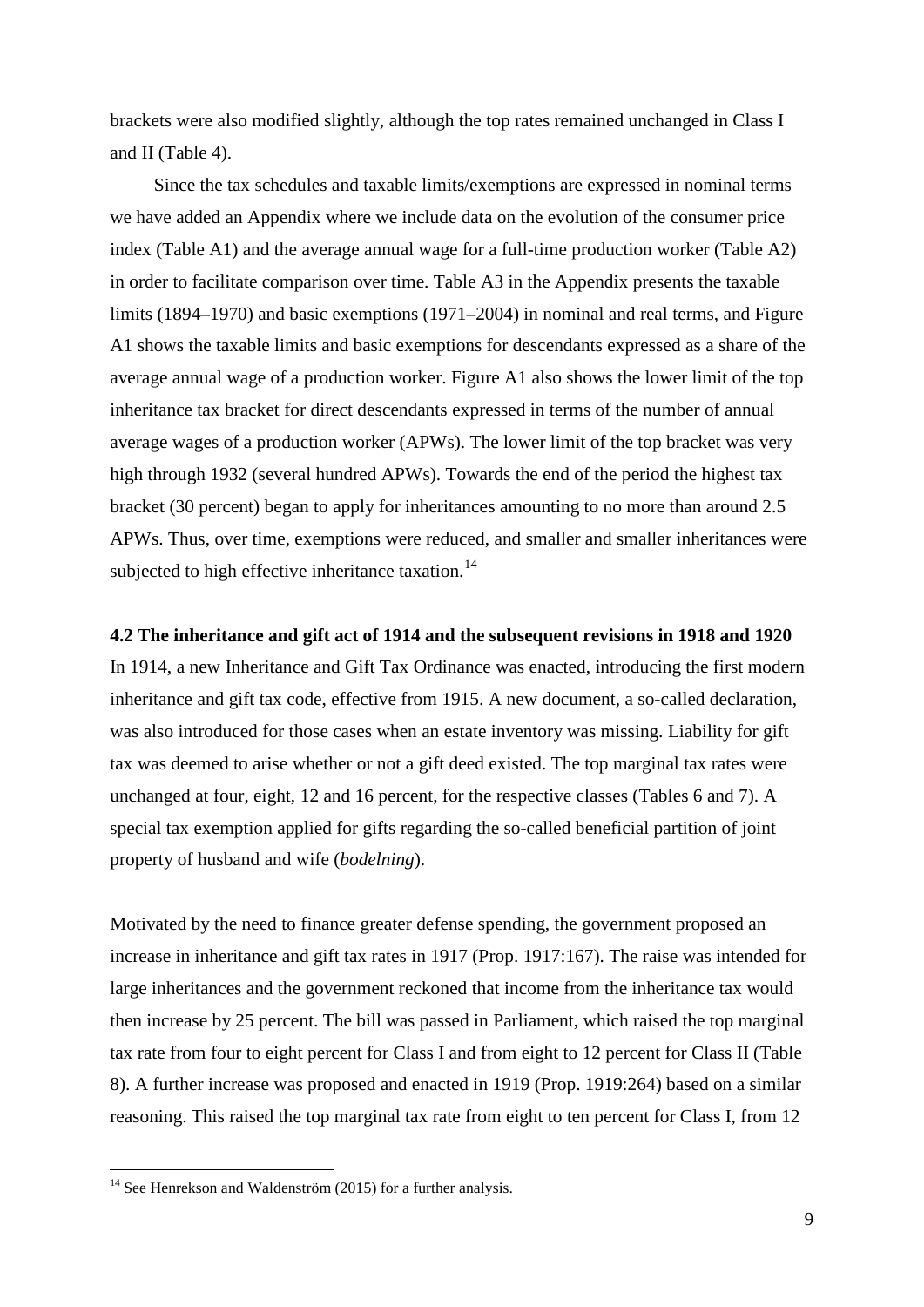to 15 percent for Class II (Table 9), and from 16 to 20 percent for Class IV (Table 10). There was no increase in the top marginal rate for Class III (churches, municipalities, counties and rural economy and agricultural societies). In fact, the top marginal rate was lowered from 16 to 15 percent, but the taxes rates were increased for lower brackets (compare Tables 7 and 10)

## **4.3 Sharply increased tax rates in 1933**

Throughout the 1920s, there was a public debate in Sweden concerning inequality and fairness of the wealth distribution and inheritance flows. A prominent example is a critical report on wealth inequality and inheritance taxation written by the leading Social Democrat Ernst Wigforss (Wigforss 1928). The Social Democrats gained governmental power in 1932. As the new Minister of Finance Wigforss immediately proposed the introduction of an estate tax alongside the inheritance  $\text{tax.}^{15}$  $\text{tax.}^{15}$  $\text{tax.}^{15}$  This bill was rejected by Parliament, but instead the existing inheritance and gift taxation (*arvslottsskatten*) was increased (SOU 1957:48, 23).

As shown in Tables 11 and 12, the 1933 tax schedules were much more progressive than the previous ones. The top marginal tax rate in Class I (children and spouse) was doubled from ten to 20 percent. The top tax rate in Class II (brothers, sisters and parents) was raised to 24 percent, and the top rates in Class III and IV were raised to 30 and 35 percent, respectively.

In 1941, the Inheritance and Gift Tax Ordinance of 1914 was replaced. The taxable limit for inheritance and gifts in Class I was raised from SEK 1,000 to SEK 3,000 and in the other classes from SEK 200 to SEK 1,000. The inheritance marginal tax rates remained unchanged during the whole period July 1933–1958, but from 1948 until 1958, as mentioned earlier, a progressive estate tax was introduced and combined with an estate tax on gifts, to make it difficult to avoid the estate tax on inheritance. The taxable limits were raised in 1941, 1957 and 1958 (see Table 11).

# **4.4 The estate tax of 1948 and the tax schedules in the 1950s**

The first few years following World War II were turbulent (Ohlsson 2011).<sup>[16](#page-11-1)</sup> Two widely debated issues in Sweden concerned the extent of economic planning in the postwar era and the taxation of high incomes and wealth. In 1944, the Social Democrats launched a policy

<span id="page-11-0"></span><sup>&</sup>lt;sup>15</sup> For a more systematic (cross-country) analysis of why inheritances are taxed, see Scheve and Stasavage (2012). Henrekson and Waldenström (2015) explore the role of ideology vs. other proposed explanations for the

<span id="page-11-1"></span><sup>&</sup>lt;sup>16</sup> The objective of the 1946 appreciation (by 17 percent) was to restrain cost increases (Lundberg 1953, 295). However, the demand side proved to be a greater problem than costs and caused an excess of imports over exports that led to a currency devaluation in 1949.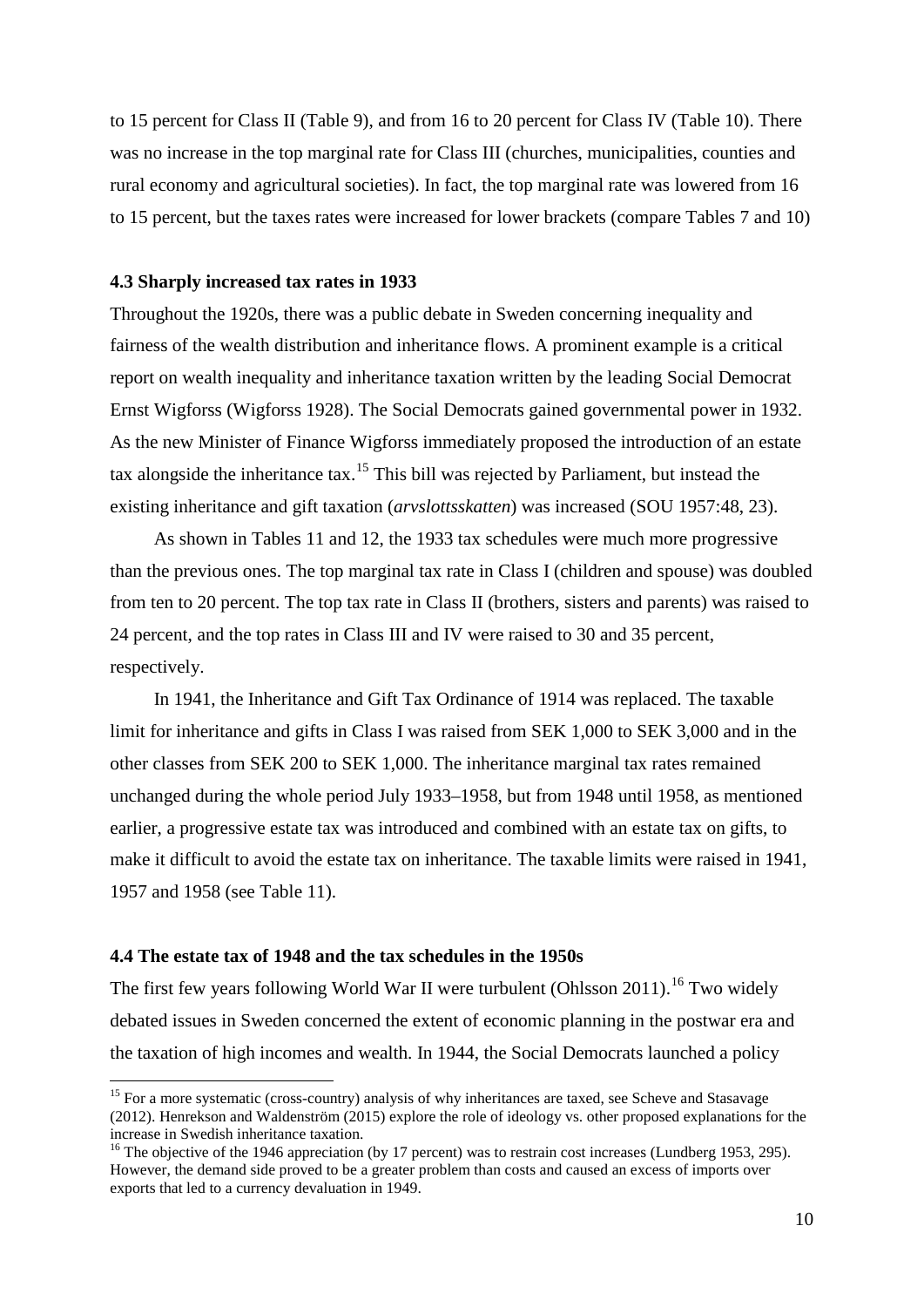program together with the Trade Union Confederation (LO) in which one important objective was to equalize income and wealth by means of higher taxation. Large fortunes were considered capable to bear – besides the annual wealth tax – an extra charge when transferred to heirs after the death of a wealthy person. The estate tax became a complement to the inheritance taxation already in place. Through the joint use of these two systems both the size of the estate and the size of the inherited lots determined the total tax levied.

An estate tax alongside the existing inheritance tax was instituted in 1948. The two taxes were combined such that the estate was first taxed and then the tax payment was deducted from the estate before the inheritance lots were divided and taxed.<sup>[17](#page-12-0)</sup> The estate tax was levied on total net value of the estate after the deduction of certain tax exempt items, such as the marital property (half of the estate) and a tax-free amount of SEK 30,000. The tax threshold was later increased to SEK 50,000 in 1953 (SOU 1957:48, 9–11) and to SEK 80,000 in 1958 (SFS 1957:107). Table 13 shows the estate tax schedule, and as can be seen it was quite progressive reaching a top marginal tax rate of 50 percent for estates exceeding SEK five million.

In 1956 the Minister of Finance summoned a government commission on reforming the estate and inheritance taxation (*arvsskattesakkunniga*). The recently introduced estate tax was regarded as problematic for several reasons. It did not raise as much revenue as had been originally estimated; only half of what was anticipated (SOU 1957:48, 10). Furthermore, the threshold had been set so low that nearly one sixth of all estates were eligible for estate taxation.[18](#page-12-1) Critique was also leveled against the fact that the tax affected people with relatively moderate income and financial wealth and whose savings were invested in real estate or family firms. It could also be expected that the number of such cases would increase.

Despite the high tax rates, tax revenue was low also because of substantial avoidance strategies by taxpayers. One measure taken to this effect was the explosion of gifts in 1947, the year before the estate tax was introduced (Ohlsson 2011). Other measures to avoid the estate tax were the establishment of tax exempt family foundations, holding companies and limited partnerships (SOU [19](#page-12-2)57:48, 10).<sup>19</sup> In addition, these measures often resulted in lower

<span id="page-12-0"></span><sup>&</sup>lt;sup>17</sup> A highly progressive income tax schedule was also introduced in 1948 (see Du Rietz, Johansson, and Stenkula 2015a) and a new wealth tax schedule more than doubled the statutory wealth tax rates (see Du Rietz and Henrekson 2015).

<span id="page-12-1"></span><sup>&</sup>lt;sup>18</sup> This primarily holds true for the period up to 1958 (see Table 6). According to tabulated estate sizes in 1966 in SOU 1969:54, Table 50, 249) about 20 percent of all estates excluding martial property amounted to SEK 30,000 or more.

<span id="page-12-2"></span> $19$  Feldt (2012) documents in some detail the drastic plans considered and measures eventually taken in the Johnson dynasty in order to avoid being too hard hit by the combined effect of the estate and inheritance tax, in case of the decease of Axel Ax:son Johnson, the patriarch and sole owner of the industry group.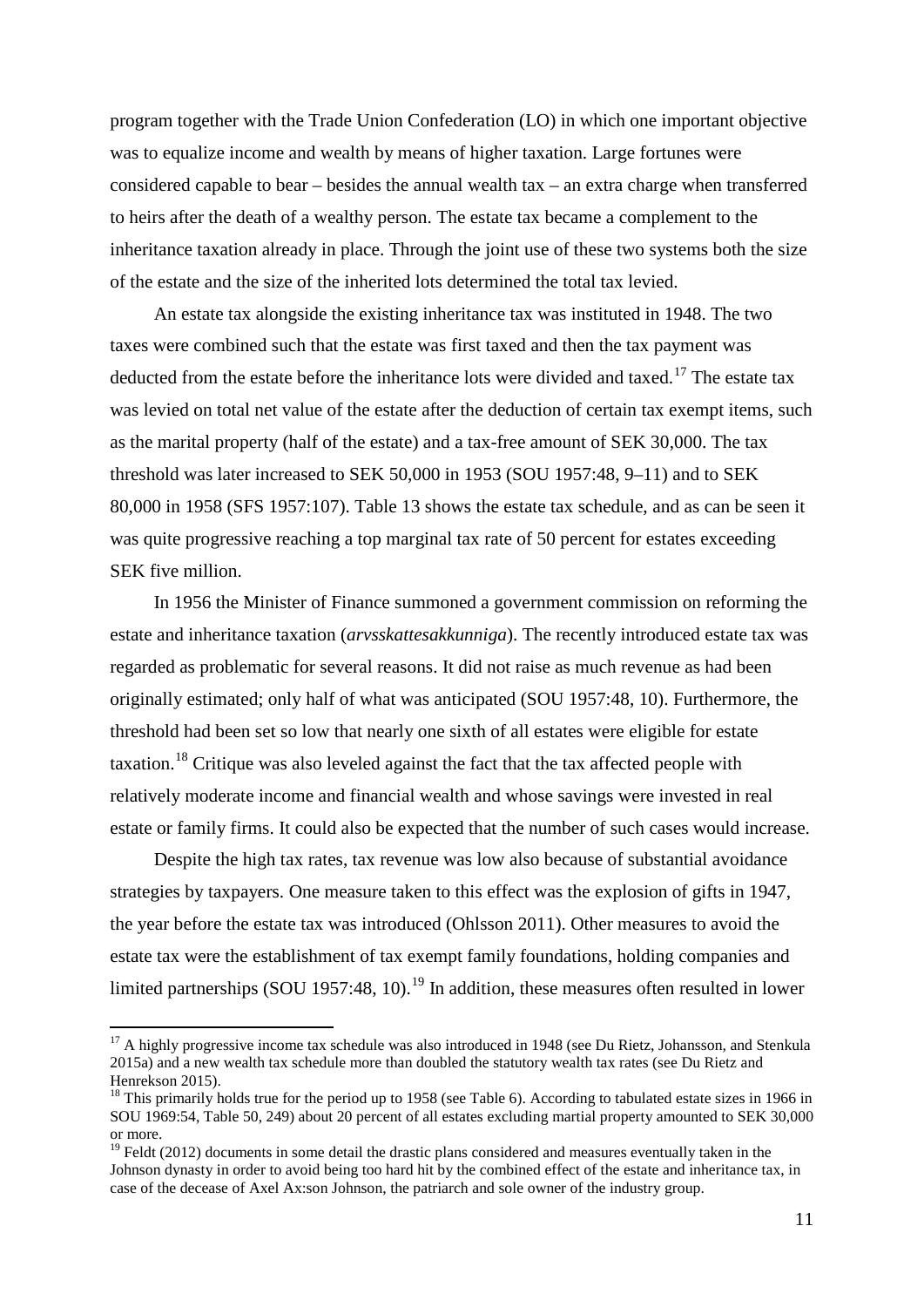income and wealth tax. The inheritance tax experts therefore proposed that the estate tax be abolished. To prevent a fall in total revenue from removing the estate tax, inheritance tax rates were sharply increased at the same time (Table 14). The estate tax was repealed from 1959. The top tax rate for children and spouses was increased to 60 percent and to 65 percent in Class II and IV. The new inheritance tax schedules were based on the proposals in the inheritance tax experts' committee report (SOU 1957:48) and applied during the period 1959– 1970.

#### **4.5 Tax schedules in the 1970s and the early 1980s**

The Capital Taxation Committee (*Kapitalskatteberedningen*) was summoned in 1967 to make a complete overhaul of the taxation of capital in Sweden, including the rules of wealth, inheritance and gift taxation (SOU 1969:54). The new tax schedules, implemented in 1971, adhered closely to the Committee proposal. The fourth tax class was dropped and the heirs formerly belonging to this class were incorporated into Class II, which henceforth consisted of all individual heirs not in Class I and all juridical persons not belonging to Class III. Table 15 shows that the top marginal tax rate in Class I was increased from 60 to 65 percent on inheritances exceeding SEK five million. In Class II, the top rate was raised from 65 to 72 percent. The earlier taxable limits (*bottenbelopp*) were replaced by deductible exemptions (*grundavdrag*), and the number of tax brackets was reduced, which resulted in a small tax increase.[20](#page-13-0)

In 1971, reliefs in the valuation of small firm assets in the estates were introduced.<sup>[21](#page-13-1)</sup> From 1978 onwards, the taxable net worth of small firms (assets less liabilities) in wealth and inheritance taxation was further reduced to no more than 30 percent of the book value of firm equity.

Tax brackets were adjusted upwards in 1981 as shown in Table 16, to compensate for bracket creep caused by inflation. In 1983, a final tax rate increase was instituted, when the maximum rate was raised to 70 percent in Class I and 75 percent in Class II.

#### **4.6 The first tax rate reduction in 1987**

In 1987, the number of inheritance tax brackets was reduced and tax rates were adjusted

<span id="page-13-0"></span><sup>&</sup>lt;sup>20</sup> If the inheritance lot was below the taxable limit (*bottenbelopp*) there was no inheritance tax. If the inheritance lot exceeded the taxable limit, the entire lot was taxed.

<span id="page-13-1"></span> $21$  Provisional reliefs in the assessment of taxable wealth in small companies were introduced in 1971, implying a relief of 25 percent of book equity value. From 1974, a deliberate underestimation of stock-in-trade and inventories was introduced which we have interpreted as an assessment (of equity) at 40 percent.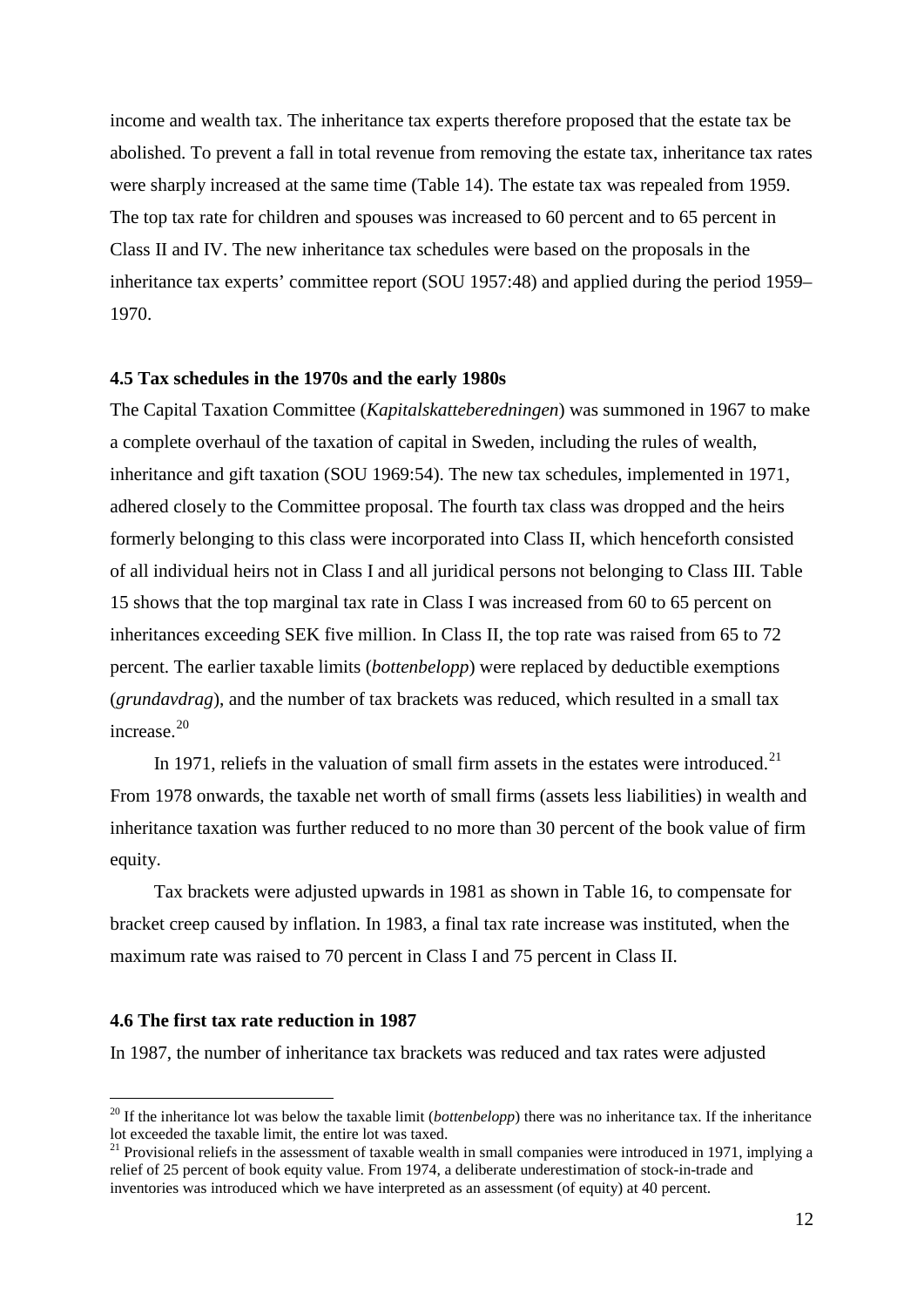downwards (see Table 17). An example of the impact of the tax rates in the period 1987–1990 is that the direct inheritance tax for our large family firm – one of three model firms analyzed below – was estimated to be 20.3 percent of equity, which is less than half the inheritance and estate tax burden in 1948 (48.1 percent) and less than one third of the maximum direct inheritance tax in 1973 (61.6 percent or 66.1 percent including the capital gains tax; see Figure 3).

Furthermore, in 1991 (Table 18) tax bracket boundaries were adjusted upwards in response to the (partly inflation-driven) sharp increase in property values.<sup>[22](#page-14-0)</sup> The taxable limit for gifts, which had been reduced from SEK 3,000 to 2,000 in 1959, was now raised to SEK 10,000.

#### **4.7 Greatly reduced inheritance tax rates in 1992**

In September 1991, a coalition of non-Socialist parties gained power. Effective from 1992 they cut inheritance tax rates substantially and adjusted bracket boundaries upwards. The lower tax was motivated by the fact that inheritance taxes had reached a very high level in Sweden compared to other countries, and a perceived need to lower taxation of capital more generally (SOU 2002:52, 18).

Table 19 shows that the top marginal tax rate in Class I was reduced to 30 percent on taxable amounts exceeding SEK 600,000 after a basic exemption of SEK 280,000 for spouse or cohabiter, of SEK 70,000 for children and of SEK 21,000 for others. The basic exemptions had also been raised in 1987, 1989, and 1991. Children and descendants of children were allowed an exemption of SEK 10,000 for every year remaining until the age of 18. Also in 1991, Parliament decided to abolish the wealth tax on business working capital and on stocks registered on the informal OTC listings and unlisted (private) stock from 1 January 1992. The gift tax rates were identical to the inheritance tax rates, except that the basic exemption was only SEK 10,000. Gifts to non-profit organizations – like churches and charities – were tax exempt. A significant decline of inheritance and gift tax revenues followed the cut in tax rates.

The inheritance tax was removed for bequests to spouses in 2003. Parliament decided to

<span id="page-14-0"></span><sup>&</sup>lt;sup>22</sup> Regeringens proposition 1990/1991:54, SFS 1990:1430. Because of high inflation, the adjustments in 1991 were not sufficiently large to impede higher real inheritance tax burdens.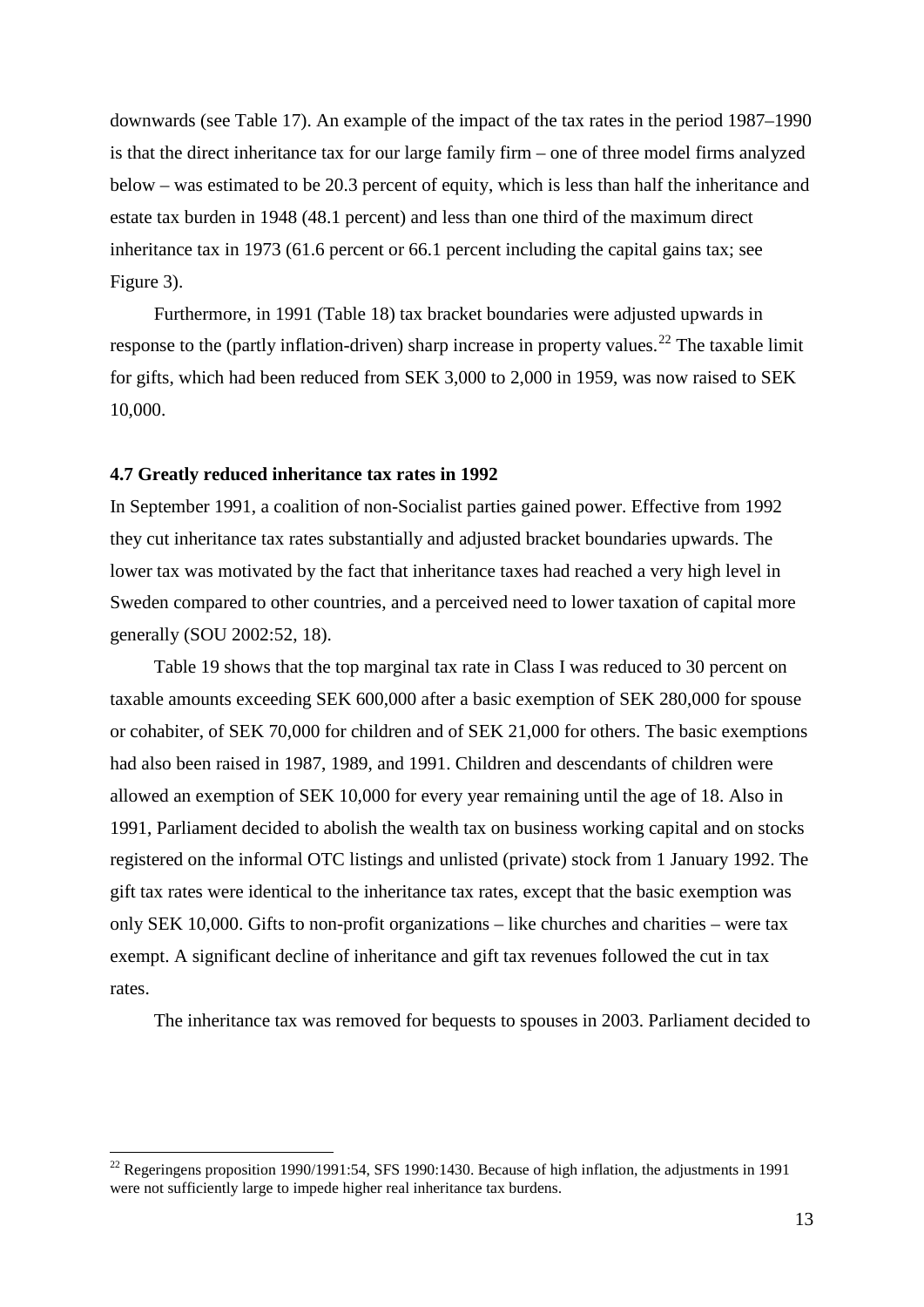abolish the inheritance and gift tax altogether in  $2004$ .<sup>[23](#page-15-0)</sup>

# **5. Revenues from the inheritance tax**

Figure 1 shows revenues from inheritance, gift and estate taxes as a share of GDP since the late nineteenth century. Figure 2 shows the evolution of inheritance and gift tax revenue as a share of total tax revenue and of the gift tax share of total tax revenue from gifts and inheritances. These shares indicate, admittedly a bit bluntly, the fiscal as well as economic significance of the inheritance taxation in Sweden over this long time period. One striking feature of the series in Figure 1 is the considerable short-term variation it exhibits with spikes in the tax revenue when tax receipts nearly doubled. The explanation, however, lies in the nature of estate data: the death of abnormally rich individuals can influence the crosssectional distribution of estates (and inheritances). Furthermore, the volatility of tax revenues also reflects discrete changes in tax rates. For example, the hump in 1983–1984 results from the 1983 increase in tax rates, and the drop in 1988 emanates from the lowered tax rates and reduced number of tax brackets in 1987. The 1992–1993 trough of the tax revenue curve is a result of the raise of bracket boundaries in 1991, and a considerable decrease in the marginal tax rates in 1992. From 1992, the maximum tax rate was 30 percent.

## [Figure 1 and 2 about here]

At the beginning of the period, revenue from inheritance and gift taxation amounted to some 0.02 percent of GDP. At this point, the inheritance tax was only 0.5 percent for spouses and children (recall Table 1). In the following years, the tax was raised, which resulted in markedly increased tax revenues up until the 1940s. Tax revenue as a percentage of GDP increased to 0.06 percent in 1895 after the 1894 Stamp Ordinance and to about 0.18 percent in 1917, when the higher marginal tax rates of the 1914 inheritance and gift ordinance became fully effective. Tax revenue peaked at about 0.3 percent of GDP in 1934 following the hikes in inheritance and gift tax rates in 1933, when the top marginal tax rate for children and spouses was raised to 20 percent (Table 11).

Tax revenues then started to decline and returned only temporarily to almost 0.3 percent when gift taxes exploded in 1945–1948 before the introduction of the estate tax in 1948.

<span id="page-15-0"></span><sup>&</sup>lt;sup>23</sup> The tax was abolished effective from 17 December 2004, not 1 January 2005, which was originally decided by Parliament. This was motivated by a concern for the heirs of the Swedish victims of the tsunami disaster in the Indian Ocean on 26 December 2004. More than 500 Swedes, most of them on vacation in Thailand, were killed in the disaster.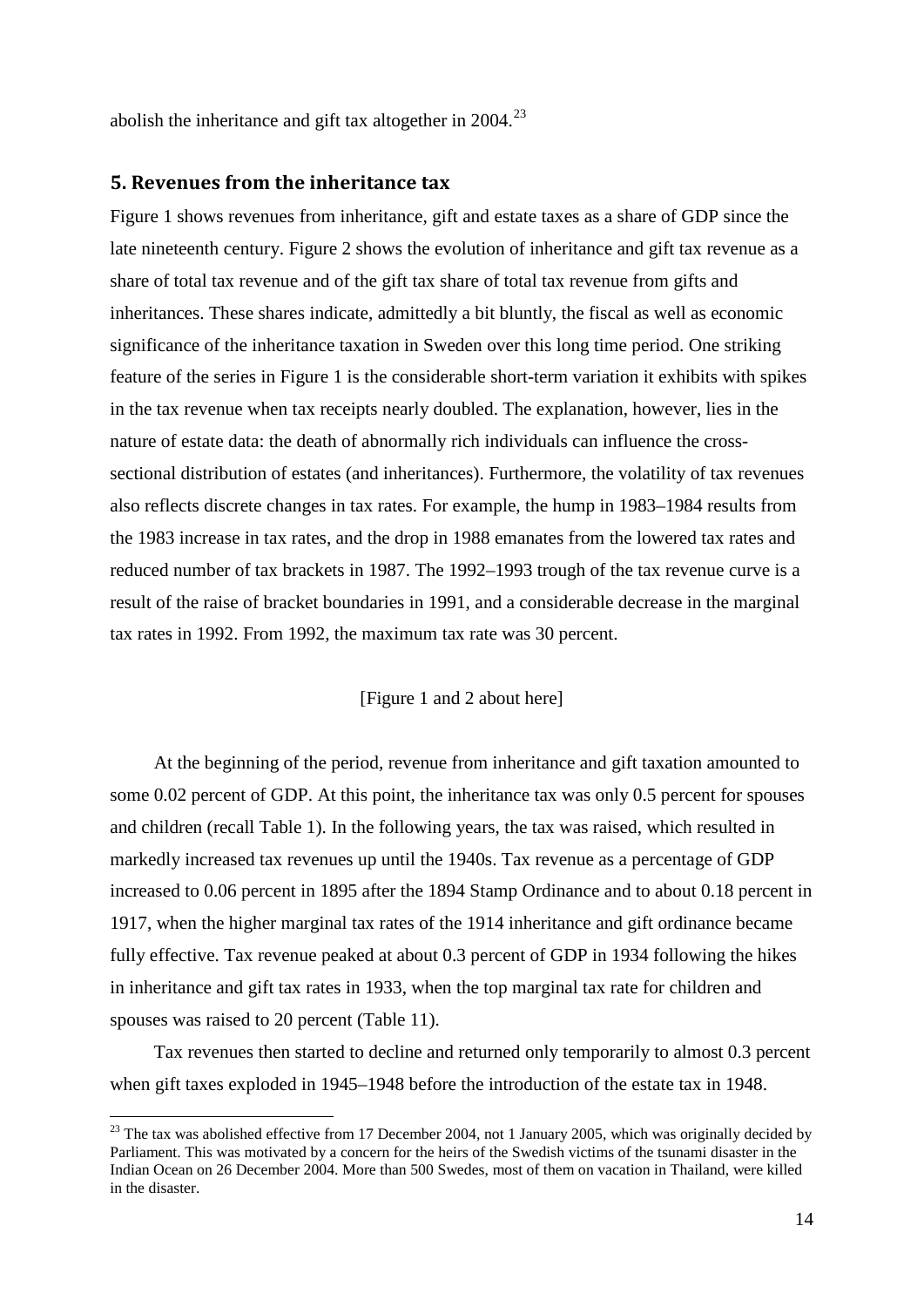After 1948, the relative importance of the inheritance tax receipts continued to decline, slowly but steadily. The repeal of the estate tax in 1959 did not affect revenues much since inheritance tax rates were increased at the same time.

The increased tax revenue during the period 1993–2002 is not due to higher tax rates or reduced basic exemptions, but rather to the fact that inheritance and gift taxes were unusually low during the recession years in 1991–1993 as well as bracket creep caused by a marked appreciation in asset values following the deregulation of financial markets. When assets, stock and real estate appreciated substantially, higher market values of inheritance lots and gifts in combination with unchanged tax rates led to increases in tax revenue.

Gift tax revenues were more stable than inheritance tax revenues following the introduction of the gift tax in 1915. As a share of GDP it varied mostly between 0.01 and 0.02 percent, although there were a few distinct revenue peaks. The first peak of 0.085percent occurred in 1933, before the sharp increase in tax rates in the following years. Then gift tax receipts were almost half the size of the inheritance tax revenue. Thereafter, revenues were low from 1938 to 1944 at a level around 0.01 to 0.02 percent of GDP. In 1945, gift tax revenue – as mentioned – suddenly increased to 0.07 percent of GDP. This increase accelerated in 1947 to 0.17 percent, the year before the introduction of the estate tax on gifts and inheritances. In 1947 gift tax revenue exceeded inheritance tax revenue, which was a onetime occurrence due to the introduction of the estate tax in the following year. During the period 1948–1950, gift tax revenue receded to the previous level of about 0.01 percent of GDP, or three to five percent of the combined inheritance and gift tax revenue.

The new estate tax and sharply increased taxes on inheritances, wealth and income in 1948 induced taxpayers to take offsetting measures. These high tax increases might explain the large transfer of wealth that seems to have taken place in 1947, particularly the explosion in gift tax revenue in 1947 (Bratt and Fernström 1975, 345).

It is noteworthy that the combined revenue from inheritance and gift taxation hovered around 0.1 percent of GDP from the early 1970s until the system was phased out in 2004, despite the high tax rates applicable in this period. Recall that the top marginal tax rate for spouses and descendants (who receive the bulk of all inheritances) was at least 60 percent through 1991 before it was lowered to 30 percent. Exemptions were small and tax rates increased sharply at fairly modest wealth levels. See Tables 8–13 for details. In fact, income from inheritance and gift taxation averaged roughly two percent of total tax income between 1911 and 1939, after that it trended downward until the mid-1960s, when its aggregate importance became negligible.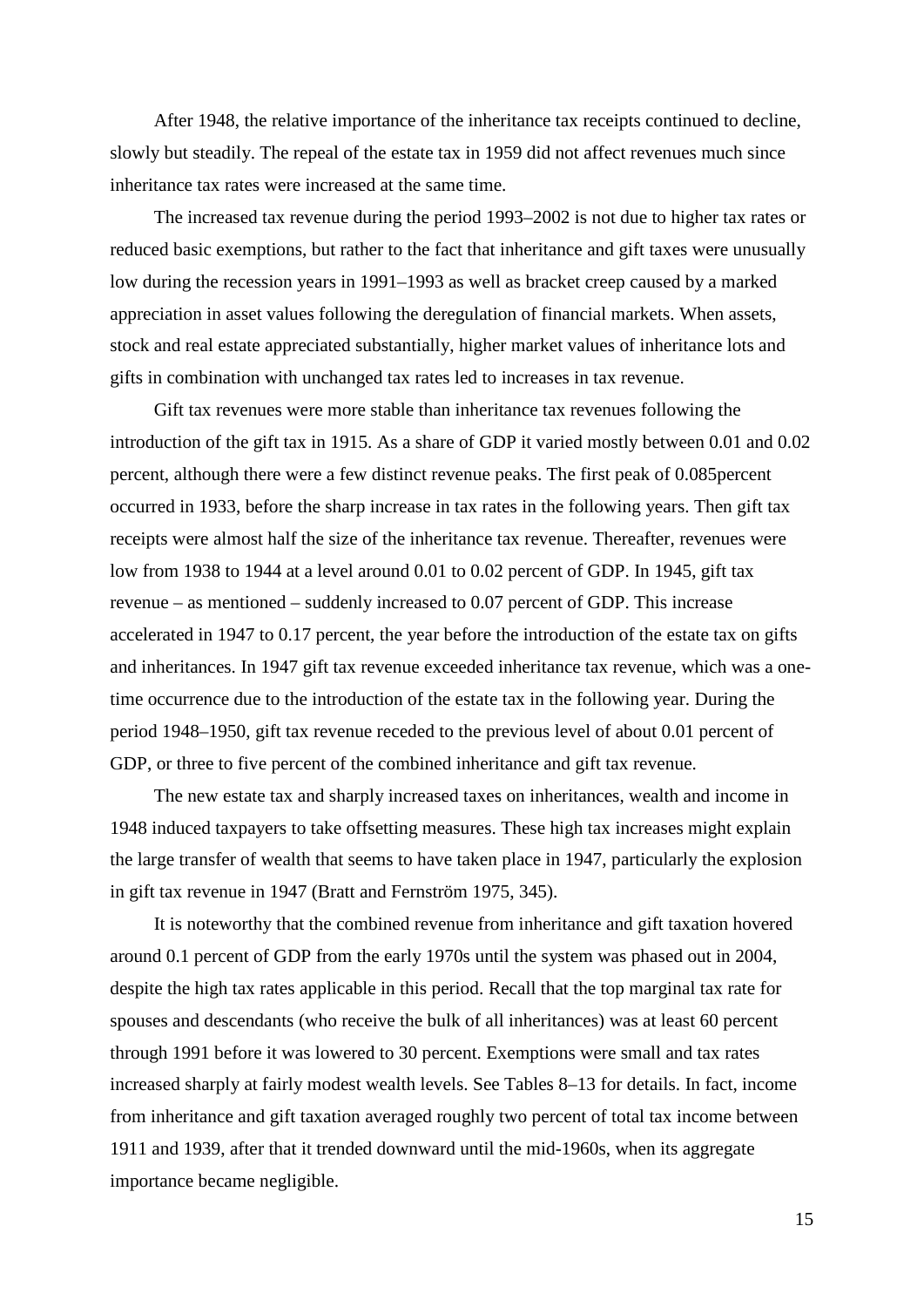A back of the envelope calculation is sufficient to make clear that "the bite" of inheritance taxation was severely blunted. Let us assume a capital output ratio of three, which is in line with typical estimates for Sweden (e.g., Domeij and Flodén 2005), that two thirds of the total capital stock is owned by the private sector, and that the private capital stock is ultimately owned by private individuals (the net wealth position of the private sector towards the rest of the world is assumed to be zero). Roughly one eightieth of the population dies every year, and assuming that the wealth of an old person who dies is about double the overall average one fortieth or 2.5 percent of the capital stock is inherited every year. With an assumed ratio of two of the private capital stock to GDP, total inheritances would amount to five percent of GDP.<sup>[24](#page-17-0)</sup> This calculation is admittedly crude, but it is fair to say that total annual inheritances are on the order of three to seven percent of GDP. Given that inheritance tax revenue was between 0.1 and 0.2 percent of GDP, this implies an effective inheritance tax rate of two to four percent, which can be compared to the far higher nominal rates. Given the low effective inheritance tax rate there is reason to suspect that the tax was distortionary and had significant deadweight costs. However, estimating the size of these costs is far beyond the scope of this study.

# **6. The evolution of inheritance tax rates for Swedish family firms and individuals**

In this section, we present estimated average inheritance tax rates, including gift and estate taxes, for synthetically constructed family firms and individuals from 1885 up to the abolition of the tax in 2004. Throughout the analysis, we assume that there are two children where each inherits half of the remainder of the estate and that there is no surviving spouse. This implies that the heirs are not subject to the full progressivity of the tax schedule, which typically applied to heirs or testators in other inheritance classes (i.e., who were not the children of the deceased).

When calculating the tax rate, we assume that the two heirs sell off enough stock to pay the direct inheritance and capital gains taxes arising from the sale. This assumption essentially minimizes additional costs or taxes incurred. In practice, however, selling off shares or assets may not always have been possible and there were alternative ways for heirs to finance their tax payments. One commonly used method to finance the tax payments was by means of extra dividend distributions. This was more expensive since dividends were taxed jointly with labor

<span id="page-17-0"></span><sup>&</sup>lt;sup>24</sup> Total inheritances of five percent of GDP is in line with the findings of Ohlsson, Roine and Waldenström (2014). They estimate that annual inheritances amounted to slightly less than five percent of GDP after 1950.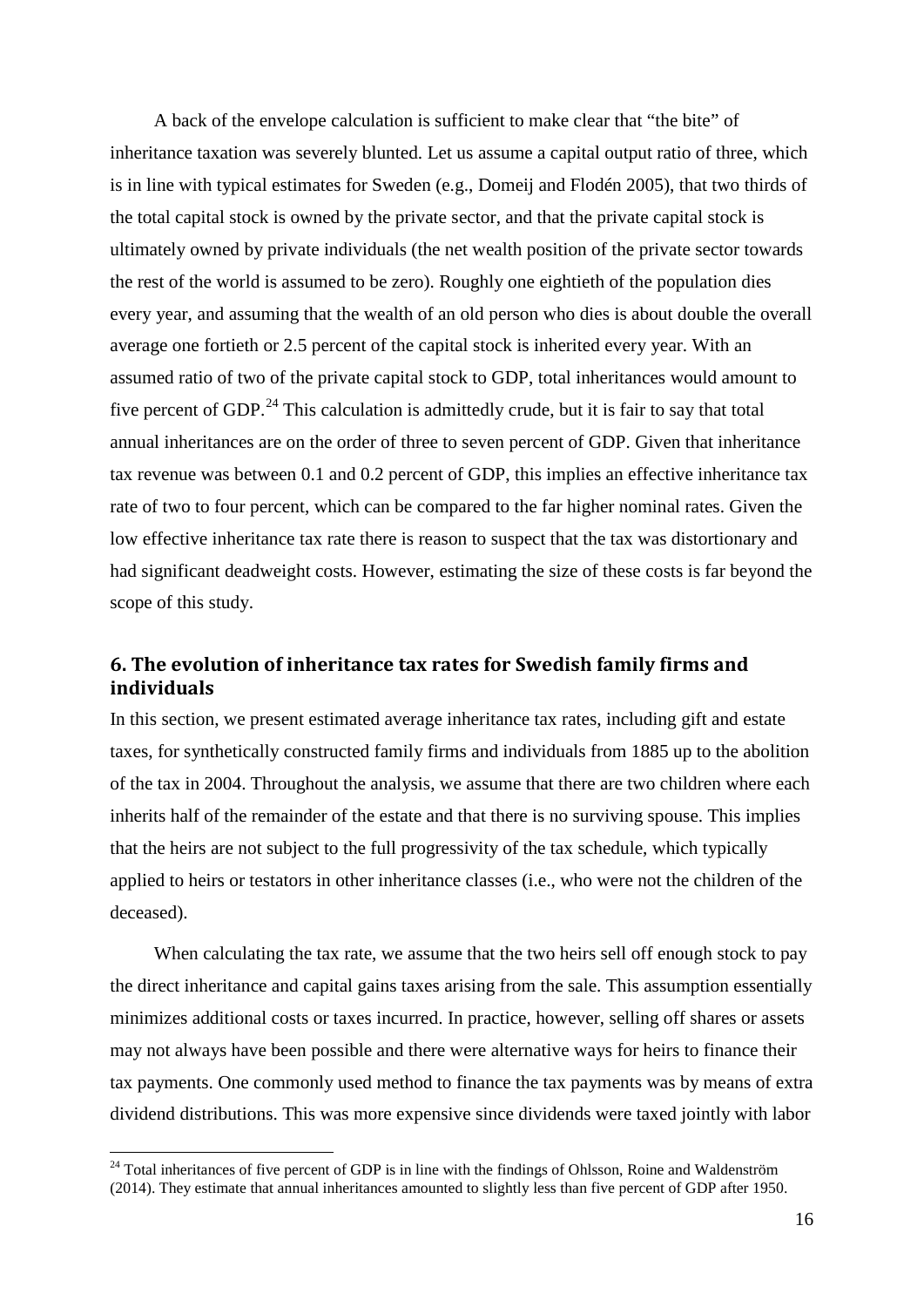income until 1991, implying that heirs had to pay labor income tax on these dividends before the remainder could be used to meet inheritance tax obligations. Alternatively, heirs of family firms could exert an extra salary payment from the company to pay the inheritance tax, but this would give rise to additional taxation at an even higher rate, since in addition to the ordinary labor income taxes the firm would now also have to pay social security fees.<sup>[25](#page-18-0)</sup> Finally, heirs could also take loans to finance the tax payments. Debt financing was favorable because it did not give rise to the extra income taxes associated with dividends. However, this strategy was normally not an option until the mid-1980s, because of the strict regulation of credit markets. In other words, in addition to the inheritance tax heirs potentially faced indirect inheritance-related taxes. During the 1970s and 1980s, when the marginal dividend tax was at, or above, 70 percent, these indirect taxes were significant.<sup>[26](#page-18-1)</sup> Our calculations do not account for these high indirect taxes, but assume that the family firm heirs sell off shares to pay for the inheritance tax and then have to pay indirect taxes in the form of capital gains tax (see below). Before 1966 the capital gains tax was zero in our calculations, because our entrepreneurs are assumed to have had a holding period of their shares of at least five years. Since the holding period of the deceased was also inherited, capital gains tax could be avoided before the introduction of taxation of long-term capital gains in 1966 (Rundfelt 1982).

Until 1965, the total inheritance tax including the capital gains tax thus was the same as the direct inheritance tax. According to the 1966 rules, which were in force until 1976, ten percent of the proceeds of the sale of stock held for five years or more were included in the personal income tax base of the seller. However, for stock held less than five years only a fraction of realized capital gains was taxable, depending on the holding period. As shown in Table 20 capital gains taxation was changed several times based on the holding period of the stock.

As capital gains were taxed together with other income until 1991, the marginal tax rate depends on the total income of the entrepreneur during this time period. Because of changes

<span id="page-18-0"></span> $25$  In extreme cases, the total inheritance tax (direct inheritance tax plus indirect inheritance tax in form of extra income tax and social security fees) could be so high as to exceed total firm equity. After the tax reform in 1990/91, the required withdrawal from the firm to pay inheritance tax fell substantially, but in 1990 the top marginal tax rate was still as high as 65–66 percent, which means that almost three SEK had to been withdrawn from the firm in extra dividend to pay one SEK in inheritance tax. Total inheritance tax was 20 percent of equity while the direct inheritance tax was 16 percent. In 1991, two SEK had to be withdrawn from the firm per SEK in inheritance tax, depending on the more stringent 3:12 rules in that year. See further Du Rietz, Johansson, and Stenkula (2015b).<br><sup>26</sup> At most, the marginal dividend tax rate was 86 percent (in 1978–1979), which means that for every SEK in

<span id="page-18-1"></span>inheritance tax, seven SEK had to be withdrawn from the firm in extra dividends (see Du Rietz, Johansson, and Stenkula 2015a).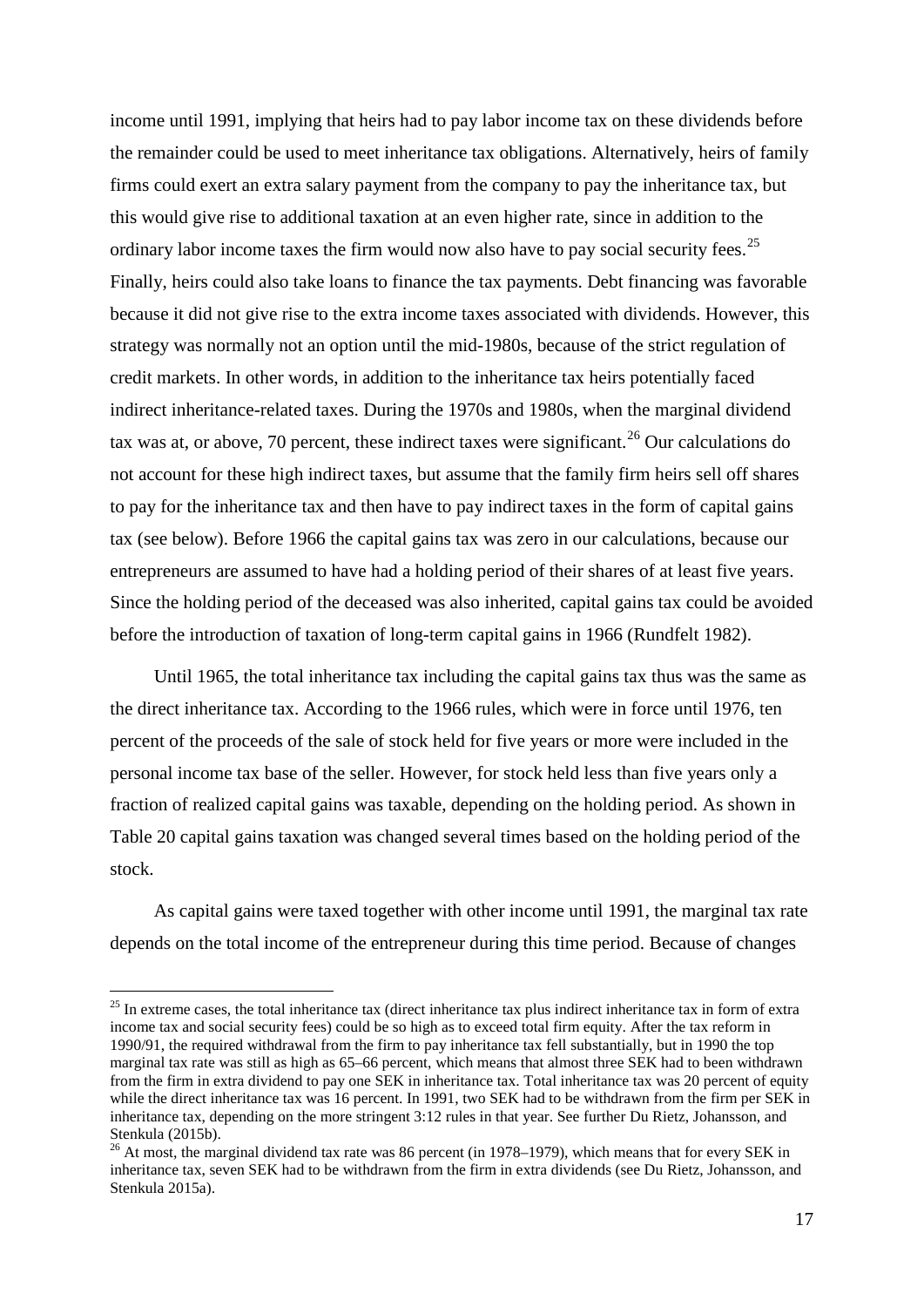in the capital gains tax, the total inheritance tax became somewhat higher than the direct inheritance tax from 1966.

New rules in the 1970s allowed a lower equity valuation of inherited family firms. Specifically, inventories and stocks were valued at the lower level accepted in income assessment, which implied significantly lower values than according to earlier valuation rules. During 1971–1973, large firms were often not eligible for the tax relief that applied to small family firms (see Section 3.3), but from 1974 all firms were favored by the new lower valuation rules of equity capital.

Furthermore, capital gains taxation changed in 1977 from being a sales tax to being a tax on realized capital gains.<sup>[27](#page-19-0)</sup> Forty percent of long-term nominal capital gains (in excess of an exemption of SEK 3,000) became taxable at the marginal labor income tax rate. Short-term capital gains continued to be fully taxed. The time of acquisition of the shares is when the deceased bought the shares, not the subsequent inheritance date. Total inheritance tax then became 16–27 percent larger than the direct tax (the black segment in Figure 3). The reason for the sharp increase of capital gains taxation in 1977 is that we assume that the top marginal income tax applies to heirs of our three firms and this tax rate rose during the 1966–1976 period (from 58.3 to 79.2 percent), and also, that 40 percent of the rise in stock value gave rise to a higher taxable income than ten percent of the proceeds of the sale of shares for our firms that grow with the wage of the average production worker.

The 1990/91 tax reform entailed a change in capital gains taxation which meant that the entire increase in value was taxable without exemptions (thus abolishing the previous exemption of 60 percent of gains for shares held for two years). Furthermore, the marginal dividend tax for entrepreneurs was cut to 50 percent (generally to 30 percent, but specific small firm regulation, the so-called 3:12 rules, was unfavorable for our entrepreneur in 1991).[28](#page-19-1) The tax reform also reduced the value of interest cost deductions to at most a tax reduction effect of 30 percent.

#### **6.1 Family firms**

For each year during the entire period, we calculate average inheritance and estate tax rates defined as the total tax due as a percentage of business equity when an entrepreneurial firm is inherited by the younger generation in the family. The tax rates apply for three different

<span id="page-19-1"></span><span id="page-19-0"></span><sup>&</sup>lt;sup>27</sup> The increase in value is calculated as the equity value increase over the last 20 years per heir. <sup>28</sup> See Du Rietz, Johansson, and Stenkula (2015b).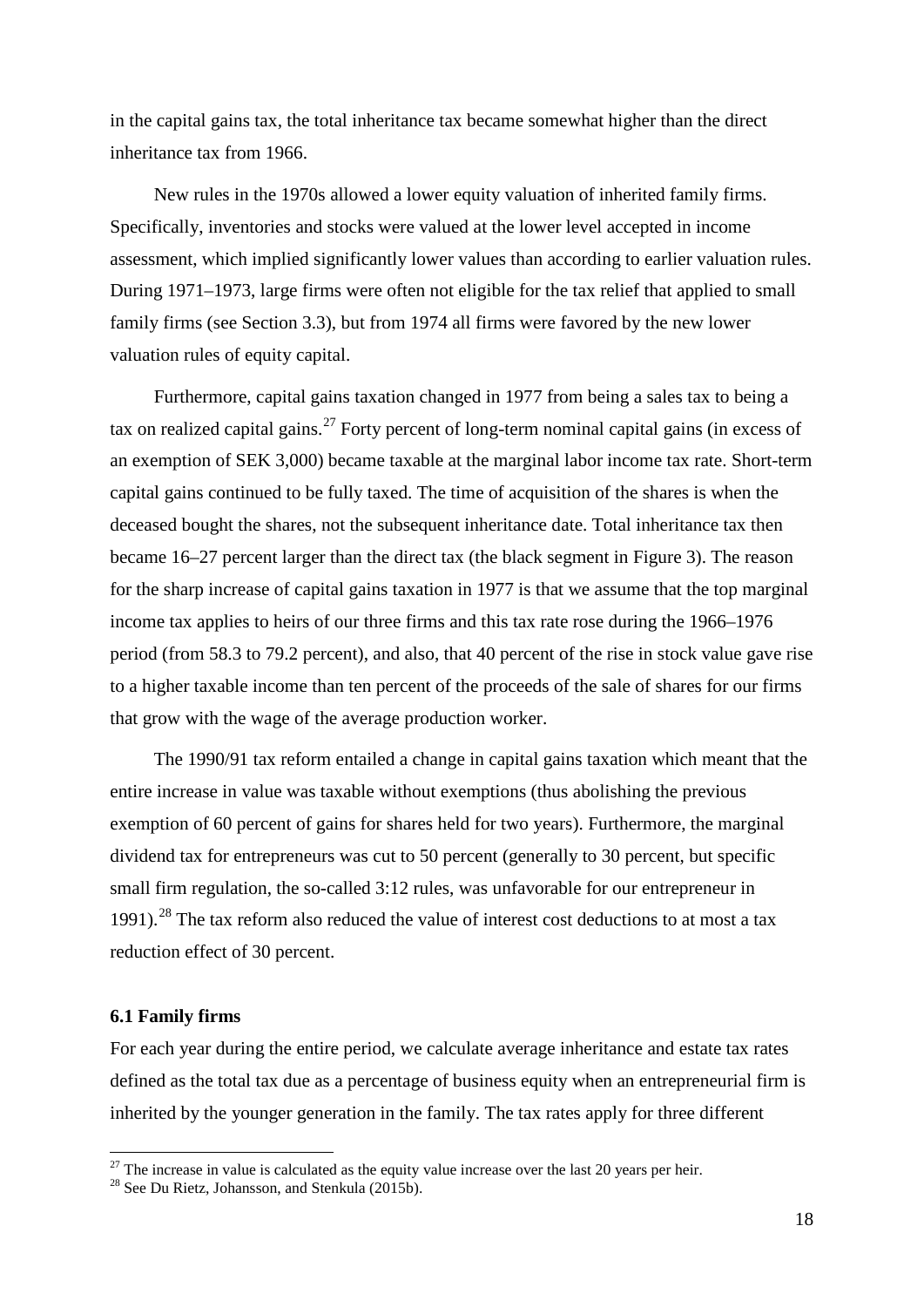stylized family firms: one large, one medium-sized and one small firm. The large firm is assumed to have business equity equal to 1,000 average annual wages for a full-time production worker, starting at SEK 499,000 in 1885 and ending at SEK 262 million in 2004.

Figure 3 depicts the long-run evolution of both the direct and the total inheritance tax rates (defined as a percentage of firm equity) paid by the two heirs of a large family firm with equity of SEK 262 million in 2004, almost 30 million euros at the time. The assessed tax rate varied tremendously over time, increasing in the postwar era with a peak in the early 1970s, and falling quickly from 1992. Beginning from a very low level at 0.5 percent in the early decades, the tax rate was raised in 1915 to a level of four percent, which was doubled to eight percent in 1918 and further increased to 10 percent in 1920. A sharp rise in the average tax rate occurred in July 1933 when the average inheritance tax rate incurred by the heirs reached 18 percent of firm equity. The next hike occurred in 1948. The introduction of the estate tax led to more than a doubling of the tax rate to 48 percent. The tax rate continued slowly upwards to 55 percent in 1958, the last year of the estate tax.

During the period 1958–1973, the tax rate was further increased from 55 to 66 percent. This was mainly due to the fact that the inheritance tax schedule remained nominally unchanged in 1959–1970, in spite of considerable inflation and real growth, and that the tax schedule of the Capital Taxation Committee (*Kapitalskatteberedningen*) led to an increase in the effective tax rate; first, when it was introduced in 1971, and subsequently until 1973 because it remained nominally unchanged.

In 1974, the inheritance tax fell sharply to 24.7 percent because tax authorities accepted a greater undervaluation of an inherited firm's stock-in-trade and inventories than before.<sup>[29](#page-20-0)</sup> The tax burden on corporate equity dropped further in 1978 to 22.4 percent when only 30 percent of the net worth (*substansvärdet*) of the company was subject to inheritance taxation. The tax burden rose by two percentage points in 1983 as a consequence of increased tax rates in that year. The 1987 tax reform eliminated this increase and in 1992, the government dramatically reduced the tax schedule from rates between ten and 60 percent in a great number of brackets to only three brackets with tax rates of ten, 20 and 30 percent. This lowered the tax rate for the heirs to our large firm to 11 percent of firm equity.

In the 13 years from 1992 until the repeal of the inheritance tax in December 2004, the inheritance tax rate remained around ten percent. The capital gains tax from the sale of shares peaked in 1976–90, but the total inheritance tax peaked in 1973 reaching 66 percent of net

<span id="page-20-0"></span><sup>&</sup>lt;sup>29</sup> However, this alleviation was not uniform as it disfavored service firms with small stocks and limited inventories.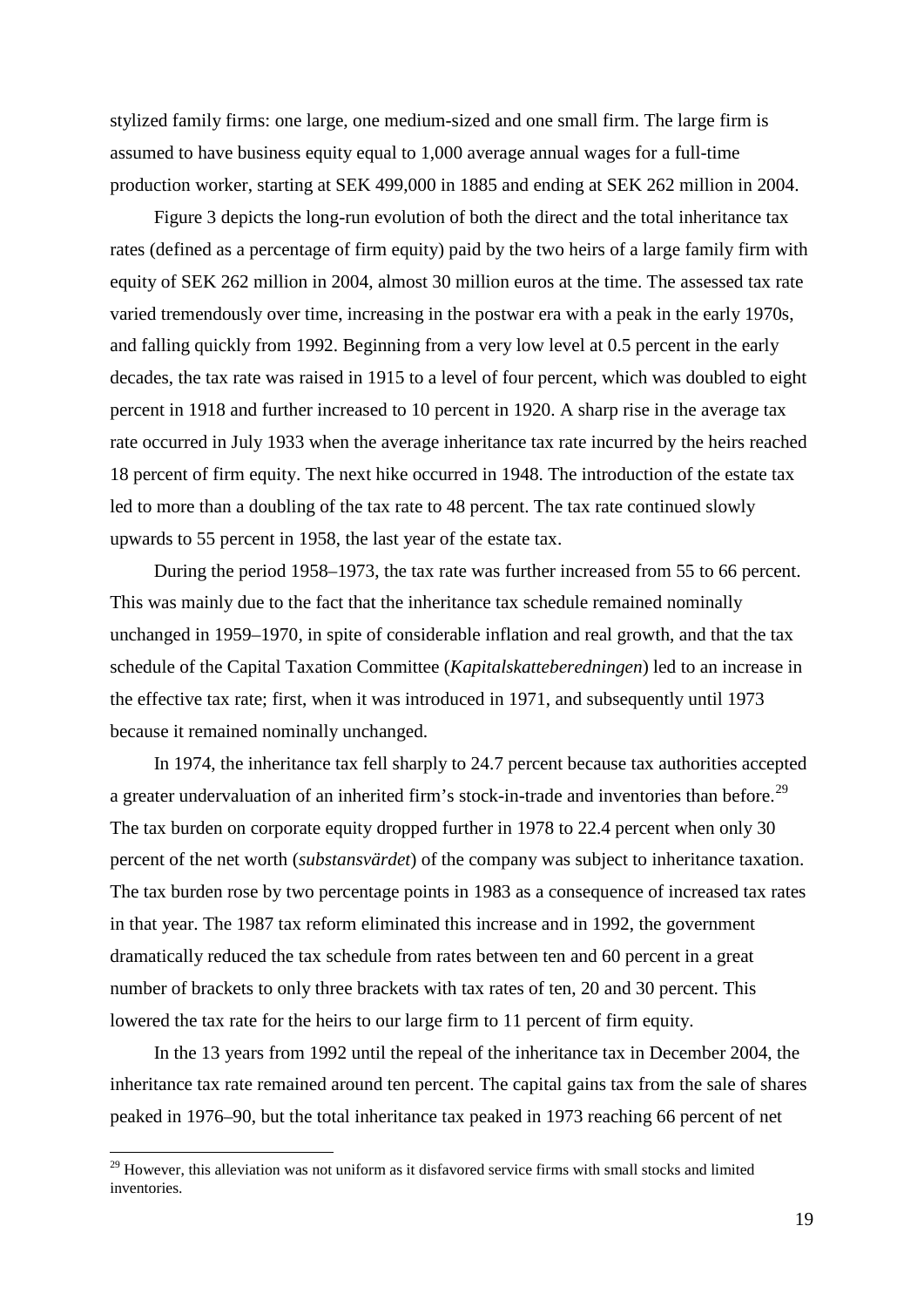equity, of which the capital gains tax was a mere three percentage points.

If the firm was instead transferred to heirs as a gift, the tax was usually not lower, because the exemption was smaller and the tax rates were identical. It was also difficult to reduce gift taxation by transferring ownership of a company by means of a combination of inheritance and multiple gifts, because of the summation rules discussed in section 2.3. It should be pointed out, however, that the inheritance tax was not immediately payable. It could be paid in installments over a period of ten years.

## [Figure 3 about here]

Turning to the medium-sized firm (having equity of SEK 26.2 million, or about three million euros, in 2004), Figure 4 shows the average tax rate paid by heirs of such a firm. The long-run trend closely resembles that of the large family firm, but the level is lower. Before July 1933, heirs paid about four percent of the inherited capital in tax. In 1933, the effective tax rate increased to eight percent. In the postwar era, the tax rate increased until 1973 when it peaked at 44 percent. In 1974–1977 the inheritance tax rates declined to below 20 percent due to much lower valuation of inventories and stock-in-trade. From 1978 and onwards, tax rates were further reduced because the valuation of business capital in private firms was decreased to 30 percent of net worth. This lowered the inheritance tax to 15 percent. The lower inheritance tax schedule in 1992 cut the tax burden to not fully ten percent.

### [Figure 4 about here]

Turning to the small-sized firm (with an equity of SEK 2.62 million or about 0.3 million euro in 2004), Figure 5 shows the average tax rate paid by heirs of such a firm. The average tax rate started at 0.5 percent in 1885 was raised to 0.6 percent in 1910 and to 1.2 percent in 1915. The effective tax rate rose to 2 percent in 1920, and it remained below three percent through 1945. One would expect a new sharp rise in 1948. However, the introduction of the estate tax only led to a small increase of the tax burden to 3.5 percent, but the average tax rate continued upwards and peaked in 1973 at 16.3 percent in spite of the tax relief in 1971–73 of ten percent of the inheritance tax, before it fell precipitously in 1974 and once more in 1978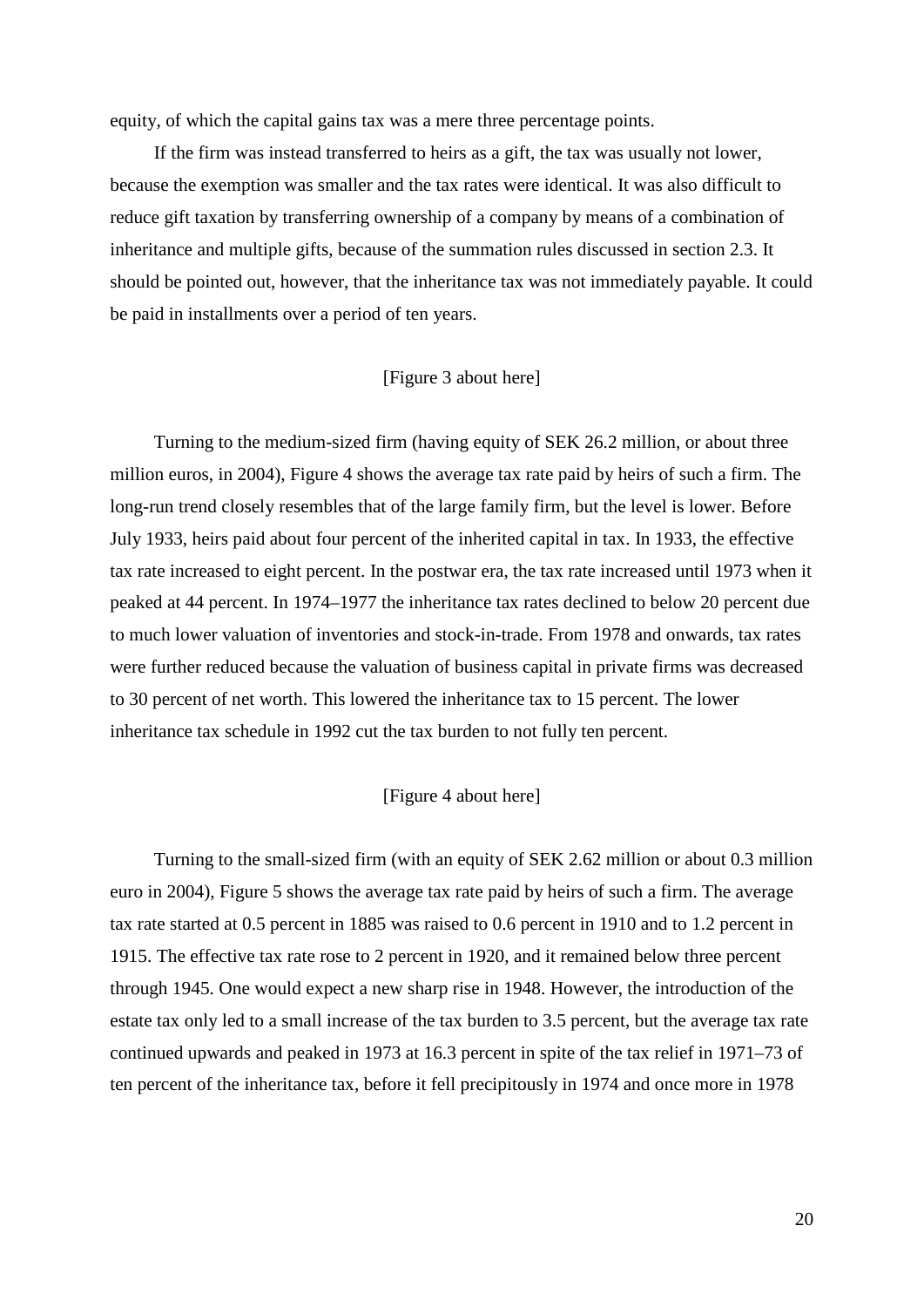due to favorable valuation rules for business capital.<sup>[30](#page-22-0)</sup> After the tax reform in 1992, the tax burden for this small firm hovered just below three percent until the repeal of the tax at the end of 2004.

# [Figure 5 about here]

Finally, if one would pull together the inheritance tax rates of all three firm types, both similarities and differences become apparent. First of all, they follow largely the same time trend in taxation, starting at a relatively low level in the period before World War II. After the war, tax rates increased sharply up to the 1970s when tax rates dropped due to comprehensive valuation reductions. In terms of tax levels, the experiences of the three differently sized family firms diverge notably. Comparing the small and the large firm, the inheritance tax rate paid by heirs to the large firm was roughly four times larger than the rate paid by heirs to the small firm.

# **6.2 Non-corporate wealth**

Figure 6, 7 and 8 present inheritance tax rates paid by the heirs of three deceased individuals with different wealth corresponding in value to the corporate wealth of the heirs to the large, medium-sized and small family firm in the previous section. Unlike for family firms, we – for simplicity – only calculate the direct inheritance tax for individuals since the heirs of partly liquid assets typically can use some assets – or borrow – in order to pay the inheritance tax.

However, in practice heirs are often forced to pay capital gains tax, which would mean that we tend to underestimate the total tax burden for individuals.

The results show that heirs of wealthy individuals faced the same tax rates as heirs of family firms in all years up to the 1960s, but after that the tax rates began to diverge significantly. First, the increased capital gains tax paid by firm heirs when realizing accrued gains implied that they paid a relatively higher tax. The first divergence appeared in 1966 because of the capital gains tax that had to be paid by firm heirs when realizing accrued capital gains on the business equity. A further divergence pertaining to the capital gains tax occurred in 1976 when the capital gains tax was increased. A third, and more significant divergence, appears in 1974 after a large valuation discount was introduced in the tax code for

<span id="page-22-0"></span> $30$  The tax relief for small firms in 1971–1973 was too small to prevent the inheritance tax rate from rising, because the inflation rate was high (above seven percent; see Table A1 in the Appendix), tax rates were raised in 1971 and tax brackets were not adjusted for inflation.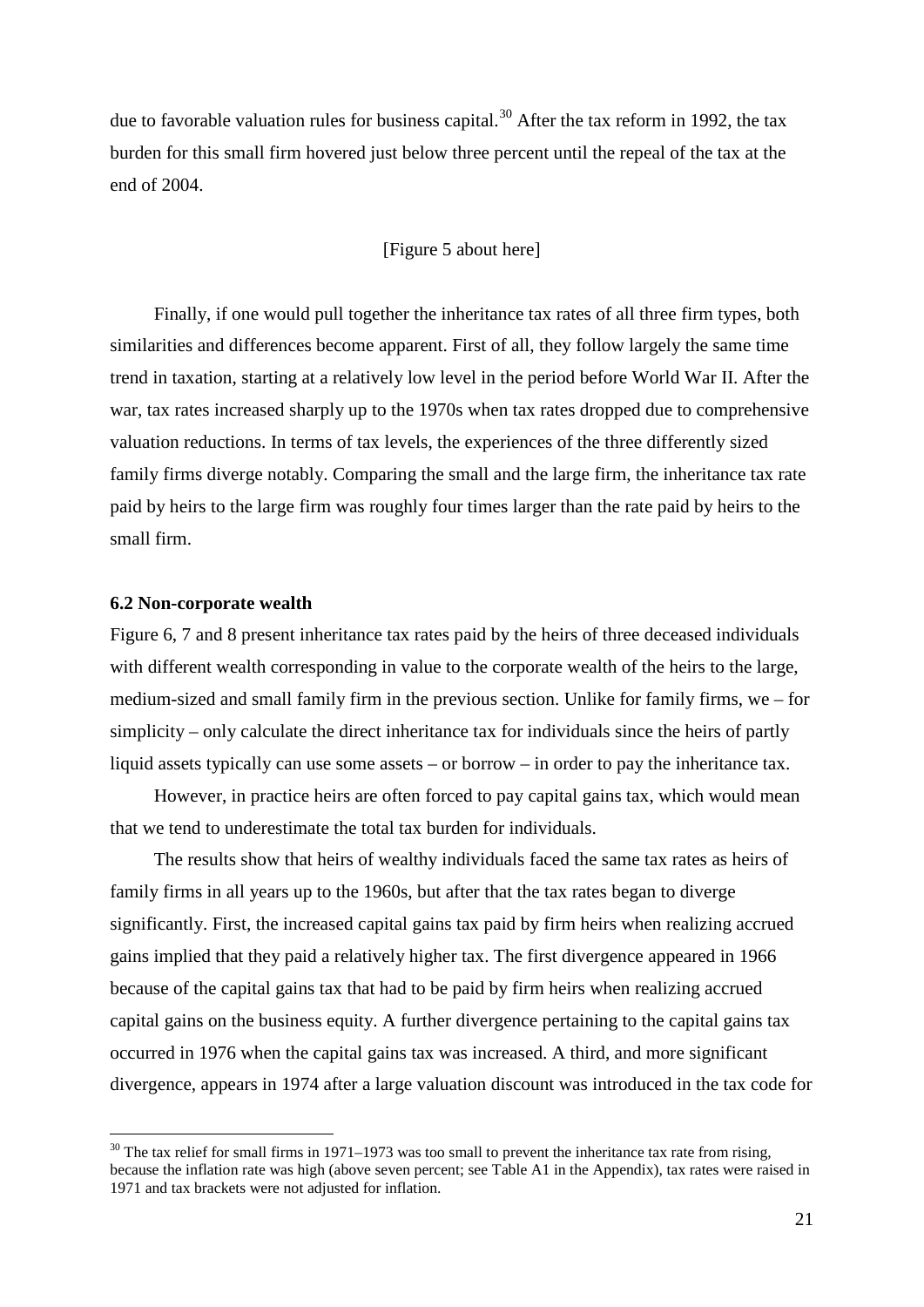family business equity. The beneficial treatment of family-firm stock was reinforced through the tax rules introduced in 1978. No such beneficial treatment existed for inherited noncorporate assets and therefore heirs of such wealth paid between two times (super-rich deceased) and almost three times (moderately rich deceased) as high inheritance tax rates as heirs of similarly sized family firms.

[Figure 6–8 about here]

Finally, Figure 9 presents the inheritance tax burden for a person of average wealth. The inheritance tax rate was 0.5 percent in 1885–1894, since the tax was proportional and there was no taxable limit. The assessed tax rate dropped to zero in 1895, because of the introduction of a tax exempt limit of SEK 400, and our two heirs inherited only SEK 300 each, which was below the taxable limit.

## [Figure 9 about here]

In 1956, the inheritance lots of our two heirs again exceeded the taxable limit (then SEK 3,000), resulting in a tax rate of one percent. When the taxable limit was raised to SEK 6,000 in 1957, the inheritance became tax-free, but in 1965–1970 the inheritance tax increased to about two percent as the size of the average inheritance exceeded the taxable limit. In 1971, the taxable limit was replaced by a deductible exemption, amounting to SEK 15,000 for descendants. As the average inheritance lot per heir was somewhat smaller, no tax was levied in 1971–1973. The inheritance tax again turned positive in 1974 at 0.3 percent and increased to 1.9 percent in 1977 and then trended slowly upward exceeding five percent in 2002–2004.

#### **7. Summary and conclusions**

In this paper we have analyzed gift, inheritance and estate taxation in Sweden. The analysis begins in 1885 when inheritance taxation was first introduced in Sweden. In the 1910s, a formal gift tax was launched and during the period 1948–1958 there was also an estate tax in addition to the inheritance and gift taxes. The analysis stops in 2004 when the Swedish inheritance and gift taxation was abolished.

The inheritance tax was introduced in 1885 as a single tax – the 1884 Stamp Ordinance – with the estate report as the tax base. The first modern inheritance tax was introduced in the form of the 1894 Stamp Ordinance. It increased the maximum tax rate for spouses and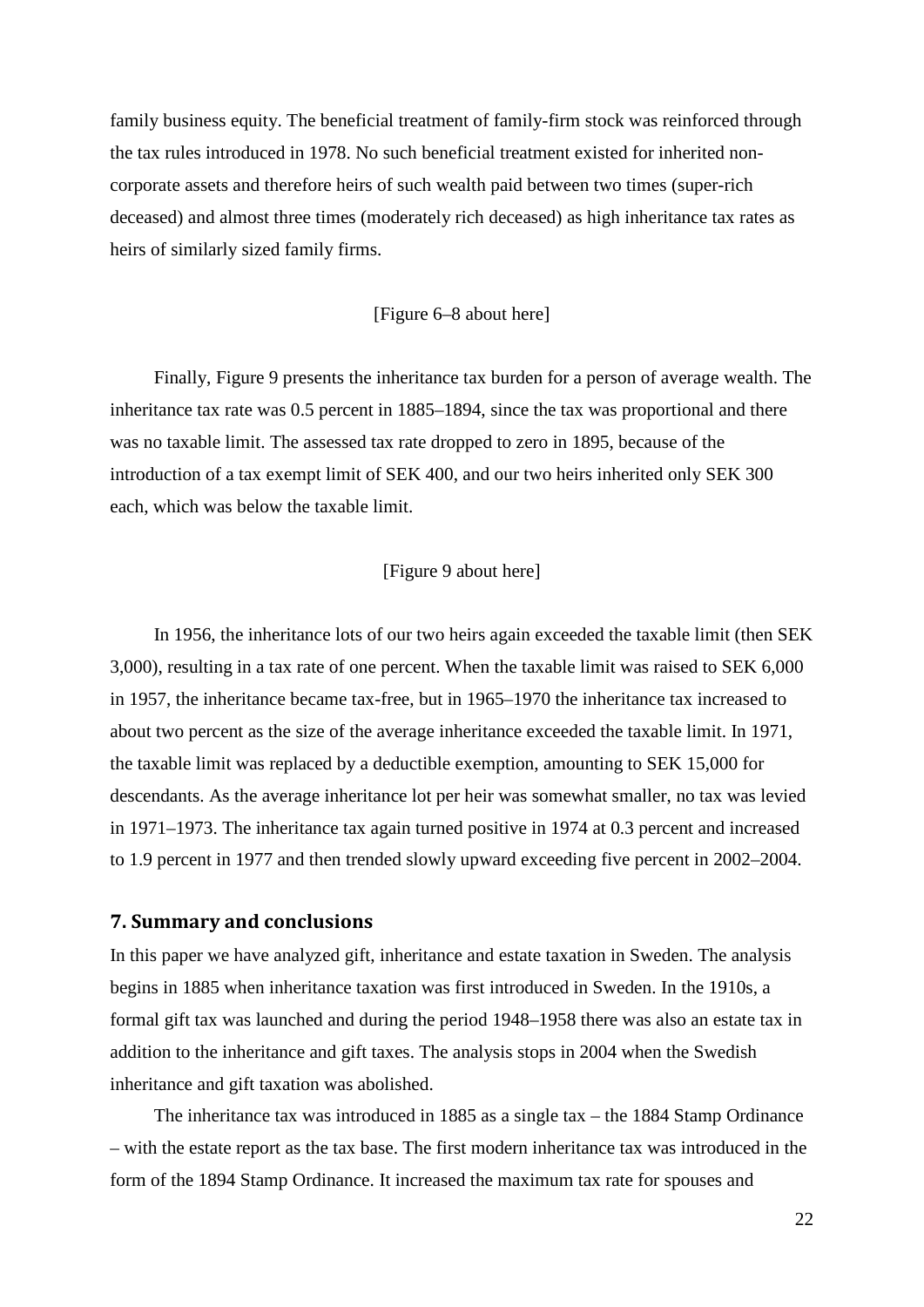children to 1.5 percent of taxable inheritance lots and to six percent for other heirs. The 1914 Inheritance and Gift Tax Ordinance – introduced in 1915 – integrated the inheritance and gift tax. The maximum marginal tax rate was set to 4 percent for spouses and descendants, and 18 percent for other non-legal heirs.

The first substantial tax hike (for spouses and children) took place in 1918, when the maximum rate was doubled from 4 to eight percent. After having failed to introduce an estate tax, the Social-Democratic minority government that came to power in 1932 instead substantially raised the tax on gifts and on inheritance lots. In 1933, the maximum rate for children and spouses was raised from ten to 20 percent and the maximum rate for siblings and parents from 15 to 24 percent.

The third major tax increase occurred in 1948 when an estate tax was introduced. The estate tax was imposed side by side with the existing taxation of gifts and inheritance lots. The estate tax was deducted before the inheritance tax was calculated. The maximum marginal tax rate (the sum of inheritance and estate taxes) for descendants and spouses was raised in 1948 from 20 to 60 percent and for others from 35 to 67.5 percent.

The marginal inheritance tax rate peaked in 1971–1973 at 65 percent for descendants and at 72 percent for other family members. During the 1948–1973 period, the *average* inheritance tax for wealthy persons and owners of large closely held firms exceeded 48 percent. Owing to the reduced valuation of closely held (unlisted) business capital in 1974, the inheritance tax rate peaked in 1973 for heirs to small family firms. In 1978, the valuation of business equity was reduced to 30 percent of book value. Even though this caused the tax burden for family firms to drop, the high and progressive inheritance tax continued to make it difficult to transfer firms to family successors. For large individual estates, the inheritance tax continued to be around 40–50 percent of the estate through 1991. Tax rates were substantially reduced in 1992, the tax on bequests to spouses was removed in 2003 followed by the final abolition of the entire inheritance and gift tax in December 2004.

Inheritance and gift tax revenues were never particularly important as a source of revenue for the central government; with few exceptions less than two percent of total tax revenue was raised this way, and in the last forty years before abolition the share was around one tenth of that level. These taxes were primarily motivated by distributional concerns, relating to an urge to even out large inequalities of opportunity arising from inherited wealth at the top of the wealth distribution. However, the low revenue from this source in the postwar period casts doubt on the effectiveness of the inheritance and gift tax in this regard.

Exactly what factors that can explain the removal of the inheritance tax in 2004 have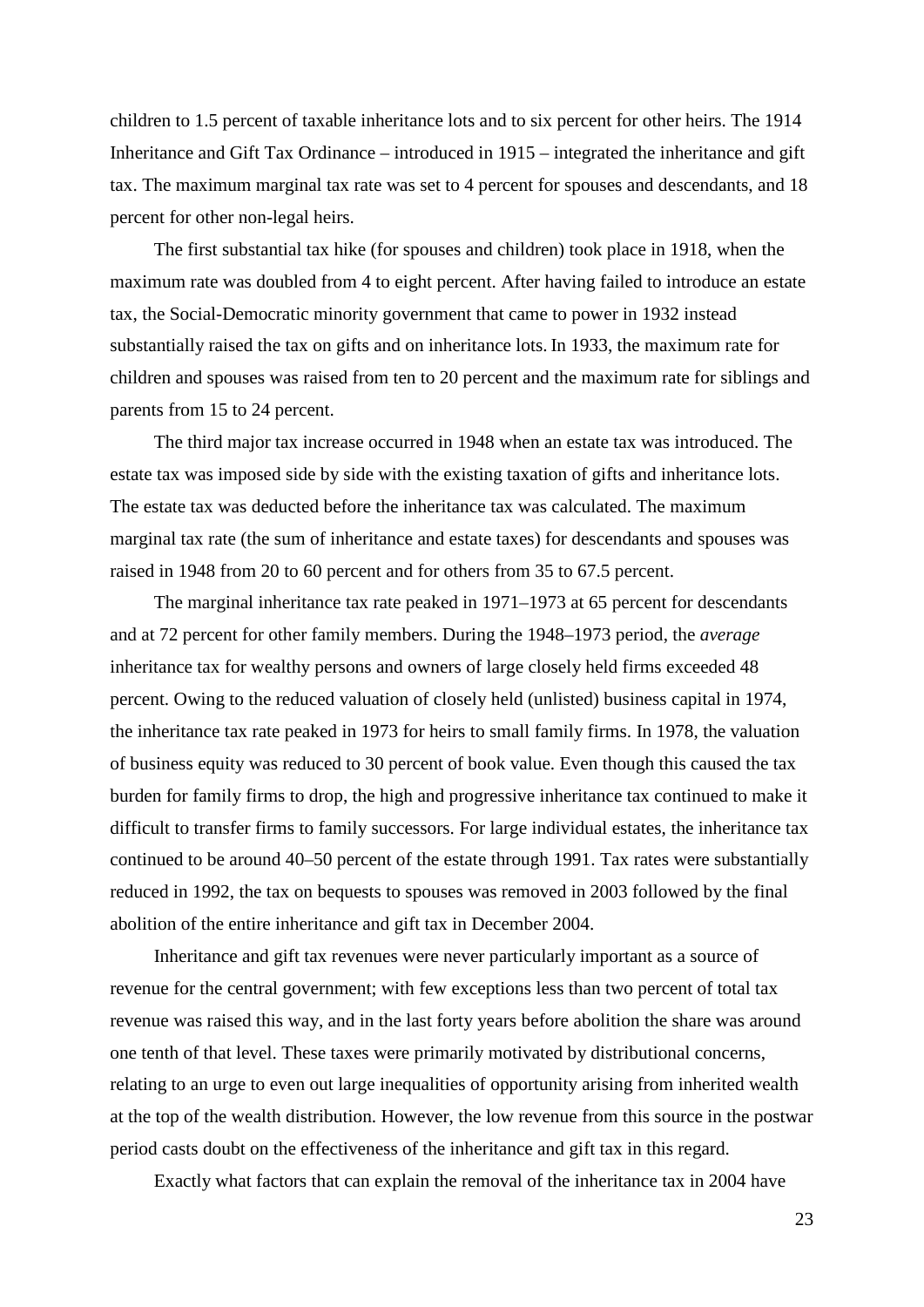not been analyzed systematically by researchers. According to Lodin (2011), the tax was abolished as part of a logrolling scheme between the Social Democrats and the Left Party, but whether there were other, more structural, determinants related to taxpayers' avoidance or to the public opinion remains to be established by future research. $31$ 

<span id="page-25-0"></span> $31$  See Henrekson and Waldenström (2015) for a first attempt to explain the abolition of the wealth tax.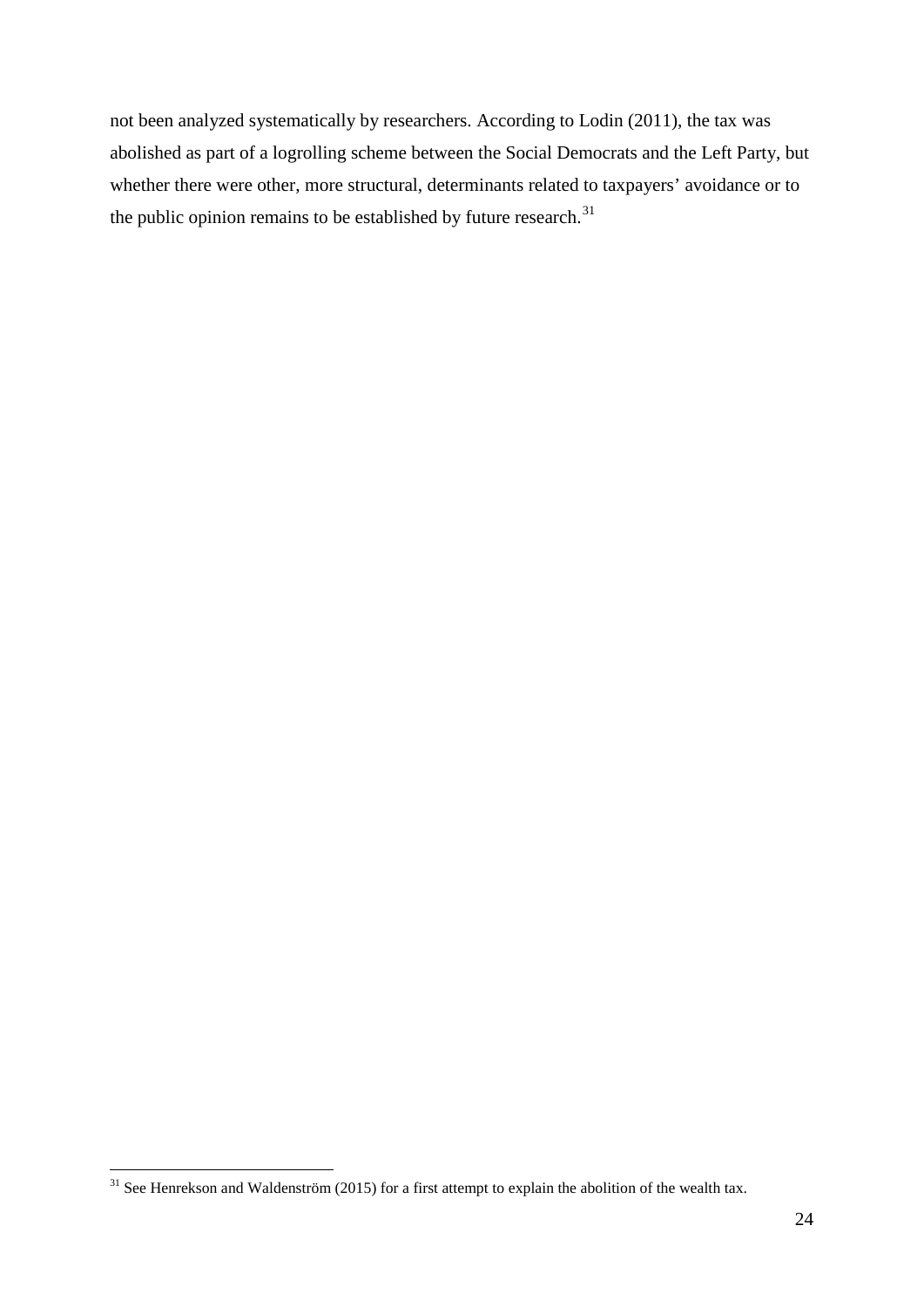# **Appendix**

| Table A1. Swedish consumer price index, $1884-2005$ ( $1884 = 100$ ). |  |  |  |
|-----------------------------------------------------------------------|--|--|--|
|-----------------------------------------------------------------------|--|--|--|

| Year | <b>CPI</b> | Year | <b>CPI</b> | Year | <b>CPI</b> |
|------|------------|------|------------|------|------------|
| 1884 | 100.0      | 1925 | 211.7      | 1966 | 620.8      |
| 1885 | 95.33      | 1926 | 204.5      | 1967 | 645.9      |
| 1886 | 90.67      | 1927 | 202.2      | 1968 | 659.1      |
| 1887 | 87.44      | 1928 | 204.5      | 1969 | 677.0      |
| 1888 | 90.55      | 1929 | 201.0      | 1970 | 723.7      |
| 1889 | 94.62      | 1930 | 193.8      | 1971 | 777.5      |
| 1890 | 96.65      | 1931 | 187.8      | 1972 | 824.2      |
| 1891 | 99.64      | 1932 | 185.4      | 1973 | 879.2      |
| 1892 | 97.85      | 1933 | 180.6      | 1974 | 966.5      |
| 1893 | 93.90      | 1934 | 181.8      | 1975 | 1,061      |
| 1894 | 89.11      | 1935 | 185.4      | 1976 | 1,171      |
| 1895 | 90.79      | 1936 | 187.8      | 1977 | 1,304      |
| 1896 | 90.07      | 1937 | 193.8      | 1978 | 1,435      |
| 1897 | 92.94      | 1938 | 197.4      | 1979 | 1,538      |
| 1898 | 97.37      | 1939 | 203.3      | 1980 | 1,748      |
| 1899 | 101.7      | 1940 | 230.9      | 1981 | 1,959      |
| 1900 | 102.9      | 1941 | 262.0      | 1982 | 2,127      |
| 1901 | 100.4      | 1942 | 279.9      | 1983 | 2,317      |
| 1902 | 101.2      | 1943 | 281.1      | 1984 | 2,502      |
| 1903 | 102.9      | 1944 | 279.9      | 1985 | 2,687      |
| 1904 | 101.7      | 1945 | 278.7      | 1986 | 2,800      |
| 1905 | 103.8      | 1946 | 279.9      | 1987 | 2,919      |
| 1906 | 106.0      | 1947 | 288.3      | 1988 | 3,089      |
| 1907 | 111.5      | 1948 | 305.0      | 1989 | 3,287      |
| 1908 | 113.2      | 1949 | 306.2      | 1990 | 3,632      |
| 1909 | 112.1      | 1950 | 311.0      | 1991 | 3,970      |
| 1910 | 112.1      | 1951 | 363.6      | 1992 | 4,061      |
| 1911 | 115.4      | 1952 | 390.0      | 1993 | 4,250      |
| 1912 | 117.8      | 1953 | 392.3      | 1994 | 4,343      |
| 1913 | 118.2      | 1954 | 394.7      | 1995 | 4,453      |
| 1914 | 119.6      | 1955 | 405.5      | 1996 | 4,474      |
| 1915 | 137.6      | 1956 | 425.8      | 1997 | 4,498      |
| 1916 | 155.5      | 1957 | 445.0      | 1998 | 4,490      |
| 1917 | 196.2      | 1958 | 464.1      | 1999 | 4,512      |
| 1918 | 288.3      | 1959 | 467.7      | 2000 | 4,556      |
| 1919 | 318.2      | 1960 | 486.8      | 2001 | 4,667      |
| 1920 | 324.2      | 1961 | 497.6      | 2002 | 4,768      |
| 1921 | 264.4      | 1962 | 521.5      | 2003 | 4,860      |
| 1922 | 220.1      | 1963 | 537.1      | 2004 | 4,878      |
| 1923 | 208.1      | 1964 | 553.8      | 2005 | 4,901      |
| 1924 | 208.1      | 1965 | 582.5      |      |            |

*Source*: Statistics Sweden.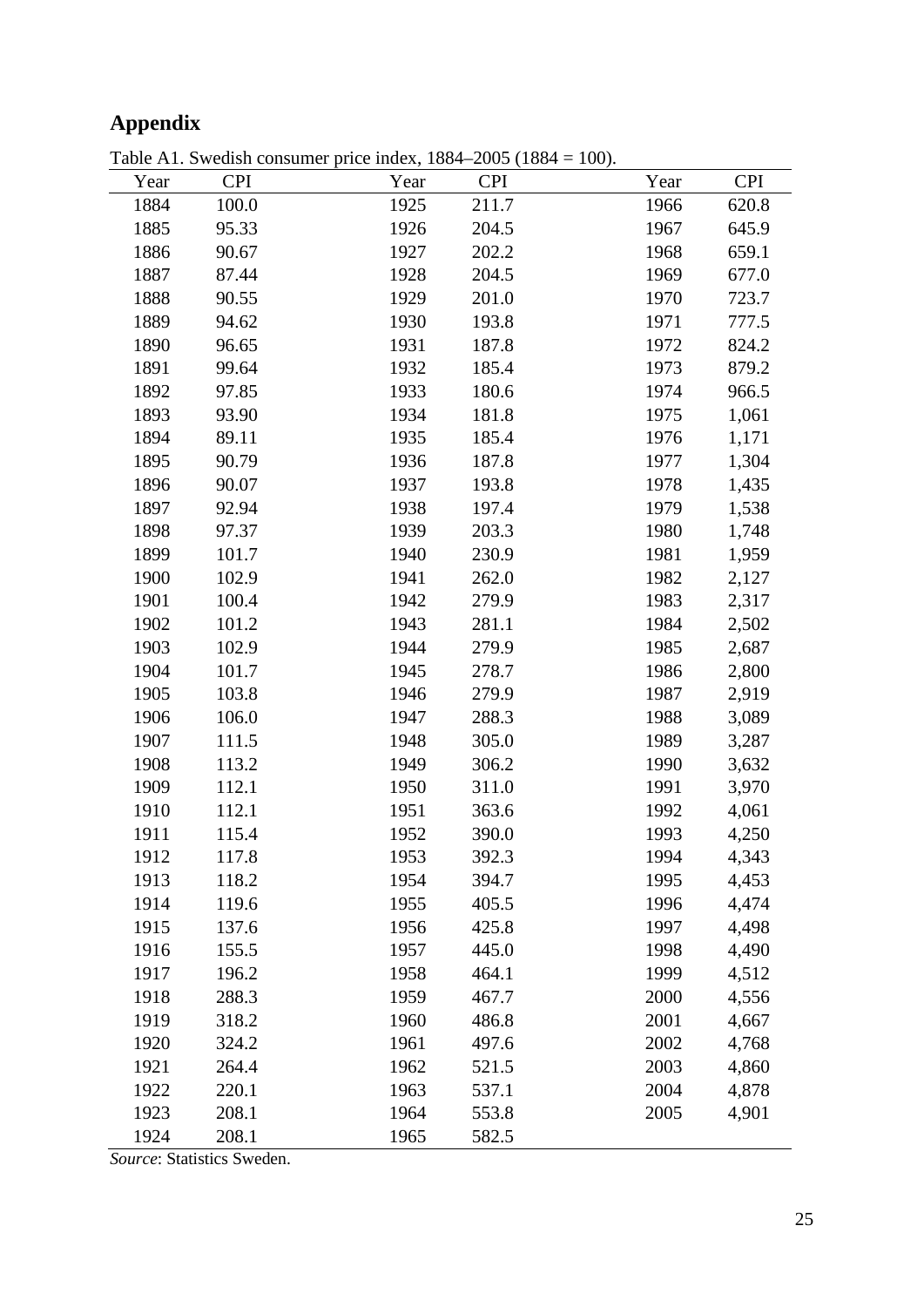| Year | <b>SEK</b> | Year | <b>SEK</b> | Year | <b>SEK</b> |
|------|------------|------|------------|------|------------|
| 1884 | 505        | 1925 | 2,162      | 1966 | 21,300     |
| 1885 | 499        | 1926 | 2,189      | 1967 | 22,400     |
| 1886 | 484        | 1927 | 2,202      | 1968 | 23,300     |
| 1887 | 493        | 1928 | 2,205      | 1969 | 24,800     |
| 1888 | 512        | 1929 | 2,312      | 1970 | 27,500     |
| 1889 | 544        | 1930 | 2,317      | 1971 | 30,300     |
| 1890 | 561        | 1931 | 2,225      | 1972 | 32,200     |
| 1891 | 565        | 1932 | 2,128      | 1973 | 34,600     |
| 1892 | 560        | 1933 | 2,134      | 1974 | 38,800     |
| 1893 | 565        | 1934 | 2,227      | 1975 | 45,500     |
| 1894 | 573        | 1935 | 2,288      | 1976 | 51,200     |
| 1895 | 583        | 1936 | 2,320      | 1977 | 54,600     |
| 1896 | 596        | 1937 | 2,430      | 1978 | 59,000     |
| 1897 | 621        | 1938 | 2,533      | 1979 | 64,000     |
| 1898 | 662        | 1939 | 2,649      | 1980 | 71,000     |
| 1899 | 693        | 1940 | 2,825      | 1981 | 77,200     |
| 1900 | 717        | 1941 | 3,037      | 1982 | 82,200     |
| 1901 | 710        | 1942 | 3,337      | 1983 | 88,200     |
| 1902 | 720        | 1943 | 3,554      | 1984 | 96,100     |
| 1903 | 740        | 1944 | 3,717      | 1985 | 103,200    |
| 1904 | 762        | 1945 | 3,913      | 1986 | 110,400    |
| 1905 | 773        | 1946 | 4,277      | 1987 | 118,200    |
| 1906 | 844        | 1947 | 4,859      | 1988 | 127,400    |
| 1907 | 901        | 1948 | 5,331      | 1989 | 139,400    |
| 1908 | 902        | 1949 | 5,865      | 1990 | 152,700    |
| 1909 | 843        | 1950 | 6,125      | 1991 | 158,500    |
| 1910 | 975        | 1951 | 7,235      | 1992 | 167,900    |
| 1911 | 986        | 1952 | 8,300      | 1993 | 172,800    |
| 1912 | 1,033      | 1953 | 8,700      | 1994 | 182,600    |
| 1913 | 1,062      | 1954 | 9,200      | 1995 | 190,800    |
| 1914 | 1,071      | 1955 | 9,700      | 1996 | 204,100    |
| 1915 | 1,105      | 1956 | 10,400     | 1997 | 208,900    |
| 1916 | 1,249      | 1957 | 11,200     | 1998 | 214,100    |
| 1917 | 1,502      | 1958 | 11,900     | 1999 | 222,400    |
| 1918 | 2,054      | 1959 | 12,700     | 2000 | 230,500    |
| 1919 | 2,574      | 1960 | 13,500     | 2001 | 239,000    |
| 1920 | 3,008      | 1961 | 14,500     | 2002 | 247,600    |
| 1921 | 2,711      | 1962 | 15,600     | 2003 | 255,300    |
| 1922 | 2,118      | 1963 | 16,600     | 2004 | 262,200    |
| 1923 | 2,035      | 1964 | 17,800     |      |            |
| 1924 | 2,114      | 1965 | 19,500     |      |            |

Table A2. Average annual wage for a full-time production worker (APW) in nominal SEK, 1884–2004.

*Source*: 1861–1951: Edvinsson (2005, 371, Table P and 385, Table U); 1952–1993: Du Rietz (1994, 44, Table 3.1); 1994–2003: Johansson (2004, 93, Table A1); 2004: National Mediation Office (2011).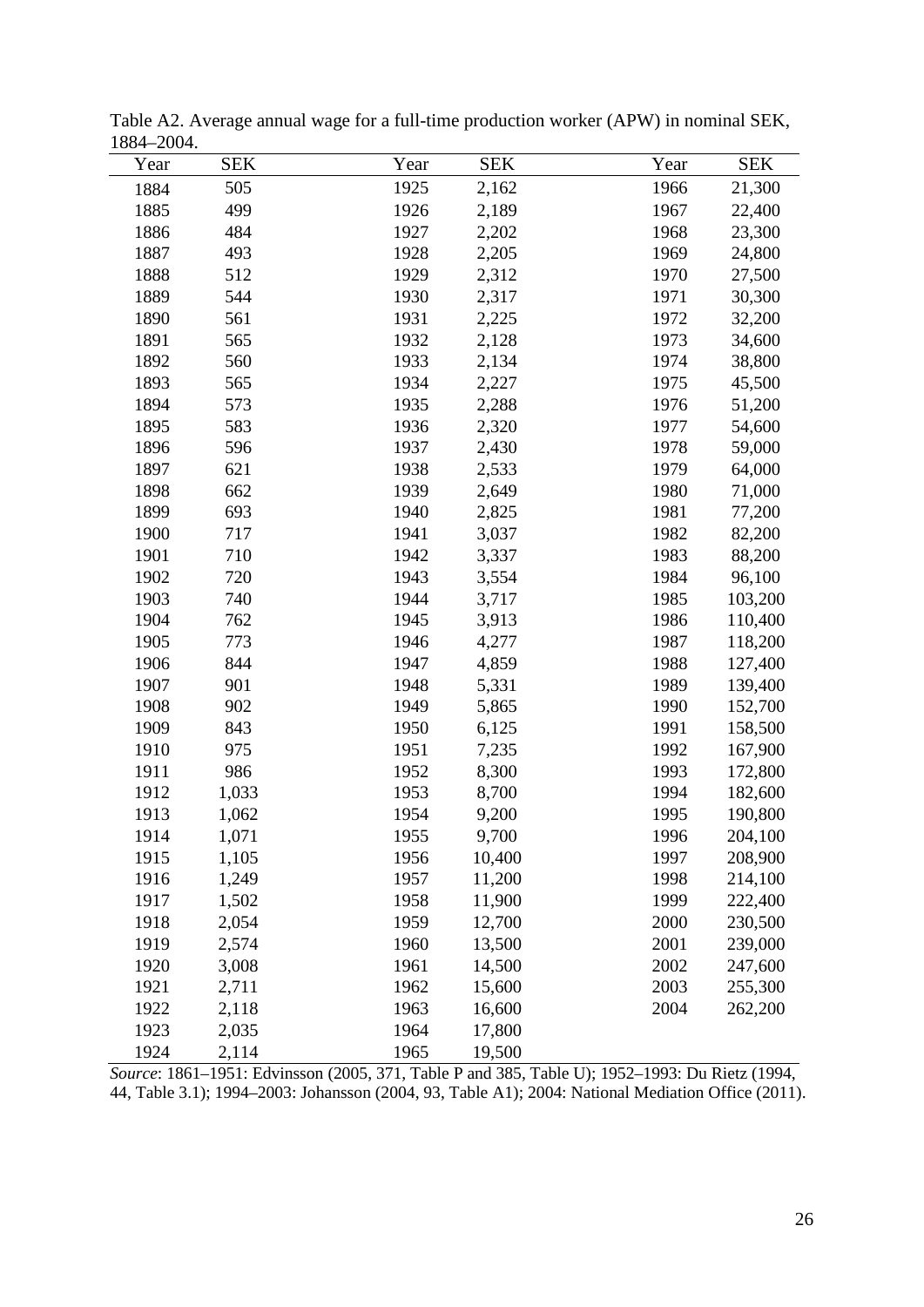|                                                                                                                                                                                                                                                                                                                                                       | 1885     | 1895     | 1910     | 1915                                                                                                                                                                       | 1933  | 1941  | 1957  | 1970                     | 1971   | 1980  | 1981  | 1983     | 1986  | 1987  | 1990  | 1991  | 1992  | 2004  |
|-------------------------------------------------------------------------------------------------------------------------------------------------------------------------------------------------------------------------------------------------------------------------------------------------------------------------------------------------------|----------|----------|----------|----------------------------------------------------------------------------------------------------------------------------------------------------------------------------|-------|-------|-------|--------------------------|--------|-------|-------|----------|-------|-------|-------|-------|-------|-------|
| Nominal taxable limit                                                                                                                                                                                                                                                                                                                                 | $\Omega$ | (0.4)    | $\Omega$ | 0.                                                                                                                                                                         | .0    | 3.0   | 6.0   | 6.0                      |        |       |       |          |       |       |       |       |       |       |
| Nominal basic exemption                                                                                                                                                                                                                                                                                                                               |          |          |          |                                                                                                                                                                            |       |       |       |                          | 15.0   | 15.0  | 25.0  | 25.0     | 25.0  | 50.0  | 50.0  | 70.0  | 70.0  | 70.0  |
| CPI Index                                                                                                                                                                                                                                                                                                                                             | 100      | 90.79    | 112.1    | 37.6                                                                                                                                                                       | 180.6 | 262.0 | 445.0 | 723.7                    | 777.5  | .748  | 959.  | 2,317    | 2,800 | 2,919 | 3,632 | 3.970 | 4.061 | 4,878 |
| Nominal APW                                                                                                                                                                                                                                                                                                                                           | .505     | .583     | .975     | .105                                                                                                                                                                       | .134  | 3.037 | 11.2  | 27.5                     | 30.3   | 71.0  | 77.2  | 88.2     | 110.4 | 118.2 | 152.7 | 158.5 | 167.9 | 262.2 |
| Taxable limit 2004 prices                                                                                                                                                                                                                                                                                                                             | 48.8     | 20.5     | 43,5     | 35.5                                                                                                                                                                       | 27.0  | 55.9  | 65.8  | 40.4                     | -      |       |       |          |       |       |       |       |       |       |
| Basic exemption, 2004                                                                                                                                                                                                                                                                                                                                 |          |          |          |                                                                                                                                                                            |       |       |       | $\overline{\phantom{0}}$ | 94.1   | 41.9  | 37.4  | 52.6     | 43.6  | 83.7  | 67.2  | 86.   | 84.   | 70.0  |
| prices                                                                                                                                                                                                                                                                                                                                                |          |          |          |                                                                                                                                                                            |       |       |       |                          |        |       |       |          |       |       |       |       |       |       |
| Basic exemption/APW                                                                                                                                                                                                                                                                                                                                   |          |          |          |                                                                                                                                                                            |       |       |       | $\sim$                   | 0.495  | 0.211 | 0.194 | 0.283    | 0.226 | 0.423 | 0.327 | 0.543 | 0.501 | 0.267 |
| Taxable limit/APW                                                                                                                                                                                                                                                                                                                                     |          | 0.686    | ).474    | 0.905                                                                                                                                                                      | 0.469 | 0.988 | 0.536 | 0.218                    |        |       |       |          |       |       |       |       |       |       |
| $\cdot$ $\cdot$<br>$\mathbf{r}$ $\mathbf{r}$ $\mathbf{r}$ $\mathbf{r}$ $\mathbf{r}$ $\mathbf{r}$ $\mathbf{r}$ $\mathbf{r}$ $\mathbf{r}$ $\mathbf{r}$ $\mathbf{r}$ $\mathbf{r}$ $\mathbf{r}$ $\mathbf{r}$ $\mathbf{r}$ $\mathbf{r}$ $\mathbf{r}$ $\mathbf{r}$ $\mathbf{r}$ $\mathbf{r}$ $\mathbf{r}$ $\mathbf{r}$ $\mathbf{r}$ $\mathbf{r}$ $\mathbf{$ |          | $\sim$ 1 |          | $1.0$ $\overline{I}$ $\overline{I}$ $\overline{I}$ $\overline{I}$ $\overline{I}$ $\overline{I}$ $\overline{I}$ $\overline{I}$ $\overline{I}$ $\overline{I}$ $\overline{I}$ |       |       |       | $\sim$                   | $\sim$ |       |       | $T = 11$ |       |       |       |       |       |       |

Table A3. Taxable limits (1884–1970) and basic exemptions (1971–2004) for children in nominal and real terms, 1895–2004.

*Note*: All nominal figures are in thousand SEK. APW = average annual wage of a production worker (see Table 22).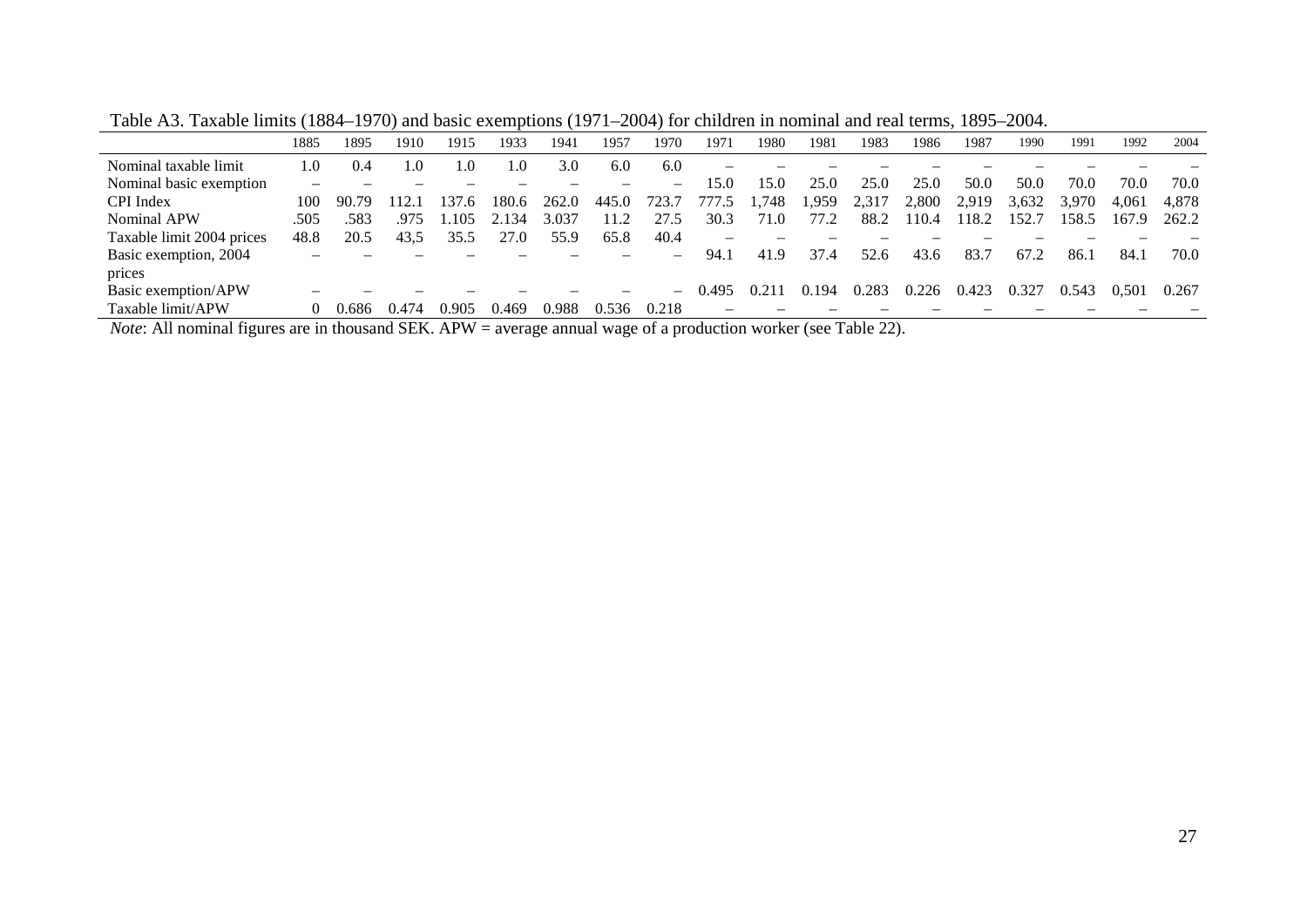



*Note*: The taxable limit system, which applied until 1970, meant that as soon as the limit was exceeded inheritance tax was levied on the entire inheritance received. APW is the average annual wage for a full-time production worker (see Table 22).

# **Appendix ends here**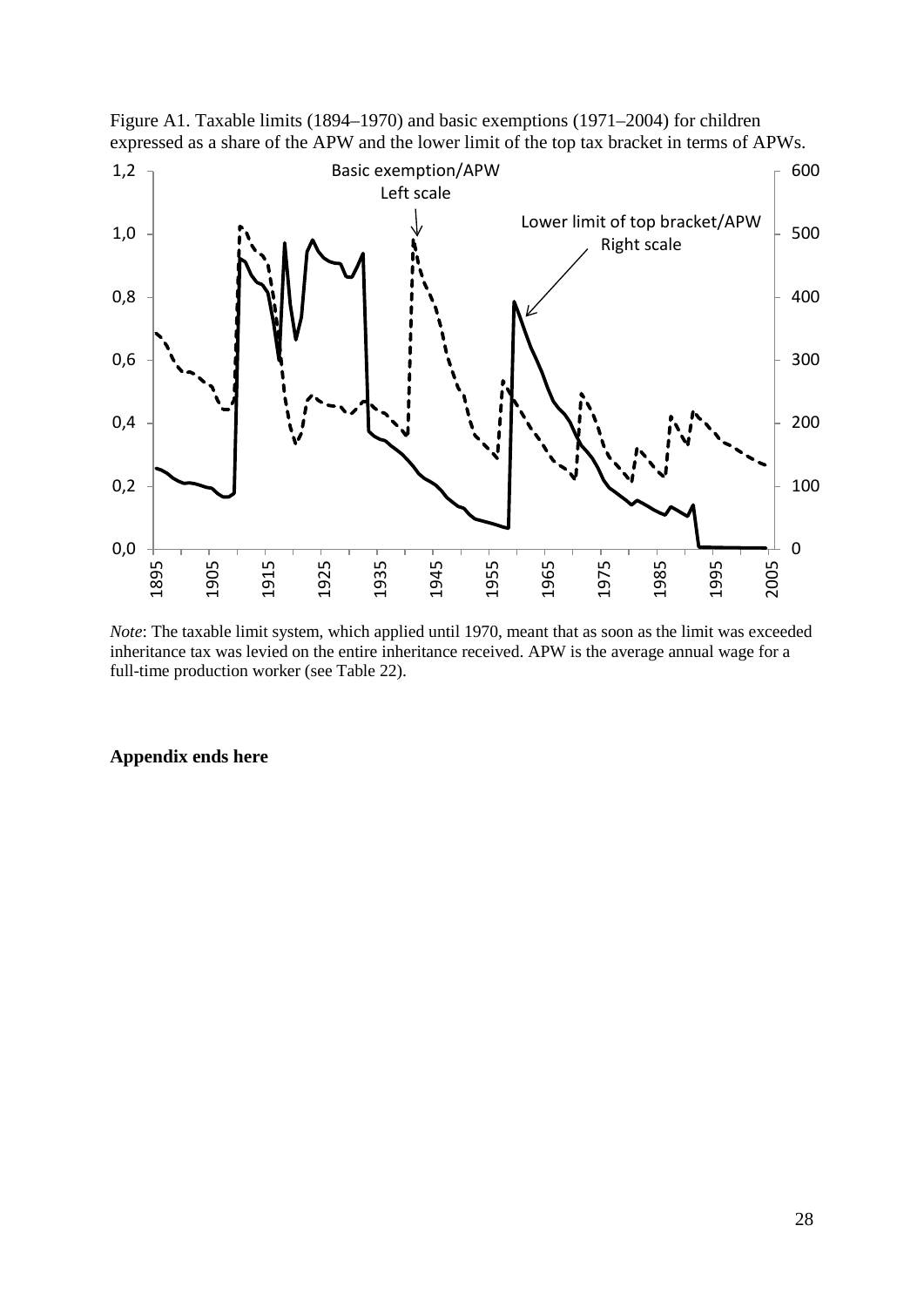#### **References**

- *Betänkande med förslag till förordning om arvsskatt och skatt för gåfva.* 1910. Stockholm: Nordiska Bokhandeln.
- Bratt, John, and Olle Fernström. 1975. *Deklaration och beskattning: skatterna på inkomst och förmögenhet, arv, gåva m.m.* Stockholm: Norstedts.

Domeij, David, and Martin Flodén. 2005. "More on Population Aging and International Capital Flows." Mimeo, Department of Economics, Stockholm School of Economics.

Du Rietz, Gunnar. 1994. *Välfärdsstatens finansiering*. Stockholm: City University Press.

- Du Rietz, Gunnar, and Magnus Henrekson 2015. "Swedish Wealth Taxation (1911–2007)." In *Swedish Taxation: Developments since 1862*, edited by Magnus Henrekson and Mikael Stenkula, 267–302. New York: Palgrave Macmillan.
- Du Rietz, Gunnar, Magnus Henrekson, and Daniel Waldenström. 2015. "Swedish Inheritance and Gift Taxation (1885–2004)". In *Swedish Taxation: Developments since 1862*, edited by Magnus Henrekson and Mikael Stenkula, 223–265. New York: Palgrave Macmillan.
- Du Rietz, Gunnar, Dan Johansson, and Mikael Stenkula. 2015a. "Swedish Labor Income Taxation (1862–2013)." In *Swedish Taxation: Developments since 1862*, edited by Magnus Henrekson and Mikael Stenkula, 35–122. New York: Palgrave Macmillan.
- Du Rietz, Gunnar, Dan Johansson, and Mikael Stenkula. 2015b. "Swedish Capital Income Taxation (1862–2013)." In *Swedish Taxation: Developments since 1862*, edited by Magnus Henrekson and Mikael Stenkula, 123–178. New York: Palgrave Macmillan.
- Eberstein, Gösta. 1915. *Om skatt på arf och gåva enligt svensk rätt*. Uppsala: Almqvist & Wiksell.
- Eberstein, Gösta. 1929. *Om skatt till stat och kommun enligt svensk rätt: Förra delen*. Stockholm: Norstedts.
- Eberstein, Gösta. 1956. *Den svenska arvslotts- och gåvobeskattningen*. Stockholm: Norstedts.
- Edvinsson, Rodney. 2005. "Growth, Accumulation, Crises: With New Macroeconomic Data for Sweden." PhD diss., University of Stockholm.
- Edvinsson, Rodney, Tor Jacobson, and Daniel Waldenström, eds. 2014. *House Prices, Stock Returns, National Accounts, and the Riksbank Balance Sheet, 1620–2012*. *Historical Monetary and Financial Statistics for Sweden. Volume II*. Stockholm: Ekerlids and Sveriges Riksbank.

Englund, Göran. 1975. *Beskattning av arv och gåva*. Stockholm: Norstedts.

- Feldt, Kjell-Olof. 2012. *Den blyge entreprenören – om bergsingenjör Axel Ax:son Johnson*. Stockholm: Ekerlids.
- Gårestad, Peter. 1985. "Industrialisering och beskattning i Sverige 1861–1914." PhD diss., Uppsala University.
- Henrekson, Magnus, and Daniel Waldenström 2015. "Inheritance Taxation in Sweden, 1885– 2004: The Role of Ideology, Family Firms and Tax Avoidance." IFN Working Paper No. 1032. Stockholm: Research Institute of Industrial Economics.
- Johansson, Dan. 2004. "Skatternas utveckling, omfattning och fördelning." In *Skatter och värdighet*, edited by Dan Johansson, Nils Karlson, and Richard Johnsson, 66–94. Stockholm: Ratio.
- Lodin, Sven-Olof. 2011. *The Making of Tax Law*. Uppsala and Amsterdam: Justus Förlag and International Bureau of Fiscal Documentation (IBFD).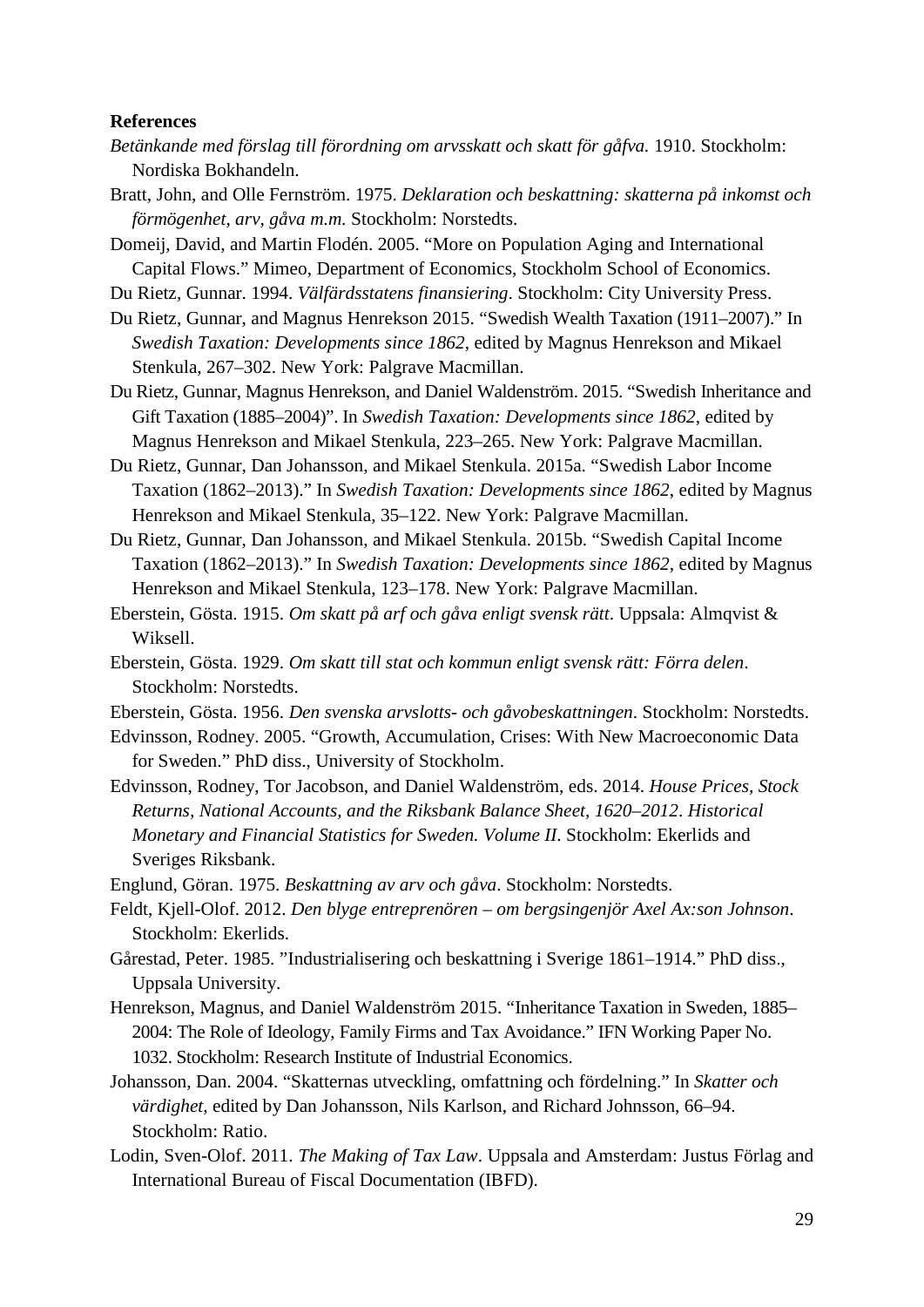Lundberg, Erik. 1953. *Konjunkturer och ekonomisk politik*. Stockholm: SNS.

- Musgrave, Richard A. 1959. *The Theory of Public Finance: A Study in Public Economy*. New York: McGraw-Hill.
- National Mediation Office. 2011. "Lönestatistik, historiska serier." Stockholm: Medlingsinstitutet.
- Ohlsson, Henry. 2011. "The Legacy of the Swedish Gift and Inheritance Tax, 1884–2004." *European Review of Economic History* 15(3), 539–569.
- Ohlsson, Henry, Jesper Roine and Daniel Waldenström. 2014. "Inherited Wealth over the Path of Development: Sweden, 1810–2010." IFN Working Paper No. 1033. Stockholm: Research Institute of Industrial Economics.
- Proposition 1917:167, *Kungl. Maj:ts nådiga proposition till riksdagen med förslag till ändrad lydelse av 19 §, 49 § 2 mom. och 57 § i förordningen den 19 november 1914 om arvsskatt och skatt för gåva.*
- Proposition 1919:264, *Kungl. Maj:ts proposition till riksdagen med förslag till förordning angående ändrad lydelse av 19 § i förordningen den 19 november 1914 om arvsskatt och skatt för gåva.*
- Regeringens proposition 1990/1991:54. *Om kvarvarande frågor i reformeringen av inkomstoch företagsbeskattningen, m.m.*
- Rodriguez, Enrique. 1980. *Offentlig inkomstexpansion: en analys av drivkrafterna bakom de offentliga inkomsternas utveckling i Sverige under 1900-talet*. Lund: Liber Läromedel.
- Roine, Jesper, and Daniel Waldenström. 2009. "Wealth Concentration over the Path of Development: Sweden, 1873–2006." *Scandinavian Journal of Economics* 111(1), 151– 187.
- Rundfelt, Rolf. 1982. *Inflationsredovisning: en jämförelse mellan modeller*. Stockholm: Industriförbundet.
- Rydin, Herman Ludvig. 1882. *Reservationer vid Skatteregleringskommitténs underdåniga utlåtande och förslag angående skatteförhållandena i riket.* Stockholm: Nordstedt.
- Scheve, Kenneth, and David Stasavage. 2012. "Democracy, War, and Wealth: Lessons from Two Centuries of Inheritance Taxation." *American Political Science Review* 106(1), 82– 102.
- SFS 1844:4. Kongl. Maj:ts nådiga förordning angående stämpelavgiften
- SFS 1894:66. Kongl. Maj:ts nådiga förordning angående stämpelavgiften.
- SFS 1908:108. Kungl. Maj:ts nådiga förordning angående stämpelavgiften.
- SFS 1910:33. Kungl. Maj:ts nådiga förordning om ändrad lydelse af 3, 8, 41 och 58 §§ af förordningen den 18 september 1908 angående stämpelavgiften-
- SFS 1911:79. Kungl. Maj:ts nådiga förordning om vissa förändringar i 1, 7, 8 och 50 §§ af förordningen den 18 september 1908 angående stämpelavgiften-
- SFS 1914:38. Kungl. Maj:ts nådiga förordning om arvsskatt och skatt för gåva.
- SFS 1917:325. Kungl. Maj:ts nådiga förordning om ändrad lydelse av 19 §, 49 § 2 mom. och 57 § i förordningen den 19 november 1914 om arvsskatt och skatt för gåva.
- SFS 1919:422. Kungl. Maj:ts nådiga förordning angående ändrad lydelse av 19 § i förordningen den 19 november 1914 (n:r 381) om arvsskatt och skatt för gåva.
- SFS 1933:431. Kungl. Maj:ts förordning om ändring i vissa delar av förordningen den 19 november 1914 (nr 381) om arvsskatt och skatt för gåva.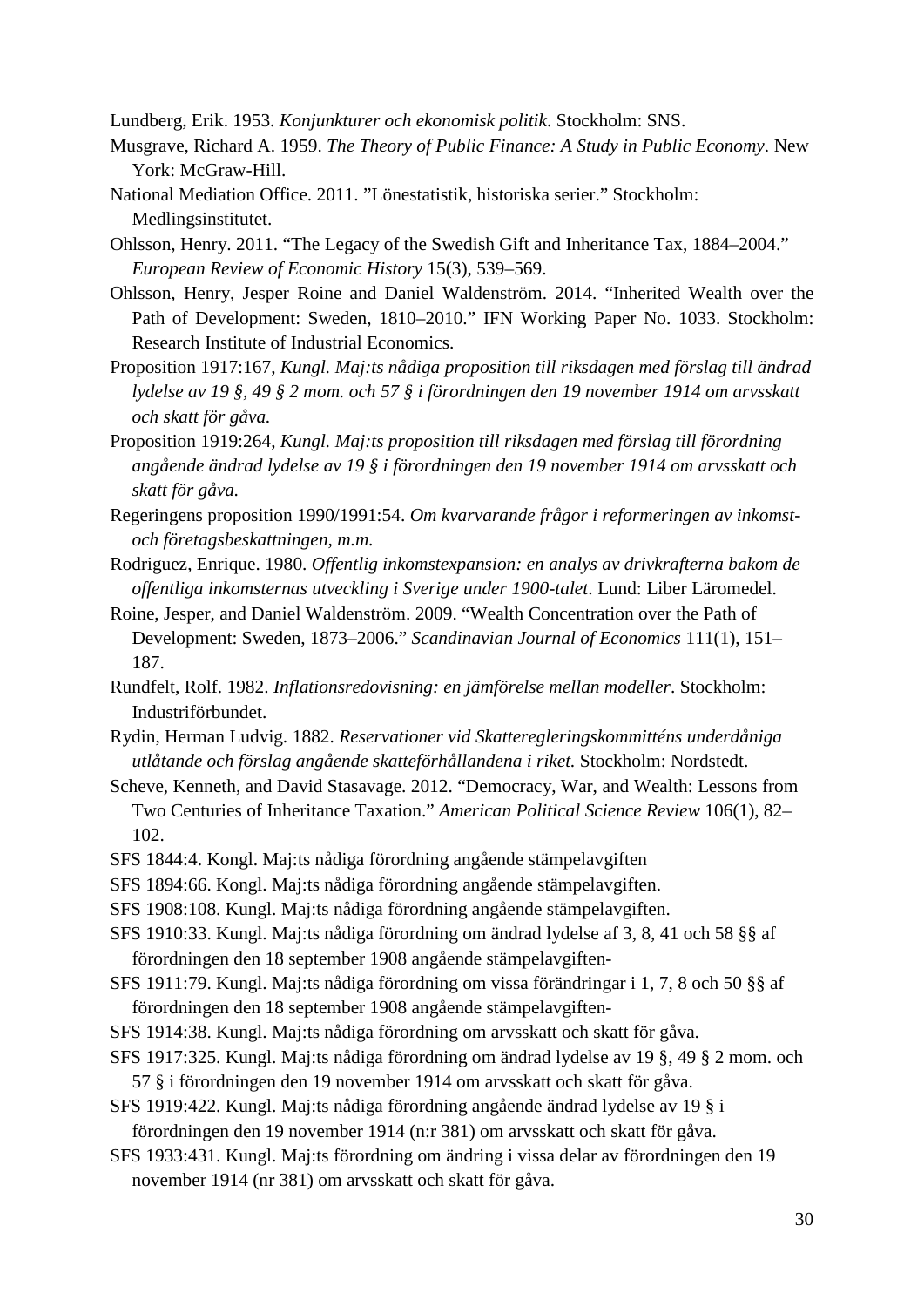SFS 1941:416. Kungl. Maj:ts förordning om arvsskatt och gåvoskatt.

- SFS 1947:581. Kungl. Maj:ts förordning den 27 juli 1947 om kvarlåtenskapsskatt.
- SFS 1952:246. Kungl. Maj:ts förordning om ändrad lydelse av av 28 och 38 §§ förordningen den 6 juni 1941 (nr 416) om arvsskatt och gåvoskatt.
- SFS 1952:412. Kungl. Maj:ts förordning om ändring i förordningen den 26 juli 1947 (nr 581) om kvarlåtenskapsskatt.
- SFS 1957:107. Förordning angående upphävande av förordningen den 26 juli 1947 (nr 581) om kvarlåtenskapsskatt.
- SFS 1958:561. Förordning angående upphävande av förordningen den 26 juli 1947 (nr 581) om kvarlåtenskapsskatt.
- SFS 1958:562. Förordning angående ändring i förordningen den 6 juni 1941 (nr 416) om arvskatt och gåvoskatt.

SFS 1981:994. Förordning med tabeller för uträkning av arvsskatt och gåvoskatt.

SFS 1990:1430. Om ändring i lagen (1941:416) om arvsskatt och gåvoskatt.

- Skattebetalarnas förening. 1986–1987, 1991–1992. *Fakta för skattebetalare*. Stockholm: Skattebetalarnas förening.
- Södersten, Jan. 1984. "Sweden." In *The Taxation of Income from Capital. A Comparative Study of the United States, the United Kingdom, Sweden and West Germany*, edited by Mervyn King, and Don Fullerton, 87–148. Chicago: The University of Chicago press.

SOU 1957:48. *Arvsbeskattning. Betänkande av Arvsskattesakkunniga*. Stockholm: Finansdepartementet.

- SOU 1969:54. *Kapitalbeskattningen. Betänkande avgivet av kapitalskatteberedningen*. Stockholm: Finansdepartementet.
- SOU 1971:46. *Teknisk översyn av kapitalbeskattningen*. *Slutbetänkande avgivet av kapitalskatteberedningen.* Stockholm: Finansdepartementet.
- SOU 1977:91. *Översyn av skattesystemet. Slutbetänkande av 1972 års skatteutredning*. Stockholm: Allmänna förlaget.
- SOU 2002:52. *Beskattning av småföretagare, del II. Generationsskiften. Betänkande av 3:12 utredningen.* Stockholm: Fritzes.

SOU 2004:66. *Egendomsskatter*. *Reform av arvs- och gåvoskatter. Slutbetänkande av Egendomsskattekommittén*. Stockholm: Fritzes.

Wigforss, Ernst. 1928. *Egendomsutjämning och arvsskatt*. Stockholm: Tiden.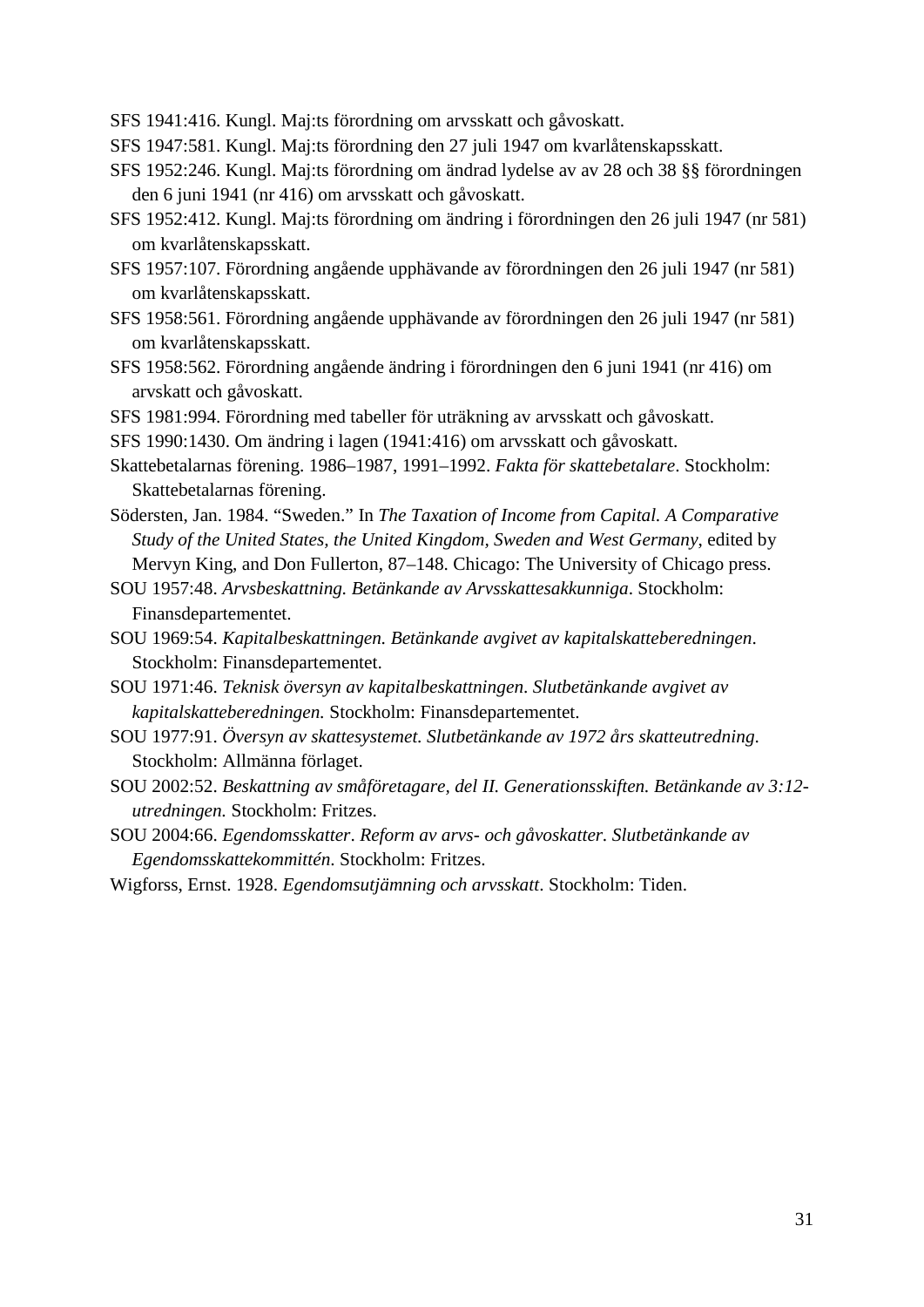Table 1. Inheritance tax schedule, 1885–1894.

|               | Tax rate        |
|---------------|-----------------|
| Class         | (%)             |
| Direct heir   | 0.5             |
| Other heirs   | 0.6             |
| Taxable limit | <b>SEK 1000</b> |

*Note*: The whole inheritance lot was taxable when the taxable limit was exceeded. *Source*: SFS 1884:49, 14–15; Eberstein (1956, 5).

| Table 2. Inheritance tax schedules, 1895 – April 1910. |  |  |  |  |
|--------------------------------------------------------|--|--|--|--|
|--------------------------------------------------------|--|--|--|--|

| Class I: Children, spouse and | descendants |                |      | Class II: Parents, brothers and | sisters        |                   |      | Class III: Non-profit<br>organizations and other heirs |                |            |      |  |
|-------------------------------|-------------|----------------|------|---------------------------------|----------------|-------------------|------|--------------------------------------------------------|----------------|------------|------|--|
| Taxable lot                   |             | Tax            |      | Taxable lot                     |                | Tax               |      | Taxable lot                                            |                | Tax        |      |  |
| <b>SEK</b>                    | SEK SEK     |                | $\%$ | <b>SEK</b>                      | <b>SEK</b>     | <b>SEK</b>        | $\%$ | <b>SEK</b>                                             | <b>SEK</b>     | <b>SEK</b> | $\%$ |  |
| $400 -$                       | 2000        | $2 +$          | 0.5  | $200 -$                         | 500            | $1 +$             | 0.5  | $200 -$                                                | 500            | $1 +$      | 0.5  |  |
| $2,000 -$                     | 4,000       | $10 +$         | 0.6  | $500 -$                         | 1,000          | $2.50 +$          | 0.6  | $500 -$                                                | 1,000          | $2.50 +$   | 0.75 |  |
| $4,000 -$                     | 6,000       | $22 +$         | 0.7  | $1,000 -$                       | 1,500          | $6.50 +$          | 0.7  | $1,000 -$                                              | 1,500          | $6.25 +$   | 1.0  |  |
| $6,000 -$                     | 8,000       | $36 +$         | 0.8  | $1,500 -$                       | 2,000          | $10.0 +$          | 0.8  | $1,500 -$                                              | 2,000          | $11.25 +$  | 1.25 |  |
| $8,000 -$                     | 10,000      | $52 +$         | 0.9  | $2,000 -$                       | 2,500          | $14.0 +$          | 0.9  | $2,000 -$                                              | 2,500          | $17.5 +$   | 1.5  |  |
| $10,000 -$                    | 12,000      | $70 +$         | 1.0  | $2,500 -$                       |                | $3,000$ 18.50 +   | 1.0  | $2,500 -$                                              | 3,000          | $25 +$     | 1.75 |  |
| $12,000 -$                    | 25,000      | $90 +$         | 1.1  | $3,000 -$                       |                | $3,500$ 23.50 +   | 1.1  | $3,000 -$                                              | 3,500          | $33.75 +$  | 2.0  |  |
| $25,000 -$                    | 40,000      | $233 +$        | 1.2  | $3,500 -$                       | 4,000          | $29 +$            | 1.2  | $3,500 -$                                              | 4,000          | $43.75 +$  | 2.25 |  |
| $40,000 -$                    | 55,000      | $313 +$        | 1.3  | $4,000 -$                       | 4,500          | $35 +$            | 1.3  | $4,000 -$                                              | 4,500          | $56.25 +$  | 2.5  |  |
| $55,000 -$                    | 75,000      | $508 +$        | 1.4  | $4,500 -$                       |                | $5,000$ 41.50 +   | 1.4  | $4,500 -$                                              | 5,000          | $70 +$     | 2.75 |  |
| $75,000 -$                    |             | $788 +$        | 1.5  | $5,000 -$                       |                | $5,500$ 48.50 +   | 1.5  | $5,000 -$                                              | 5,500          | $85 +$     | 3.0  |  |
|                               |             |                |      | $5,500 -$                       | 6,000          | $56 +$            | 1.6  | $5,500 -$                                              | 6,000          | $100 +$    | 3.25 |  |
|                               |             |                |      | $6,000 -$                       | 6,500          | $64 +$            | 1.7  | $6,000 -$                                              | 6,500          | $116.25 +$ | 3.5  |  |
|                               |             |                |      | $6,500 -$                       |                | $7,000$ $72.50 +$ | 1.8  | $6,500 -$                                              | 7,000          | $133.75 +$ | 3.75 |  |
|                               |             |                |      | $7,000 -$                       |                | $7,500$ 81.50 +   | 1.9  | $7,000 -$                                              | 7,500          | $152.50 +$ | 4.0  |  |
|                               |             |                |      | $7,500 -$                       | 8,500          | $91 +$            | 2.0  | $7,500 - 10,000$                                       |                | $172.50 +$ | 4.25 |  |
|                               |             |                |      | $8,500 -$                       | 10,000         | $111 +$           | 2.1  | 10,000                                                 | 15,000         | $278.75 +$ | 4.5  |  |
|                               |             |                |      | $10,000 -$                      | 15,000         | $216 +$           | 2.2  | $15,000 -$                                             | 20,000         | $503.75 +$ | 4.75 |  |
|                               |             |                |      | $15,000 -$                      | 20,000         | $326 +$           | 2.3  | $20,000 -$                                             | 25,000         | $741.25 +$ | 5.0  |  |
|                               |             |                |      | $20,000 -$                      | 25,000         | $441 +$           | 2.4  | $25,000 -$                                             | 30,000         | $991.25 +$ | 5.25 |  |
|                               |             |                |      | $25,000 -$                      | 30,000         | $561 +$           | 2.5  | $30,000 -$                                             | 35,000         | $1,254 +$  | 5.50 |  |
|                               |             |                |      | $30,000 -$                      | 35,000         | $691 +$           | 2.6  | $35,000 -$                                             | 40,000         | $1,551 +$  | 5.75 |  |
|                               |             |                |      | $35,000 -$                      | 40,000         | $826 +$           | 2.7  | $40,000 -$                                             |                | 1,838      | 6.0  |  |
|                               |             |                |      | $40,000 -$                      | 45,000         | $966 +$           | 2.8  |                                                        |                |            |      |  |
|                               |             |                |      | $45,000 -$                      |                | $50,000$ 1,111 +  | 2.9  |                                                        |                |            |      |  |
|                               |             |                |      | $50,000 -$                      |                | $^{+}$            | 3.0  |                                                        |                |            |      |  |
| Taxable limit:                |             | <b>SEK 400</b> |      |                                 | <b>SEK 200</b> |                   |      |                                                        | <b>SEK 200</b> |            |      |  |

*Note*: The whole inheritance lot was taxable when the taxable limit was exceeded. Amounts due exceeding SEK 1,000 have been rounded off to the nearest SEK. *Source*: SFS 1894:66, 17–19; SFS 1908:108, 22–24.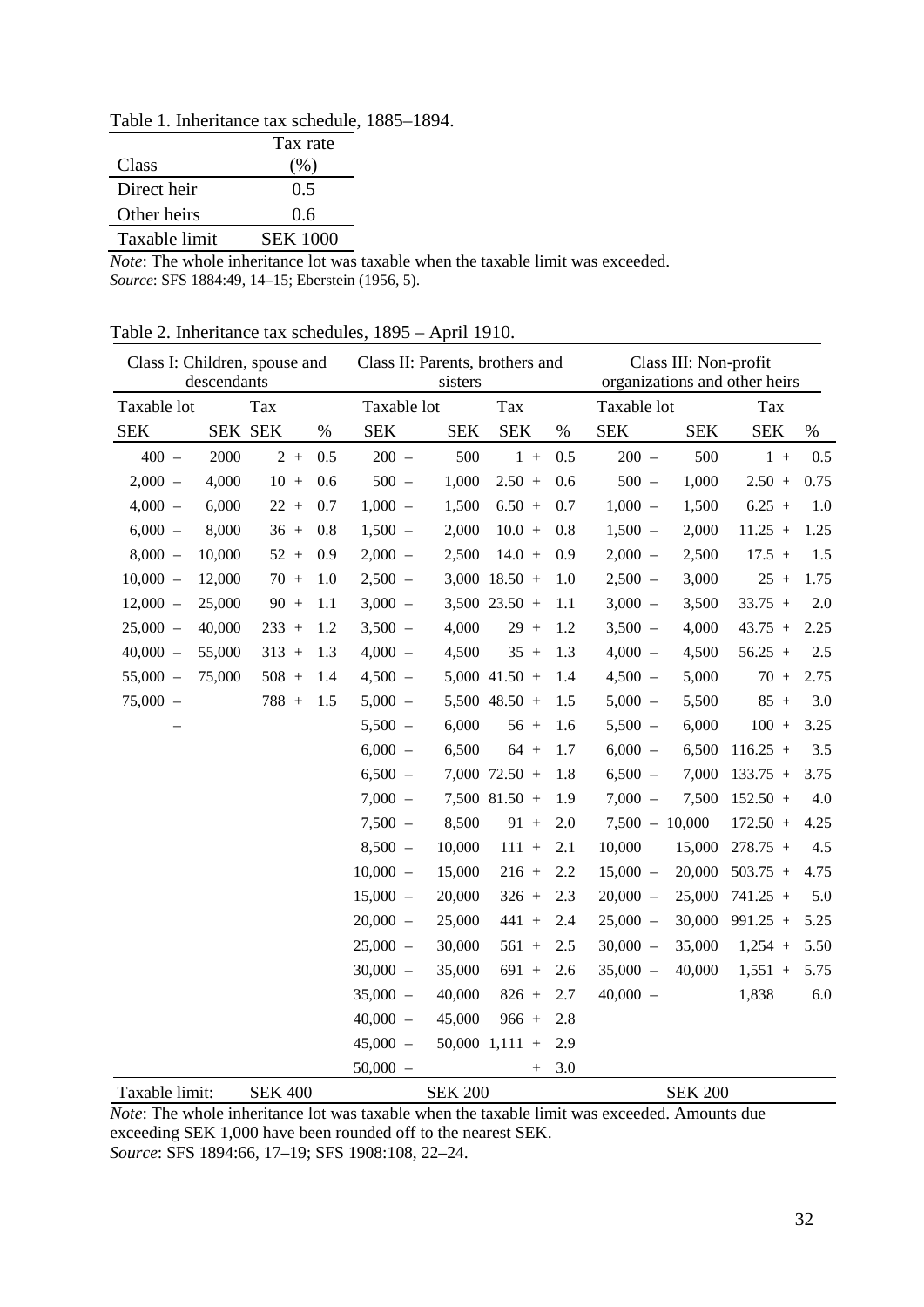|                | Class I: Children, spouse and<br>descendants |                  |   |            |             | Class II: Parents, brothers and<br>sisters |                        |      |     | Class III: Other heirs and non-profit<br>organizations |            |            |  |         |  |
|----------------|----------------------------------------------|------------------|---|------------|-------------|--------------------------------------------|------------------------|------|-----|--------------------------------------------------------|------------|------------|--|---------|--|
| Taxable lot    |                                              | Tax              |   |            | Taxable lot |                                            | Tax                    |      |     | Taxable lot                                            |            | Tax        |  |         |  |
| <b>SEK</b>     | <b>SEK</b>                                   | <b>SEK</b>       | % |            | <b>SEK</b>  | <b>SEK</b>                                 | <b>SEK</b>             | $\%$ |     | <b>SEK</b>                                             | <b>SEK</b> | <b>SEK</b> |  | $\%$    |  |
| $1,000 -$      | 2000                                         |                  |   | $6 + 0.6$  | $200 -$     | 500                                        | $1.20 + 0.6$           |      |     | $200 -$                                                | 500        | $2+$       |  | 1.0     |  |
| $2,000 -$      | 4,000                                        |                  |   | $12 + 0.8$ | $500 -$     | 1,000                                      | $4.20 +$               |      | 0.8 | $500 -$                                                | 1,000      | $5+$       |  | 1.5     |  |
| $4,000 -$      | 6,000                                        |                  |   | $28 + 1.0$ | $1,000 -$   | 1,500                                      | $8.20 +$               |      | 1.0 | $1,000 -$                                              | 1,500      | $12.5 +$   |  | $2.0\,$ |  |
| $6,000 -$      | 8,000                                        |                  |   | $48 + 1.2$ | $1,500 -$   | 2,000                                      | $13.20 +$              |      | 1.2 | $1,500 -$                                              | 2,000      | $22.5 +$   |  | 2.5     |  |
| $8,000 -$      | 10,000                                       |                  |   | $72 + 1.4$ | $2,000 -$   | 2,500                                      | $19.20 +$              |      | 1.4 | $2,000 -$                                              | 2,500      | $35 +$     |  | 3.0     |  |
| $10,000 -$     | 12,000                                       | $100 + 1.6$      |   |            | $2,500 -$   | 3,000                                      | $26.20 +$              |      | 1.6 | $2,500 -$                                              | 3,000      | $50 +$     |  | 3.5     |  |
| $12,000 -$     | 15,000                                       | $148 + 1.8$      |   |            | $3,000 -$   | 3,500                                      | $34.20 +$              |      | 1.8 | $3,000 -$                                              | 3,500      | $67.7 +$   |  | 4.0     |  |
| $15,000 -$     | 20,000                                       | $202 + 2.0$      |   |            | $3,500 -$   | 4,000                                      | $43.20 +$              |      | 2.0 | $3,500 -$                                              | 4,000      | $87.5 +$   |  | 4.5     |  |
| 20,000         | 25,000                                       | $302 + 2.2$      |   |            | $4,000 -$   | 4,500                                      | $53.20 +$              |      | 2.2 | $4,000 -$                                              | 4,500      | $110 +$    |  | 5.0     |  |
| $25,000 -$     | 40,000                                       | $412 + 2.4$      |   |            | $4,500 -$   | 5,000                                      | $64.20 +$              |      | 2.4 | $4,500 -$                                              | 5,000      | $135 +$    |  | 5.5     |  |
| $40,000 -$     | 55,000                                       | $772 + 2.6$      |   |            | $5,000 -$   | 5,500                                      | $76.20 +$              |      | 2.6 | $5,000 -$                                              | 5,500      | $162.5 +$  |  | $6.0\,$ |  |
| $55,000 -$     | 75,000                                       | $1162 + 2.8$     |   |            | $5,500 -$   | 6,000                                      | $89.20 +$              |      | 2.8 | $5,500 -$                                              | 6,000      | $192.5 +$  |  | 6.5     |  |
| $75,000 -$     | 100,00                                       | $1,722 + 3.0$    |   |            | $6,000 -$   | 6,500                                      | $103.2 +$              |      | 3.0 | $6,000 -$                                              | 6,500      | $225 +$    |  | 7.0     |  |
| $100,000 -$    | 150,000                                      | $2472 + 3.2$     |   |            | $6,500 -$   | 7,000                                      | $118.2 +$              |      | 3.2 | $6,500 -$                                              | 7,000      | $260 +$    |  | 7.5     |  |
| $150,000 -$    | 225,000                                      | $4,072 + 3.4$    |   |            | $7,000 -$   | 7,500                                      | $134.2 +$              |      | 3.4 | $7,000 -$                                              | 7,500      | $297.5 +$  |  | $8.0\,$ |  |
| $225,000 -$    | 325,000                                      | $6,622 + 3.6$    |   |            | $7,500 -$   | 8,000                                      | $151.2 +$              |      | 3.6 | $7,500 -$                                              | 10,000     | $337.5 +$  |  | 8.5     |  |
| $325,000 -$    | 450,000                                      | $10,222 + 3.8$   |   |            | $8,000 -$   | 8,500                                      | $169.2 +$              |      | 3.8 | $10,000 -$                                             | 15,000     | $550 +$    |  | 9.0     |  |
| $450,000 -$    |                                              | $14,972 + 4.0$   |   |            | $8,500 -$   | 10,000                                     | $188.2 +$              |      | 4.0 | $15,000 -$                                             | 20,000     | $1,000 +$  |  | 9.5     |  |
|                |                                              |                  |   |            | $10,000 -$  | 12,000                                     | $248.2 +$              |      | 4.2 | $20,000 -$                                             | 25,000     | $1,475 +$  |  | 10.0    |  |
|                |                                              |                  |   |            | $12,000 -$  | 15,000                                     | $332.2 +$              |      | 4.4 | $25,000 -$                                             | 30,000     | $1,975 +$  |  | 10.5    |  |
|                |                                              |                  |   |            | $15,000 -$  | 20,000                                     | $464.2 +$              |      | 4.6 | $30,000 -$                                             | 35,000     | $2,500 +$  |  | 11.0    |  |
|                |                                              |                  |   |            | $20,000 -$  | 25,000                                     | $694.2 +$              |      | 4.8 | $35,000 -$                                             | 40,000     | $3,050 +$  |  | 11.5    |  |
|                |                                              |                  |   |            | $25,000 -$  | 30,000                                     | $934.2 +$              |      | 5.0 | $40,000 -$                                             | 50,000     | $3,625 +$  |  | 12.0    |  |
|                |                                              |                  |   |            | $30,000 -$  | 35,000                                     | $1,434 +$              |      | 5.2 | $50,000 -$                                             | 65,000     | $4,825 +$  |  | 12.5    |  |
|                |                                              |                  |   |            | 35,000      |                                            | $40,000$ $1,694$ + 5.4 |      |     | $65,000 -$                                             | 85,000     | $6,700 +$  |  | 13.0    |  |
|                |                                              |                  |   |            | $40,000 -$  | 45,000                                     | $1,964 + 5.6$          |      |     | $85,000 -$                                             | 110,000    | $9,300 +$  |  | 13.5    |  |
|                |                                              |                  |   |            | $45,000 -$  | 50,000                                     | $2,244 +$              |      | 5.8 | $110,000 -$                                            | 140,000    | $12,675 +$ |  | 14.0    |  |
|                |                                              |                  |   |            | $50,000 -$  | 60,000                                     | $2,534 +$              |      | 6.0 | $140,000 -$                                            | 175,000    | $16,875 +$ |  | 14.5    |  |
|                |                                              |                  |   |            | $60,000 -$  | 75,000                                     | $3,134 +$              |      | 6.2 | $175,000 -$                                            | 215,000    | $21,950 +$ |  | 15.0    |  |
|                |                                              |                  |   |            | $75,000 -$  | 95,000                                     | $4,064 +$              |      | 6.4 | $215,000 -$                                            | 260,000    | $27,950 +$ |  | 15.5    |  |
|                |                                              |                  |   |            | $95,000 -$  | 120,000                                    | $5,344 +$              |      | 6.6 | $260,000 -$                                            |            | $34,925 +$ |  | 16.0    |  |
|                |                                              |                  |   |            | $120,000 -$ | 150,000                                    | $6,994 +$              |      | 6.8 |                                                        |            |            |  |         |  |
|                |                                              |                  |   |            | $150,000 -$ | 185,000                                    | $9,034 +$              |      | 7.0 |                                                        |            |            |  |         |  |
|                |                                              |                  |   |            | $185,000 -$ | 225,000                                    | $11,474 +$             |      | 7.2 |                                                        |            |            |  |         |  |
|                |                                              |                  |   |            | $225,000 -$ | 270,000                                    | $14,354 +$             |      | 7.4 |                                                        |            |            |  |         |  |
|                |                                              |                  |   |            | $270,000 -$ | 320,000                                    | $17,684 +$             |      | 7.6 |                                                        |            |            |  |         |  |
|                |                                              |                  |   |            | $320,000 -$ | 375,000                                    | $21,484 +$             |      | 7.8 |                                                        |            |            |  |         |  |
|                |                                              |                  |   |            | $375,000 -$ |                                            | $25,774 +$             |      | 8.0 |                                                        |            |            |  |         |  |
| Taxable limit: |                                              | <b>SEK 1,000</b> |   |            |             | <b>SEK 200</b>                             |                        |      |     | <b>SEK 200</b>                                         |            |            |  |         |  |

Table 3. Inheritance tax schedules for Class I, II and III, May 1910–1911.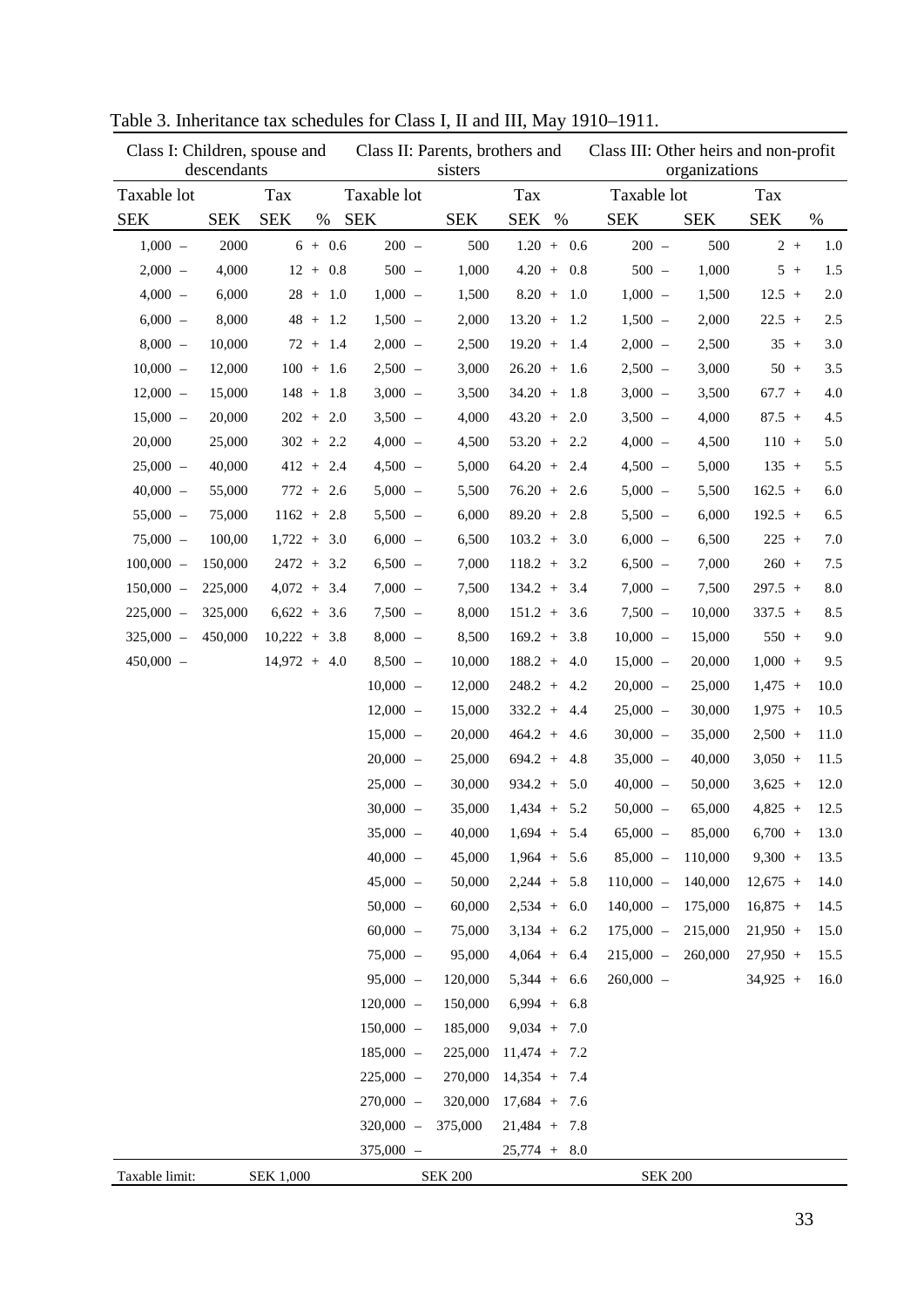*Note*: The whole inheritance lot was taxable when the taxable limit was exceeded. Churches, municipalities, counties and rural economy and agricultural societies (*hushållningssällskap*) received a tax rebate on inheritances exceeding SEK 7,500. In each bracket from SEK 7,500 and upwards the levied amount was reduced by half of the tax due above eight percent was in each bracket. *Source*: SFS 1910:33, 2–4.

| Class I: Children, spouse and |             |                  |      |     | Class II: Parents, brothers and |                |               |              |  |  |  |
|-------------------------------|-------------|------------------|------|-----|---------------------------------|----------------|---------------|--------------|--|--|--|
|                               | descendants |                  |      |     | sisters                         |                |               |              |  |  |  |
| Taxable lot                   |             | Tax              |      |     | Taxable lot                     |                | Tax           |              |  |  |  |
| <b>SEK</b>                    | <b>SEK</b>  | <b>SEK</b>       | $\%$ |     | <b>SEK</b>                      | <b>SEK</b>     | <b>SEK</b>    | $\%$         |  |  |  |
| $1,000 -$                     | 2000        | 6                | $+$  | 1.0 | $200 -$                         | 500            |               | $1.20 + 0.9$ |  |  |  |
| $2,000 -$                     | 4,000       | $16 +$           |      | 1.2 | $500 -$                         | 1,000          |               | $4.00 + 1.2$ |  |  |  |
| $4,000 -$                     | 6,000       | $40 +$           |      | 1.6 | $1,000 -$                       | 2,000          |               | $10 + 1.8$   |  |  |  |
| $6,000 -$                     | 8,000       | $72+$            |      | 2.0 | $2,000 -$                       | 3,000          |               | $28 + 2.6$   |  |  |  |
| $8,000 -$                     | 10,000      | $112 +$          |      | 2.4 | $3,000 -$                       | 4,000          |               | $54 + 3.4$   |  |  |  |
| $10,000 -$                    | 12,000      | $160 +$          |      | 2.8 | $4,000 -$                       | 5,000          |               | $88 + 4.2$   |  |  |  |
| $12,000 -$                    | 15,000      | $216 +$          |      | 2.8 | $5,000 -$                       | 6,000          |               | $130 + 5.0$  |  |  |  |
| $15,000 -$                    | 20,000      | $300 +$          |      | 2.8 | 6,000<br>$\sim$                 | 10,000         |               | $180 + 5.5$  |  |  |  |
| 20,000                        | 30,000      | $440 +$          |      | 2.8 | $10,000 -$                      | 25,000         |               | $400 + 5.6$  |  |  |  |
| $30,000 -$                    | 50,000      | $720 +$          |      | 3.4 | $25,000 -$                      | 50,000         | $1,250 + 7.0$ |              |  |  |  |
| $50,000 -$                    | 75,000      | $1,400 +$        |      | 3.4 | $50,000 -$                      | 150,000        | 3,000         | $+ 7.5$      |  |  |  |
| 75,000                        | 100,000     | $2,250 +$        |      | 3.8 | $150,000 -$                     | 365,000        | 10,500        | $+8.7$       |  |  |  |
| $100,000 -$                   | 150,000     | $3,200 +$        |      | 3.8 | $365,000 -$                     |                |               | $+8.0$       |  |  |  |
| $150,000 - 225,000$           |             | $5,100 +$        |      | 4.0 |                                 |                |               |              |  |  |  |
| $225,000 - 325,000$           |             | $8,100 + 4.25$   |      |     |                                 |                |               |              |  |  |  |
| $325,000 - 450,000$           |             | $12,350 + 4.5$   |      |     |                                 |                |               |              |  |  |  |
| $450,000 -$                   |             |                  |      | 4.0 |                                 |                |               |              |  |  |  |
| Taxable limit:                |             | <b>SEK 1,000</b> |      |     |                                 | <b>SEK 200</b> |               |              |  |  |  |

Table 4. Inheritance tax schedules for Class I and II, 1912–1914.

*Note*: The whole inheritance lot was taxable when the taxable limit was exceeded. *Source*: SFS 1911:79, 2–3.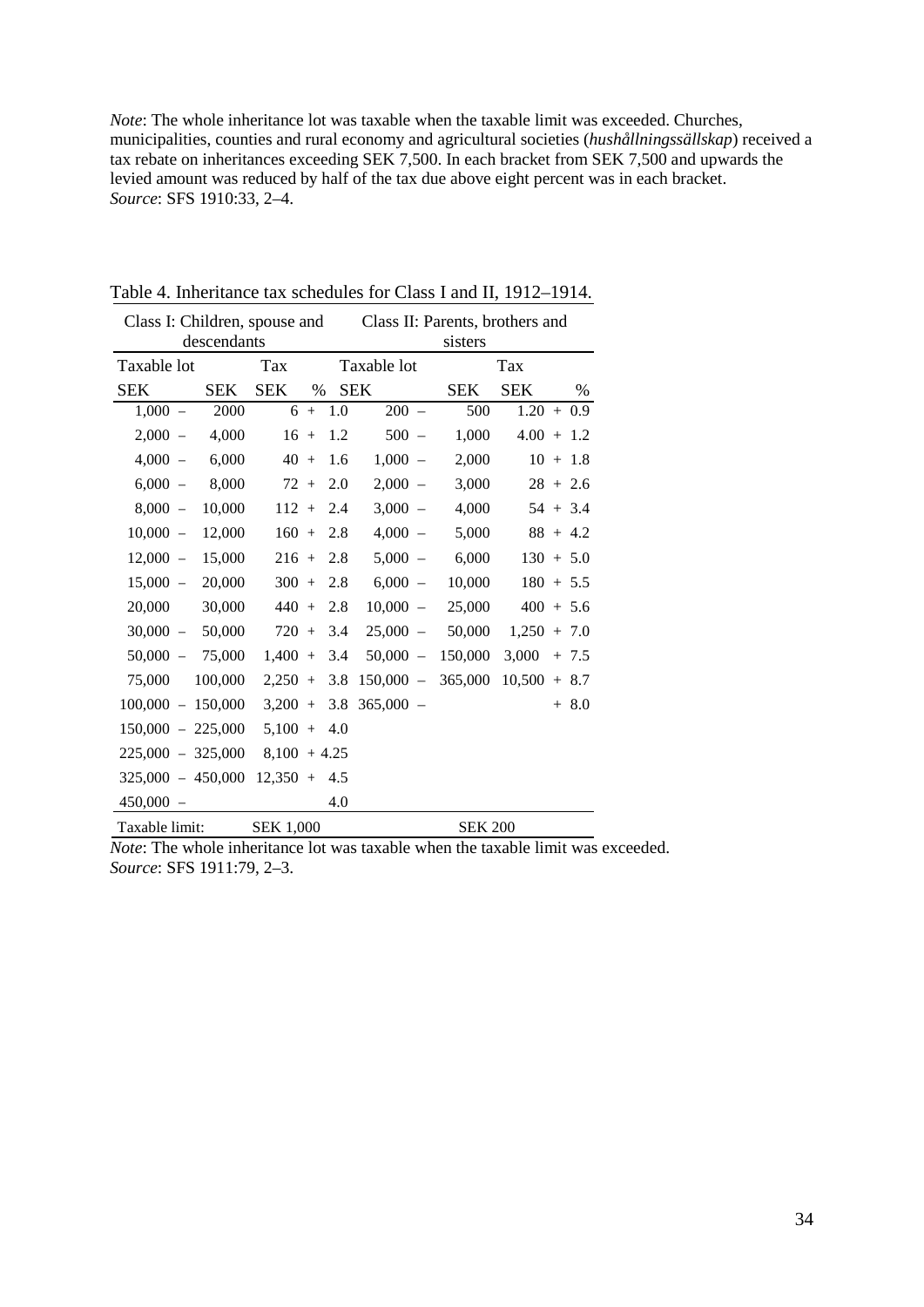|                |            | Class III: Certain juridical |      |                                          |                       |                       |      |
|----------------|------------|------------------------------|------|------------------------------------------|-----------------------|-----------------------|------|
|                | persons    |                              |      |                                          | Class IV: Other heirs |                       |      |
| Taxable lot    |            | Tax                          |      | Taxable lot                              |                       | Tax                   |      |
| SEK            | <b>SEK</b> | <b>SEK</b>                   | $\%$ | <b>SEK</b>                               | <b>SEK</b>            | <b>SEK</b>            | %    |
| $200 -$        | 500        | $\overline{2}$<br>$^{+}$     | 1.8  | 200<br>$\overline{\phantom{a}}$          | 500                   | $2^{\circ}$<br>$^{+}$ | 1.8  |
| $500 -$        | 1,000      | $7.50 +$                     | 2.5  | 500<br>$\overline{\phantom{a}}$          | 1,000                 | $7.50 +$              | 2.5  |
| $1,000 -$      | 2,000      | 20<br>$+$                    | 4.0  | 1,000<br>$\overline{\phantom{a}}$        | 2,000                 | 20<br>$+$             | 4.0  |
| $2,000 -$      | 3,000      | 60<br>$+$                    | 6.0  | 2,000<br>$\overline{\phantom{a}}$        | 3,000                 | 60<br>$+$             | 6.0  |
| $3,000 -$      | 4,000      | $120 +$                      | 8.0  | 3,000<br>$\hspace{0.1mm}-\hspace{0.1mm}$ | 4,000                 | $120 +$               | 8.0  |
| $4,000 -$      | 5,000      | $200 +$                      | 10.0 | $4,000 -$                                | 5,000                 | $200 +$               | 10.0 |
| $5,000 -$      | 6,000      | $300 +$                      | 12.0 | $5,000 -$                                | 6,000                 | $300 +$               | 12.0 |
| $6,000 -$      | 7,500      | $420 +$                      | 12.0 | $6,000 -$                                | 10,000                | $420 +$               | 12.0 |
| $7,500 -$      | 10,000     | $600 +$                      | 10.0 | $10,000 -$                               | 30,000                | $900 +$               | 12.0 |
| $10,000 -$     | 30,000     | $850 +$                      | 10.0 | 30,000<br>$\overline{\phantom{a}}$       | 60,000                | $3,300 +$             | 15.0 |
| $30,000 -$     | 60,000     | $2,850 +$                    | 11.5 | 60,000<br>$\overline{\phantom{a}}$       | 175,000               | $7,800 +$             | 16.0 |
| $60,000 -$     | 175,000    | $6,300 +$                    | 12.0 | $175,000 -$                              | 260,000               | 26,250<br>$+$         | 18.0 |
| $175,000 -$    | 260,000    | $20,125 +$                   | 13.0 | $260,000 -$                              |                       | $+$                   | 16.0 |
| $260,000 -$    |            | $^{+}$                       | 12.0 |                                          |                       |                       |      |
| Taxable limit: |            | <b>SEK 200</b>               |      |                                          | <b>SEK 200</b>        |                       |      |

Table 5. Inheritance tax schedules for Class III and IV, 1912–14.

*Note*: Certain juridical persons consist of churches, municipalities, counties and rural economy and agricultural societies (*hushållningssällskap*). *Source*: SFS 1911:79, 3–4.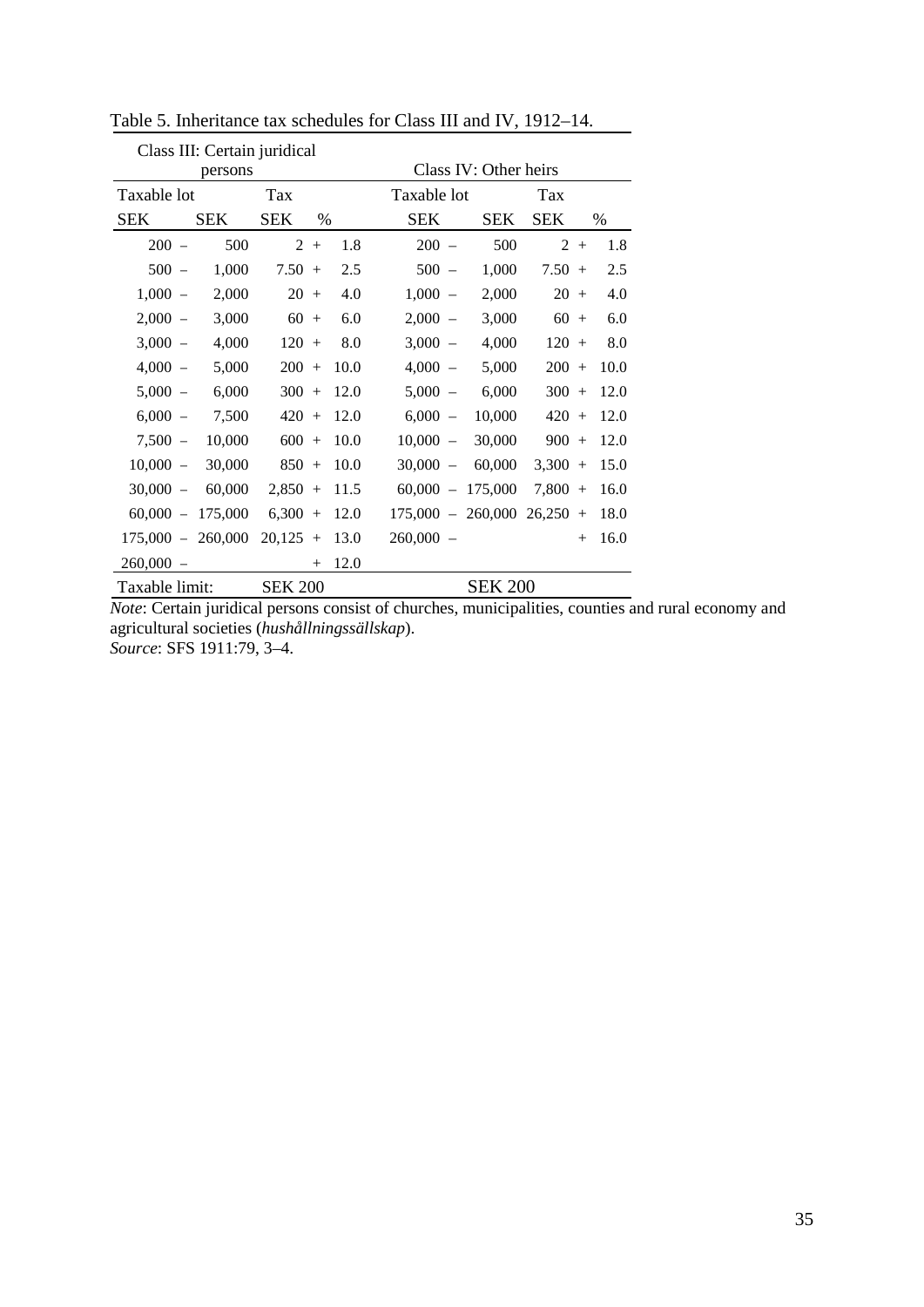|                                    |             | Class I: Children, spouse and |      | Class II: Parents, brothers, sisters and |                          |                 |  |  |  |  |
|------------------------------------|-------------|-------------------------------|------|------------------------------------------|--------------------------|-----------------|--|--|--|--|
|                                    | descendants |                               |      |                                          | non-profit organizations |                 |  |  |  |  |
| Taxable lot                        |             | Tax                           |      | Taxable lot                              |                          | Tax             |  |  |  |  |
| <b>SEK</b>                         | <b>SEK</b>  | <b>SEK</b>                    | $\%$ | <b>SEK</b>                               | <b>SEK</b>               | <b>SEK</b><br>% |  |  |  |  |
| $1,000-$                           | 2,000       | $6 + 1.0$                     |      | $200 -$                                  | 500                      | $1.2 + 0.9$     |  |  |  |  |
| $2,000-$                           | 4,000       | $16 + 1.2$                    |      | $500 -$                                  | 1,000                    | $4 + 1.2$       |  |  |  |  |
| $4,000-$                           | 6,000       | $40 + 1.6$                    |      | $1,000-$                                 | 2,000                    | $10 + 1.8$      |  |  |  |  |
| $6,000-$                           | 8,000       | $72 + 2.0$                    |      | $2,000-$                                 | 3,000                    | $28 + 2.6$      |  |  |  |  |
| $8,000-$                           | 10,000      | $112 + 2.4$                   |      | $3,000 -$                                | 4,000                    | $54 + 3.4$      |  |  |  |  |
| $10,000 -$                         | 12,000      | $160 + 2.8$                   |      | $4,000-$                                 | 5,000                    | $88 + 4.2$      |  |  |  |  |
| $12,000-$                          | 15,000      | $216 + 2.8$                   |      | $5,000-$                                 | 6,000                    | $130 + 5.0$     |  |  |  |  |
| $15,000 -$                         | 20,000      | $300 + 2.8$                   |      | $6,000-$                                 | 10,000                   | $180 + 6.5$     |  |  |  |  |
| $20,000-$                          | 30,000      | $440 + 2.8$                   |      | $10,000 -$                               | 25,000                   | $400 + 5.6$     |  |  |  |  |
| $30,000 -$                         | 50,000      | $720 + 3.4$                   |      | $25,000 -$                               | 50,000                   | $1,250 + 7.0$   |  |  |  |  |
| $50,000 -$                         | 75,000      | $1,400 + 3.4$                 |      | $50,000 -$                               | 150,000                  | $3,000 + 7.5$   |  |  |  |  |
| $75,000 - 100,000$                 |             | $2,250 + 3.8$                 |      | $150,000 -$                              | 365,000                  | $10,500 + 8.7$  |  |  |  |  |
| $100,000 - 150,000$                |             | $3,200 + 3.8$                 |      | $365,000 -$                              |                          | $29,200 + 8.0$  |  |  |  |  |
| $150,000 - 225,000$                |             | $5,100 + 4.0$                 |      |                                          |                          |                 |  |  |  |  |
| $225,000 - 325,000$                |             | $8,100 + 4.25$                |      |                                          |                          |                 |  |  |  |  |
| $325,000 - 450,000$ $12,350 + 4.5$ |             |                               |      |                                          |                          |                 |  |  |  |  |
| $450,000 -$                        |             | $18,000 + 4.0$                |      |                                          |                          |                 |  |  |  |  |
| Taxable limit: SEK 1,000           |             |                               |      | Taxable limit: SEK 200                   |                          |                 |  |  |  |  |

Table 6. Inheritance tax schedules for Class I and II, 1915–1917.

*Note*: The whole inheritance lot was taxable when the taxable limit was exceeded. In Class I (up to SEK 1,000) and Class II (up to SEK 200) the marginal tax in the first taxable lot interval is  $0.6$ percent.

*Source*: SFS 1914:38, 1169.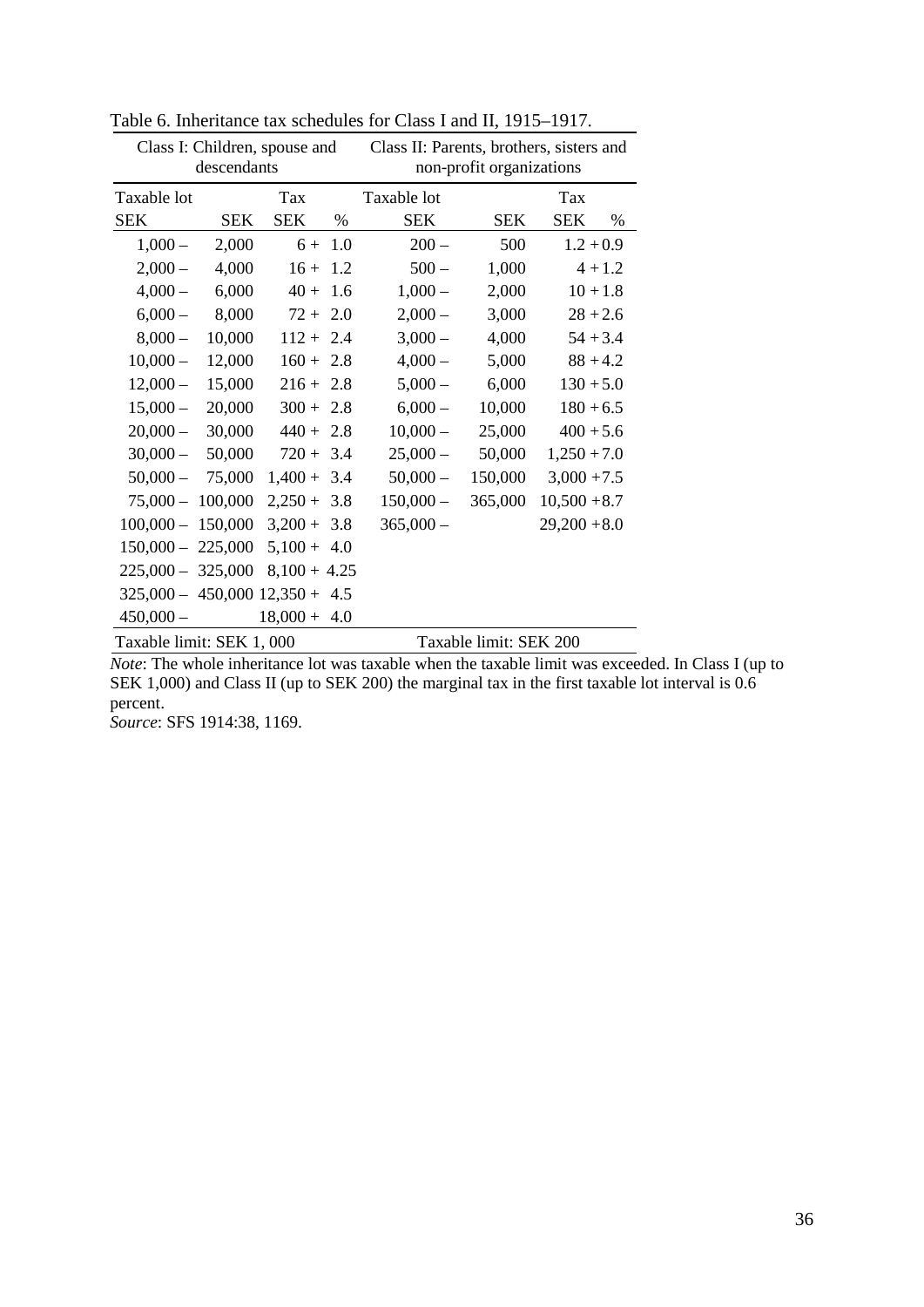|                        |                          | Class III: Certain juridical persons |                |     |      | Class IV: Other heirs excluding certain juridical<br>persons |                          |                        |                |     |      |  |
|------------------------|--------------------------|--------------------------------------|----------------|-----|------|--------------------------------------------------------------|--------------------------|------------------------|----------------|-----|------|--|
| Taxable Lot            |                          | Tax                                  |                |     |      | Taxable Lot                                                  |                          |                        | Tax            |     |      |  |
| <b>SEK</b>             |                          | <b>SEK</b>                           | <b>SEK</b>     |     | %    | <b>SEK</b>                                                   |                          | <b>SEK</b>             | <b>SEK</b>     |     | %    |  |
| 200                    | $\equiv$                 | 500                                  | $\overline{2}$ | $+$ | 1.8  | 200                                                          |                          | 500                    | $\overline{2}$ | $+$ | 1.8  |  |
| 500                    | $\equiv$                 | 1,000                                | 7.5            | $+$ | 2.5  | 500                                                          | $\overline{\phantom{m}}$ | 1,000                  | 7.5            | $+$ | 2.5  |  |
| 1,000                  | $\qquad \qquad -$        | 2,000                                | 20             | $+$ | 4.0  | 1,000                                                        | $\equiv$                 | 2,000                  | 20             | $+$ | 4.0  |  |
| 2,000                  | $\overline{\phantom{0}}$ | 3,000                                | 60             | $+$ | 6.0  | 2,000                                                        | $\overline{\phantom{0}}$ | 3,000                  | 60             | $+$ | 6.0  |  |
| 3,000                  | $\equiv$                 | 4,000                                | 120            | $+$ | 8.0  | 3,000                                                        | $\equiv$                 | 4,000                  | 120            | $+$ | 8.0  |  |
| 4,000                  |                          | 5,000                                | 200            | $+$ | 10.0 | 4,000                                                        | $\equiv$                 | 5,000                  | 200            | $+$ | 10.0 |  |
| 5,000                  |                          | 6,000                                | 300            | $+$ | 12.0 | 5,000                                                        | $\overline{\phantom{m}}$ | 6,000                  | 300            | $+$ | 12.0 |  |
| 6,000                  | $\equiv$                 | 7,500                                | 420            | $+$ | 12.0 | 6,000                                                        | $\overline{\phantom{m}}$ | 10,000                 | 420            | $+$ | 12.0 |  |
| 7,500                  | $\equiv$                 | 10,000                               | 600            | $+$ | 10.0 | 10,000                                                       | $\overline{\phantom{m}}$ | 30,000                 | 900            | $+$ | 12.0 |  |
| 10,000                 | $\equiv$                 | 30,000                               | 850            | $+$ | 10.0 | 30,000                                                       | $\overline{\phantom{m}}$ | 60,000                 | 3,300          | $+$ | 15.0 |  |
| 30,000                 | $\equiv$                 | 60,000                               | 2,850          | $+$ | 11.5 | 60,000                                                       | $\overline{\phantom{0}}$ | 175,000                | 7,800          | $+$ | 16.0 |  |
| 60,000                 | $\qquad \qquad -$        | 175,000                              | 6,300          | $+$ | 12.0 | 175,000                                                      | $\qquad \qquad -$        | 260,000                | 26,250         | $+$ | 18.0 |  |
| 175,000                | $\equiv$                 | 260,000                              | 20,125         | $+$ | 13.0 | 260,000                                                      | $\overline{\phantom{m}}$ |                        | 31,175         | $+$ | 16.0 |  |
| 260,000                | $\overline{\phantom{0}}$ |                                      | 31,175         | $+$ | 12.0 |                                                              |                          |                        |                |     |      |  |
| 1918-1919              |                          |                                      |                |     |      |                                                              |                          |                        |                |     |      |  |
| 260,000                |                          |                                      | 31,175         | $+$ | 16.0 |                                                              |                          |                        |                |     |      |  |
| Taxable limit: SEK 200 |                          |                                      |                |     |      |                                                              |                          | Taxable limit: SEK 200 |                |     |      |  |

# Table 7. Inheritance tax schedules for Class III and IV, 1915–1919.

*Note*: Certain juridical persons consist of churches, municipalities, counties and rural economy and agricultural societies (*hushållningssällskap*).

*Source*: SFS 1914:381, 1170–1171, 761; SFS 1917:325, 761.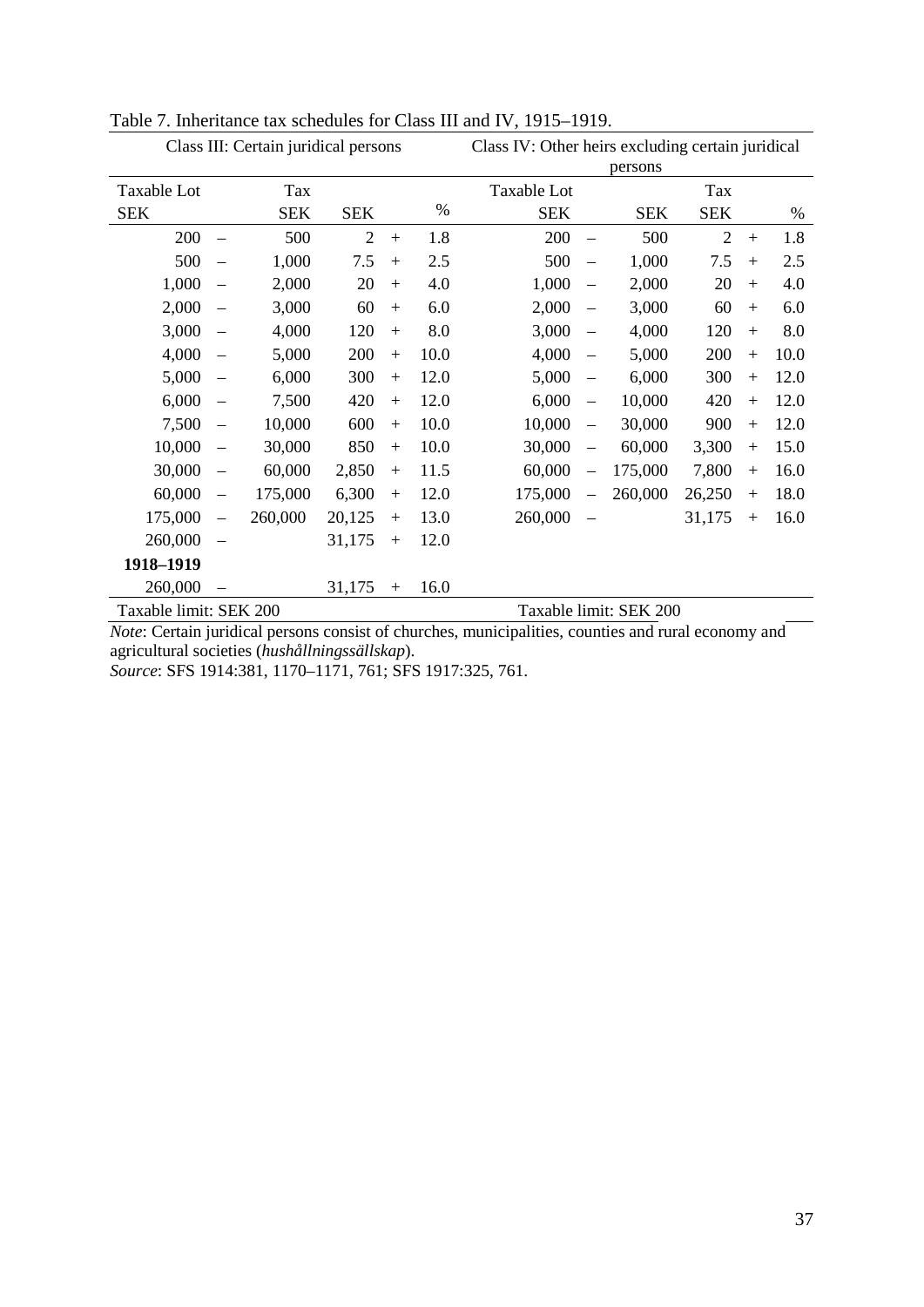|                           | Class I: Children, spouse |            |      | Class II: Parents, brothers, sisters and non- |            |                  |      |  |  |
|---------------------------|---------------------------|------------|------|-----------------------------------------------|------------|------------------|------|--|--|
|                           | and descendants           |            |      | profit organizations                          |            |                  |      |  |  |
| Taxable lot               |                           | Tax        |      | Taxable lot                                   |            | Tax              |      |  |  |
| <b>SEK</b>                | <b>SEK</b>                | <b>SEK</b> | $\%$ | <b>SEK</b>                                    | <b>SEK</b> | <b>SEK</b>       | $\%$ |  |  |
| $0 -$                     | 1,000                     | $0+$       | 0.6  | $0+$                                          | 200        | $0+$             | 0.6  |  |  |
| $1,000-$                  | 2,000                     | $6+$       | 1.0  | $200 -$                                       | 500        | $1.2 +$          | 0.9  |  |  |
| $2,000 -$                 | 4,000                     | $16 +$     | 1.2  | $500 -$                                       | 1,000      | $4 +$            | 1.2  |  |  |
| $4,000-$                  | 6,000                     | $40 +$     | 1.6  | $1,000-$                                      | 2,000      | $10 +$           | 1.8  |  |  |
| $6,000-$                  | 8,000                     | $72 +$     | 2.0  | $2,000-$                                      | 3,000      | $28 +$           | 2.6  |  |  |
| $8,000-$                  | 10,000                    | $112 +$    | 2.4  | $3,000-$                                      | 4,000      | $54 + 3.40$      |      |  |  |
| $10,000 -$                | 12,000                    | $160 +$    | 2.8  | $4,000-$                                      | 5,000      | $88 +$           | 4.2  |  |  |
| $12,000 -$                | 15,000                    | $216 +$    | 2.8  | $5,000 -$                                     | 6,000      | $130 +$          | 5.0  |  |  |
| $15,000 -$                | 20,000                    | $300 +$    | 2.8  | $6,000 -$                                     | 20,000     | $180 +$          | 5.5  |  |  |
| $20,000 -$                | 30,000                    | $440 +$    | 2.8  | $20,000 -$                                    | 50,000     | $960 +$          | 6.8  |  |  |
| $30,000 -$                | 40,000                    | $720 +$    | 3.2  | 50,000                                        | 60,000     | $3,000 +$        | 7.8  |  |  |
| $40,000 -$                | 50,000                    | $1,040 +$  | 3.6  | $60,000 -$                                    | 80,000     | $3,720 +$        | 11.0 |  |  |
| $50,000 -$                | 65,000                    | $1,400 +$  | 3.6  | $80,000 -$                                    | 100,000    | 5,280            | 8.6  |  |  |
| $65,000 -$                | 85,000                    | $1,950+$   | 3.8  | $100,000 -$                                   | 130,000    | $7,000 +$        | 8.7  |  |  |
| $85,000 -$                | 110,000                   | $2,720 +$  | 4.0  | $130,000 -$                                   | 200,000    | $9,620 +$        | 9.1  |  |  |
| $110,000 -$               | 140,000                   | $3,740 +$  | 4.3  | $200,000 -$                                   | 300,000    | $16,000 +$       | 9.5  |  |  |
| $140,000 -$               | 170,000                   | $5,040+$   | 4.7  | $300,000 -$                                   | 400,000    | $25,500 + 10.5$  |      |  |  |
| $170,000 -$               | 200,000                   | $6,460+$   | 5.1  | $400,000 -$                                   | 500,000    | $36,000 + 11.5$  |      |  |  |
| $200,000 -$               | 300,000                   | $8,000 +$  | 5.5  | $500,000 -$                                   | 600,000    | $47,500 + 12.5$  |      |  |  |
| $300,000 -$               | 400,000                   | $13,500 +$ | 6.5  | $600,000 -$                                   | 700,000    | $60,000 + 13.5$  |      |  |  |
| $400,000 -$               | 500,000                   | $20,000 +$ | 7.5  | $700,000 -$                                   | 800,000    | $73,500 + 14.5$  |      |  |  |
| $500,000 -$               | 600,000                   | $27,500+$  | 8.5  | $800,000 -$                                   | 900,000    | $88,000 + 15.5$  |      |  |  |
| $600,000 -$               | 700,000                   | $36,000 +$ | 9.5  | $900,000 -$                                   | 1,000,000  | $103,500 + 16.5$ |      |  |  |
| $700,000 -$               | 800,000                   | $45,500+$  | 10.5 | $1,000000 -$                                  |            | $120,000 + 12.0$ |      |  |  |
| 800,000                   | 900,000                   | $56,000 +$ | 11.5 |                                               |            |                  |      |  |  |
| $900,000 - 1,000,000$     |                           | $67,500+$  | 12.5 |                                               |            |                  |      |  |  |
| $1,000000 -$              |                           | $80,000 +$ | 8.0  |                                               |            |                  |      |  |  |
| Taxable limit: SEK 1, 000 |                           |            |      | Taxable limit: SEK 200                        |            |                  |      |  |  |

Table 8. Inheritance tax schedules for Class I and II, 1918–1919.

*Source*: SFS 1917:325, 759–761.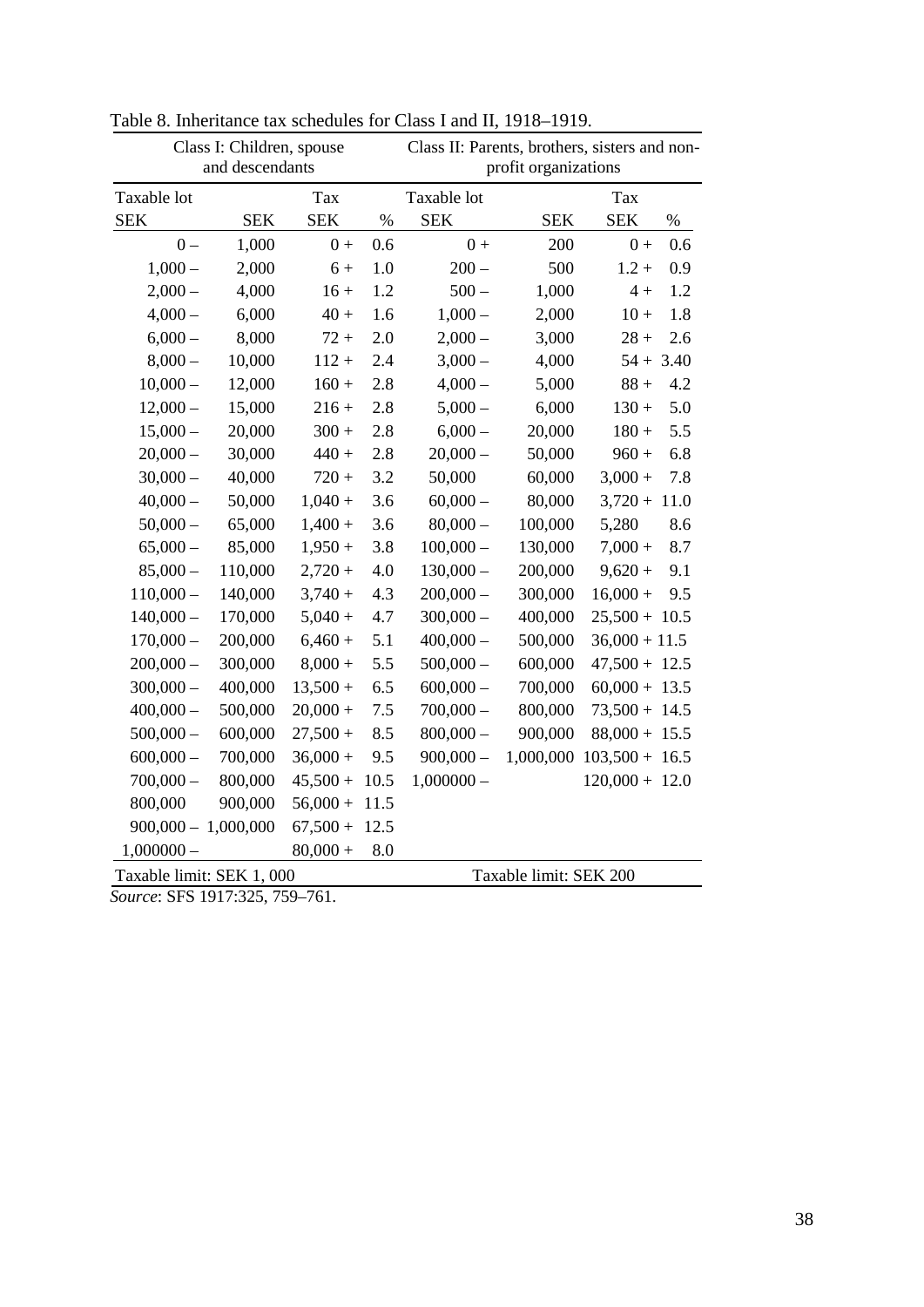|              |             | Class I: Children, spouse and | Class II: Parents, brothers and sisters |                                      |            |                    |  |  |  |
|--------------|-------------|-------------------------------|-----------------------------------------|--------------------------------------|------------|--------------------|--|--|--|
|              | descendants |                               |                                         |                                      |            |                    |  |  |  |
| Taxable lot  |             | Tax                           |                                         | Taxable lot                          |            | Tax                |  |  |  |
| <b>SEK</b>   | <b>SEK</b>  | <b>SEK</b>                    | $\%$                                    | <b>SEK</b>                           | <b>SEK</b> | <b>SEK</b><br>$\%$ |  |  |  |
| $0 -$        | 1,000       | $0+$                          | 0.75                                    | $0+$                                 | 200        | 0.7<br>$0 +$       |  |  |  |
| $1,000-$     | 2,000       | $7.50 +$                      | 1.25                                    | $200 -$                              | 500        | 1.2<br>$1.4 +$     |  |  |  |
| $2,000-$     | 4,000       | $20 +$                        | 1.5                                     | $500 -$                              | 1,000      | $5+$<br>1.5        |  |  |  |
| $4,000-$     | 6,000       | $50 +$                        | 2.0                                     | $1,000-$                             | 2,000      | $12.50 + 2.25$     |  |  |  |
| $6,000-$     | 8,000       | $90 +$                        | 2.5                                     | $2,000 -$                            | 3,000      | $35 + 3.25$        |  |  |  |
| $8,000 -$    | 10,000      | $140 +$                       | 3.0                                     | $3,000 -$                            | 4,000      | $67.50 + 4.25$     |  |  |  |
| $10,000 -$   | 12,000      | $200 +$                       | 3.5                                     | $4,000-$                             | 5,000      | $110 + 5.25$       |  |  |  |
| $12,000 -$   | 15,000      | $270 +$                       | 3.5                                     | $5,000 -$                            | 10,000     | $162.50 + 6.75$    |  |  |  |
| $15,000 -$   | 20,000      | $300 +$                       | 3.5                                     | $10,000 -$                           | 20,000     | $500 +$<br>7.0     |  |  |  |
| $20,000 -$   | 30,000      | $375 +$                       | 3.5                                     | $20,000 -$                           | 60,000     | $1,200 +$<br>9.0   |  |  |  |
| $30,000 -$   | 40,000      | $900 +$                       | 4.0                                     | $60,000 -$                           | 100,000    | $4,800 + 10.5$     |  |  |  |
| $40,000 -$   | 50,000      | $1,300 +$                     | 4.5                                     | $100,000 -$                          | 200,000    | $9,000 + 11.0$     |  |  |  |
| $50,000 -$   | 60,000      | 1,750                         | 5.0                                     | $200,000 -$                          | 400,000    | 20,000<br>12.5     |  |  |  |
| $60,000 -$   | 75,000      | $2,250+$                      | 5.0                                     | $400,000 -$                          | 600,000    | $45,000 + 15.0$    |  |  |  |
| $75,000 -$   | 100,000     | $3,000 +$                     | 3.8                                     | $600,000 -$                          | 800,000    | $75,000 + 17.5$    |  |  |  |
| $100,000 -$  | 150,000     | $4,250+$                      | 5.0                                     | $800,000 - 1,000,000$                |            | $110,000 + 20.0$   |  |  |  |
| $150,000 -$  | 200,000     | $6,750+$                      | 6.5                                     | 1,000000<br>$\overline{\phantom{a}}$ |            | $150,000 + 15.0$   |  |  |  |
| $200,000 -$  | 400,000     | $10,000 +$                    | 7.5                                     |                                      |            |                    |  |  |  |
| $400,000 -$  | 600,000     | $25,000 +$                    | 10.0                                    |                                      |            |                    |  |  |  |
| $600,000 -$  | 800,000     | $45,000 +$                    | 12.5                                    |                                      |            |                    |  |  |  |
| $800,000 -$  | 1,000000    | $70,000 +$                    | 15.0                                    |                                      |            |                    |  |  |  |
| $1,000000 -$ |             | $100,000 +$                   | 10.0                                    |                                      |            |                    |  |  |  |

Table 9. Inheritance tax schedules for Class I and II, 1920 – June 1933.

Taxable limit: SEK 1, 000 Taxable limit: SEK 200 *Note*: In Class I (up to SEK 1,000) and Class II (up to SEK 200) the marginal tax in the first taxable lot interval is 0.75 and 0.7 percent, respectively. *Source*: SFS 1919:422, 961–962.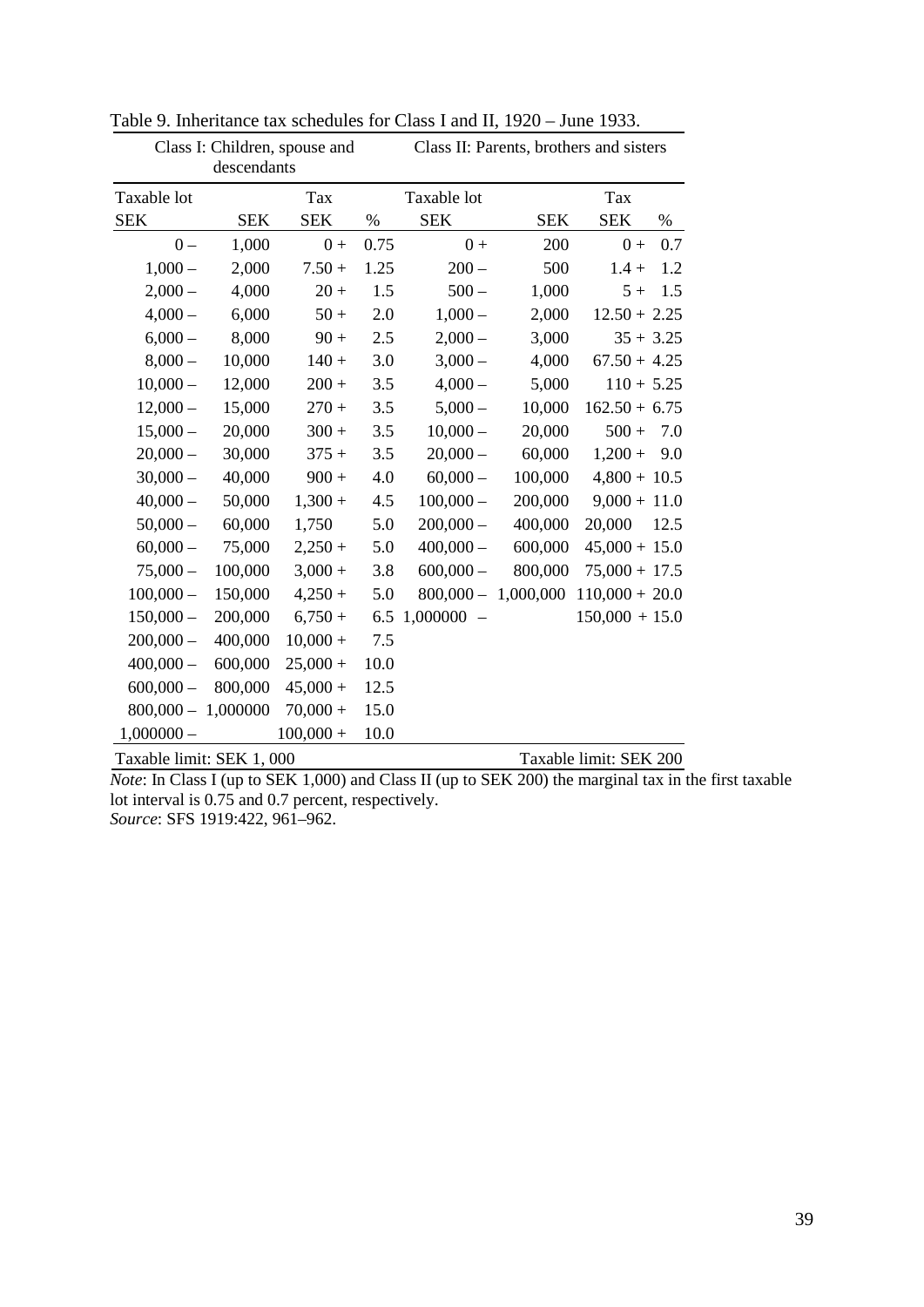| Class III: Certain juridical persons |                          |            |            |     |      | Class IV: Other heirs excluding certain juridical<br>persons |                          |                        |            |     |      |
|--------------------------------------|--------------------------|------------|------------|-----|------|--------------------------------------------------------------|--------------------------|------------------------|------------|-----|------|
| <b>Taxable Lot</b>                   |                          | Tax        |            |     |      | Taxable Lot                                                  |                          |                        | Tax        |     |      |
| <b>SEK</b>                           |                          | <b>SEK</b> | <b>SEK</b> |     | $\%$ | <b>SEK</b>                                                   |                          | <b>SEK</b>             | <b>SEK</b> |     | %    |
| 200                                  | $\overline{\phantom{0}}$ | 500        | 2.50       | $+$ | 2.5  | 200                                                          | $\equiv$                 | 500                    | 2.50       | $+$ | 2.5  |
| 500                                  | $\equiv$                 | 1,000      | 10         | $+$ | 3.0  | 500                                                          | $\equiv$                 | 1,000                  | 10         | $+$ | 3.0  |
| 1,000                                |                          | 2,000      | 25         | $+$ | 5.0  | 1,000                                                        | $\equiv$                 | 2,000                  | 25         | $+$ | 5.0  |
| 2,000                                |                          | 3,000      | 75         | $+$ | 7.5  | 2,000                                                        | $\equiv$                 | 3,000                  | 75         | $+$ | 7.5  |
| 3,000                                |                          | 4,000      | 150        | $+$ | 10.0 | 3,000                                                        | $\overline{\phantom{0}}$ | 4,000                  | 150        | $+$ | 10.0 |
| 4,000                                |                          | 5,000      | 250        | $+$ | 12.5 | 4,000                                                        | $\overline{\phantom{m}}$ | 5,000                  | 250        | $+$ | 12.5 |
| 5,000                                |                          | 6,000      | 375        | $+$ | 15.0 | 5,000                                                        | $\overline{\phantom{0}}$ | 10,000                 | 375        | $+$ | 12.5 |
| 6,000                                |                          | 7,500      | 525        | $+$ | 15.0 | 10,000                                                       | $\qquad \qquad -$        | 30,000                 | 1,100      | $+$ | 15.5 |
| 7,500                                | $\qquad \qquad -$        | 10,000     | 750        | $+$ | 14.0 | 30,000                                                       | $\overline{\phantom{0}}$ | 60,000                 | 4,200      | $+$ | 20.0 |
| 10,000                               | $\overline{\phantom{0}}$ | 30,000     | 1,100      | $+$ | 12.5 | 60,000                                                       |                          | 120,000                | 10,200     | $+$ | 21.0 |
| 30,000                               | $\overline{\phantom{m}}$ | 60,000     | 3,600      | $+$ | 14.0 | 120,000                                                      |                          | 240,000                | 22,800     | $+$ | 21.0 |
| 60,000                               | $\qquad \qquad -$        | 120,000    | 7,800      | $+$ | 15.0 | 240,000                                                      | $\qquad \qquad -$        |                        | 48,000     | $+$ | 20.0 |
| 120,000                              | $\equiv$                 | 240,000    | 16,800     | $+$ | 16.0 |                                                              |                          |                        |            | $+$ |      |
| 240,000                              |                          |            | 36,000     | $+$ | 15.0 |                                                              |                          |                        |            | $+$ |      |
| Taxable limit: SEK 200               |                          |            |            |     |      |                                                              |                          | Taxable limit: SEK 200 |            |     |      |

Table 10. Inheritance tax schedules for Class III and IV, 1920 – June 1933.

*Note*: The marginal tax in the first taxable lot interval (up to SEK 200) is 1.25 percent. Certain juridical persons consist of churches, municipalities, counties and rural economy and agricultural societies (*hushållningssällskap*).

*Source*: SFS 1919:422, 962–963.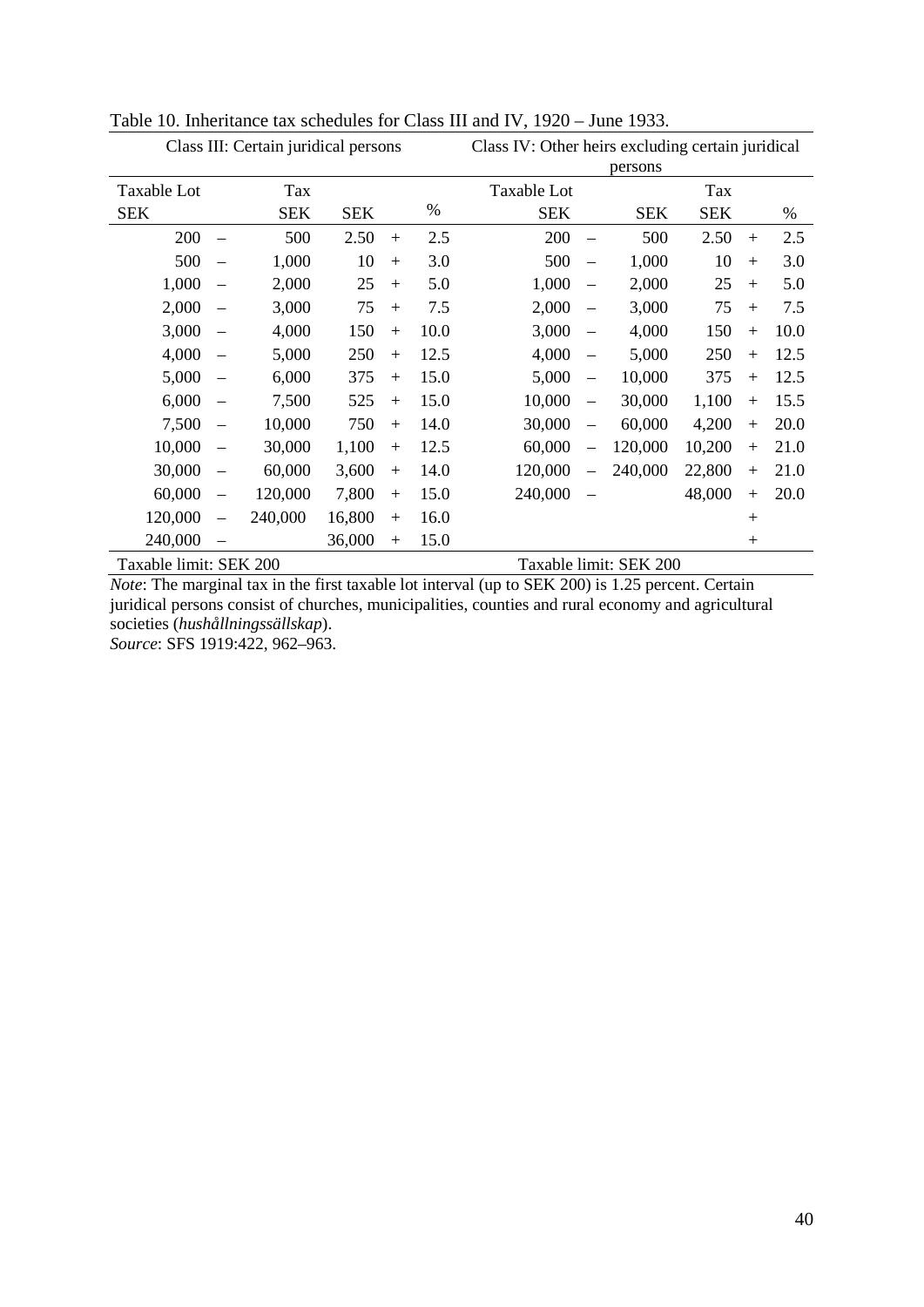|                            |            | Class I: Children, spouse | Class II: Parents, |                      |            |                       |                |
|----------------------------|------------|---------------------------|--------------------|----------------------|------------|-----------------------|----------------|
|                            |            | and descendants           |                    | brothers and sisters |            |                       |                |
| Taxable lot                |            | Tax                       |                    |                      | Tax        |                       |                |
| <b>SEK</b>                 | <b>SEK</b> | <b>SEK</b>                |                    | $\%$                 | <b>SEK</b> |                       | $\%$           |
| $\overline{0}$             | 200        |                           |                    |                      |            | $\overline{4}$<br>$+$ | $2*$           |
| 1,000                      | 3,000      | 10                        | $^{+}$             | $\mathbf{1}$         |            | 20<br>$+$             | $\overline{4}$ |
| 3,000                      | 6,000      | 30                        | $+$                | $\overline{2}$       | 100        | $+$                   | 6              |
| 6,000                      | 12,000     | 90                        | $+$                | 3                    | 280        | $+$                   | 8              |
| 12,000                     | 20,000     | 270                       | $+$                | $\overline{4}$       | 760        | $^{+}$                | 10             |
| 20,000                     | 30,000     | 590                       | $+$                | 5                    | 1,560      | $+$                   | 12             |
| 30,000                     | 40,000     | 1,090                     | $\! +$             | 6                    | 2,760      | $+$                   | 15             |
| 40,000                     | 50,000     | 1,690                     | $+$                | 7                    | 4,260      | $+$                   | 18             |
| 50,000                     | 60,000     | 2,390                     | $^{+}$             | 8                    | 6,060      | $+$                   | 18             |
| 60,000                     | 75,000     | 3,190                     | $^{+}$             | 9                    | 7,860      | $+$                   | 21             |
| 75,000<br>$\equiv$         | 100,000    | 4,540                     | $+$                | 10                   | 11,010     | $+$                   | 21             |
| 100,000                    | 150,000    | 7,040                     | $^{+}$             | 12                   | 21,510     | $^{+}$                | 24             |
| 150,000                    | 200,000    | 13,040                    | $+$                | 14                   |            |                       |                |
| 200,000                    | 300,000    | 20,040                    | $+$                | 16                   |            |                       |                |
| 300,000                    | 400,000    | 36,040                    | $+$                | 18                   |            |                       |                |
| 400,000<br>$\equiv$        |            | 54,040                    | $^{+}$             | 20                   |            |                       |                |
|                            |            |                           |                    | Spouse               | Children   | Class II              |                |
| Taxable limit in 1934: SEK |            |                           |                    | 1,000                | 1,000      |                       | 200            |
| Taxable limit in 1941: SEK |            |                           |                    | 25,000               | 3,000      | 1,000                 |                |
| Taxable limit in 1957: SEK |            |                           | 40,000             |                      | 6,000      | 1,000                 |                |
| Taxable limit in 1958: SEK |            |                           |                    | 80,000               | 6,000      | 1,000                 |                |

Table 11. Inheritance tax schedules for Class I and II, July 1933–1958.

*Note*: In Class I and Class II (up to SEK 1,000) the marginal tax in the first taxable lot interval is 1 and 2 percent, respectively. \*This bracket applied for Class II in 1934–1940 only. *Source*: SFS 1933:431, 755–756; SFS 1941:416, 780–782; SOU 1957:48, 57; SFS 1958:562, 1613– 1614.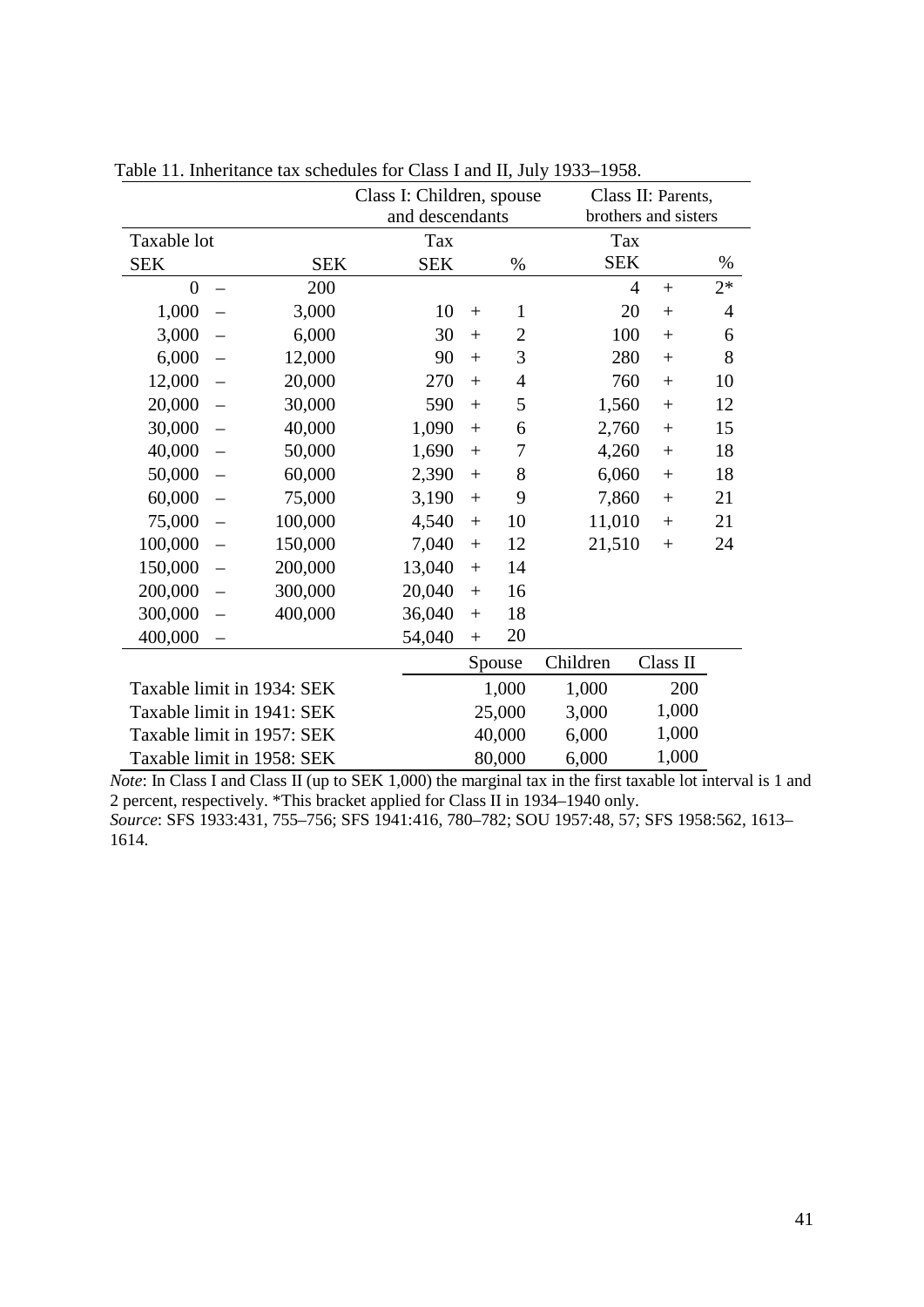| Class III: Non-profit |            |               | Class IV: Others  |            |       |
|-----------------------|------------|---------------|-------------------|------------|-------|
| organizations         |            |               |                   |            |       |
| Taxable lot           | Tax        |               | Taxable lot       | Tax        |       |
| <b>SEK</b>            | <b>SEK</b> | $\frac{0}{0}$ | <b>SEK</b>        | <b>SEK</b> | $\%$  |
| $1,000 - 3,000*$      | 40         | $+10$         | $1,000 - 3,000$   | 40         | $+10$ |
| $3,000 - 6,000$       | 240        | $+15$         | $3,000 - 6,000$   | 200        | $+15$ |
| $6,000 - 20,000$      | 690        | $+20$         | $6,000 - 12,000$  | 690        | $+20$ |
| $20,000 - 60,000$     | 3,490      | $+25$         | $12,000 - 20,000$ | 1,890      | $+25$ |
| $60,000 -$            | 13,490     | $+30$         | $20,000 - 40,000$ | 3,890      | $+30$ |
|                       |            |               | $40,000 -$        | 9,890      | $+35$ |
| Taxable limit in 1934 | 200        |               |                   | 200        |       |
| Taxable limit in 1941 |            |               |                   |            |       |
| (throught 1970)       | 1,000      |               |                   | 1,000      |       |

Table 12. Inheritance tax schedules for Class III and IV, July 1933–1958.

*Note*: \*The inheritance tax in this bracket for Class III was lowered to 4 percent effective from July 1, 1952.

*Source*: SFS 1933:431, 755–756; SFS 1941:416, 780–782; SFS 1952:246, 455–456; SOU 1957:48, 56.

| Taxable estate |            | Tax 1953-57 |        |         | Tax rate, % |          |
|----------------|------------|-------------|--------|---------|-------------|----------|
| <b>SEK</b>     | <b>SEK</b> | <b>SEK</b>  |        | 1948-52 | 1953–57     | 1958     |
| $\overline{0}$ | 30,000     | $\Omega$    |        | 0       | 0           | 0        |
| 30,000         | 50,000     | $\Omega$    | $^{+}$ | 5       | 0           | 0        |
| 50,000         | 70,000     | $\Omega$    | $+$    | 5       | 5           | 0        |
| 70,000         | 80,000     | 1,000       | $^{+}$ | 10      | 10          | $\Omega$ |
| 80,000         | 100,000    | 2,000       | $^{+}$ | 10      | 10          | 10       |
| 100,000        | 200,000    | 4,000       | $^{+}$ | 15      | 15          | 15       |
| 200,000        | 300,000    | 19,000      | $^{+}$ | 20      | 20          | 20       |
| 300,000        | 500,000    | 39,000      | $^{+}$ | 25      | 25          | 25       |
| 500,000        | 1,000,000  | 89,000      | $^{+}$ | 30      | 30          | 30       |
| 1,000,000      | 2,000,000  | 239,000     | $^{+}$ | 35      | 35          | 35       |
| 2,000,000      | 5,000,000  | 589,000     | $^{+}$ | 40      | 40          | 40       |
| 5,000,000      |            | 1,789,000   | $^{+}$ | 50      | 50          | 50       |

Table 13. Estate tax schedules, 1948–1958.

Basic exemption 1948–1952: SEK 30,000

Basic exemption 1953–1957: SEK 50,000

Basic exemption 1958: SEK 80,000

*Note*. As a further clarification the column "Tax 1953–57" shows how the estate tax was calculated during that particular period.

*Source*: SFS 1947:581; SFS 1952:412, 728; SFS 1957:107, and SOU 1957:48, 57; SFS 1958:561, 1609.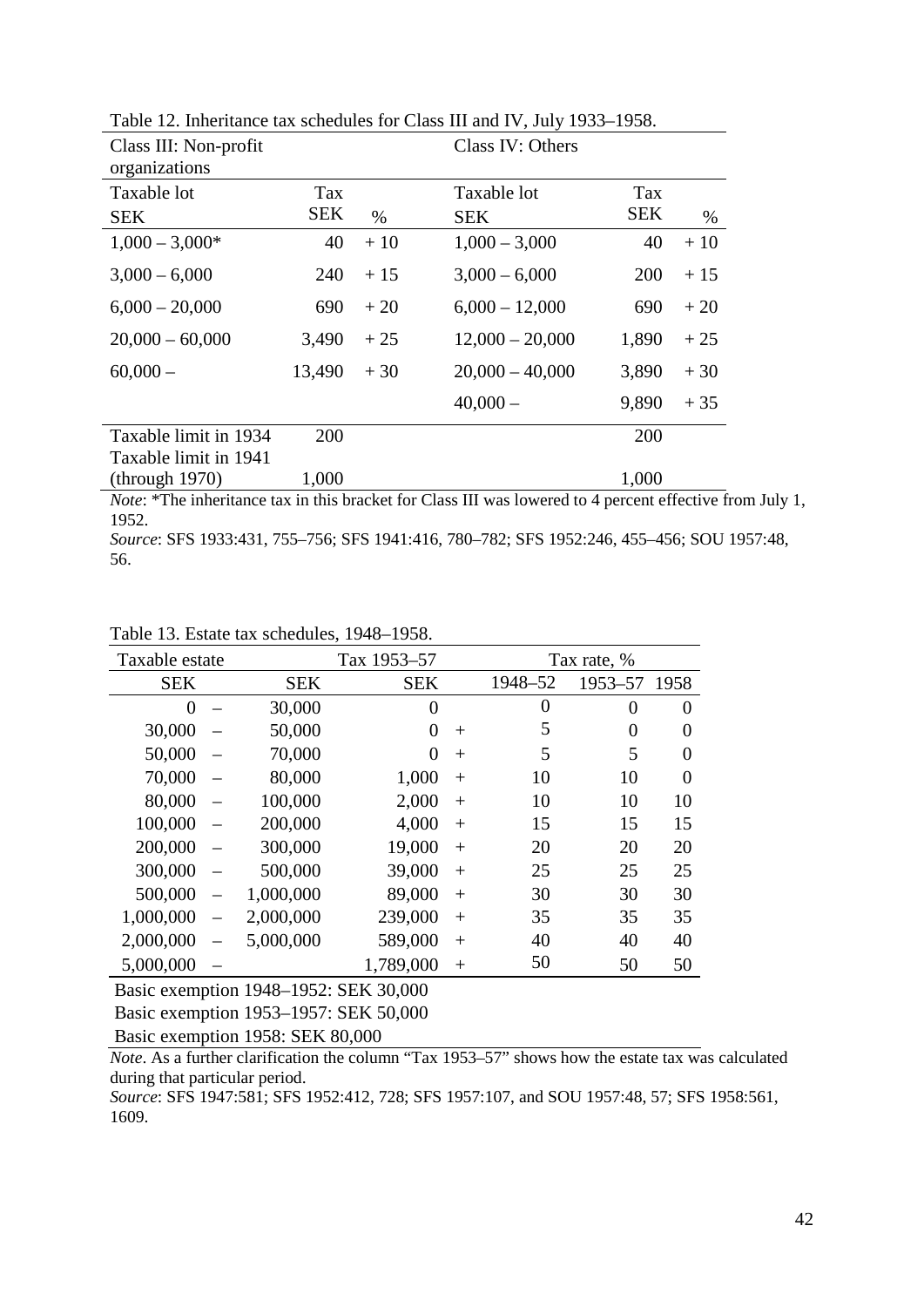| Class I. Children, spouses,                          |            | Class II. Brothers, sisters, |    |                                       |            |                |      |  |
|------------------------------------------------------|------------|------------------------------|----|---------------------------------------|------------|----------------|------|--|
| descendants                                          |            |                              |    | parents and descendants               |            |                |      |  |
| Inheritance lot                                      |            | Tax                          |    | Inheritance lot                       |            | Tax            |      |  |
| <b>SEK</b>                                           | <b>SEK</b> | <b>SEK</b>                   | %  | <b>SEK</b>                            | <b>SEK</b> | <b>SEK</b>     | $\%$ |  |
| $6,000 -$                                            | 12,000     | 90<br>$+$                    | 3  | $2,000 -$                             | 5,000      | 60<br>$+$      | 6    |  |
| $12,000 -$                                           | 20,000     | 270<br>$+$                   | 4  | 5,000<br>$\equiv$                     | 10,000     | 240<br>$+$     | 9    |  |
| $20,000 -$                                           | 30,000     | 590<br>$+$                   | 5  | 10,000<br>$\equiv$                    | 15,000     | 690<br>$+$     | 12   |  |
| $30,000 -$                                           | 40,000     | $1,090 +$                    | 6  | 15,000<br>$\equiv$                    | 20,000     | 1,290<br>$+$   | 15   |  |
| $40,000 -$                                           | 50,000     | $1,690 +$                    | 7  | 20,000<br>$\overline{\phantom{0}}$    | 30,000     | 2,040<br>$+$   | 20   |  |
| $50,000 -$                                           | 60,000     | $2,390 +$                    | 8  | 30,000<br>$\equiv$                    | 40,000     | 4,040<br>$+$   | 25   |  |
| $60,000 -$                                           | 70,000     | $3,190 +$                    | 9  | 40,000<br>$\overline{\phantom{0}}$    | 50,000     | $6,540 +$      | 30   |  |
| $70,000 -$                                           | 80,000     | $4,090 +$                    | 10 | 50,000<br>$\equiv$                    | 75,000     | 9,540<br>$+$   | 35   |  |
| $80,000 -$                                           | 90,000     | $5,090 +$                    | 15 | 75,000<br>$\equiv$                    | 100,000    | 18,290<br>$+$  | 40   |  |
| $90,000 -$                                           | 100,000    | $6,590 +$                    | 20 | $100,000 -$                           | 150,000    | $28,290 +$     | 45   |  |
| $100,000 -$                                          | 100,000    | $8,590 +$                    | 24 | $150,000 -$                           | 200,000    | 50,790<br>$+$  | 50   |  |
| $150,000 -$                                          | 200,000    | $20,590 +$                   | 28 | $200,000 -$                           | 500,000    | $75,790 +$     | 55   |  |
| $200,000 -$                                          | 300,000    | $34,590 +$                   | 32 | $500,000 -$                           | 1,000,000  | 240,790<br>$+$ | 60   |  |
| $300,000 -$                                          | 400,000    | $66,590 +$                   | 36 | 1,000,000<br>$\overline{\phantom{0}}$ |            | 540,790<br>$+$ | 65   |  |
| $400,000 -$                                          | 500,000    | $102,590 +$                  | 40 |                                       |            |                |      |  |
| $500,000 -$                                          | 1,000,000  | $142,590 +$                  | 44 |                                       |            |                |      |  |
| $1,000,000 -$                                        | 2,000,000  | $362,590 +$                  | 48 |                                       |            |                |      |  |
| $2,000,000 -$                                        | 5,000,000  | $842,590 +$                  | 52 |                                       |            |                |      |  |
| $5,000,000 -$                                        |            | $2,402,590 +$                | 60 |                                       |            |                |      |  |
| Taxable limit: SEK 6,000<br>Taxable limit: SEK 2,000 |            |                              |    |                                       |            |                |      |  |

| Table 14. Inheritance tax schedules for Class I–IV, 1959–1970. |  |  |  |
|----------------------------------------------------------------|--|--|--|
|----------------------------------------------------------------|--|--|--|

| Class III. Non-profit organizations |            |               |      | Class IV. Other heirs    |            |            |            |
|-------------------------------------|------------|---------------|------|--------------------------|------------|------------|------------|
| Inheritance lot                     |            | Tax           |      | Inheritance lot          |            | <b>Tax</b> |            |
| <b>SEK</b>                          | <b>SEK</b> | <b>SEK</b>    | $\%$ | <b>SEK</b>               | <b>SEK</b> | <b>SEK</b> | %          |
| $1,000 -$                           | 3,000      | $40 + 10$     |      | $1,000 -$                | 5,000      | <b>200</b> | $+20$      |
| $3,000 -$                           | 6,000      | $240 + 15$    |      | $5,000 -$                | 10,000     | 1000       | $+30$      |
| $6,000 -$                           | 20,000     | $690 + 20$    |      | $10,000 -$               | 20,000     | 2,500      | 40<br>$+$  |
| $20,000 -$                          | 60,000     | $3,490 + 25$  |      | $20,000 -$               | 30,000     | 6,500      | $+ 50$     |
| $60,000 -$                          |            | $13,490 + 30$ |      | $30,000 -$               | 50,000     | 11,500     | -60<br>$+$ |
|                                     |            |               |      | $50,000 -$               |            | 23,500     | $+ 65$     |
| Taxable limit: SEK 1,000            |            |               |      | Taxable limit: SEK 1,000 |            |            |            |

*Note*: The whole inheritance lot was taxable if it exceeded the taxable limit as there were no basic exemptions.

*Source*: SFS 1958:562, 1613–1614.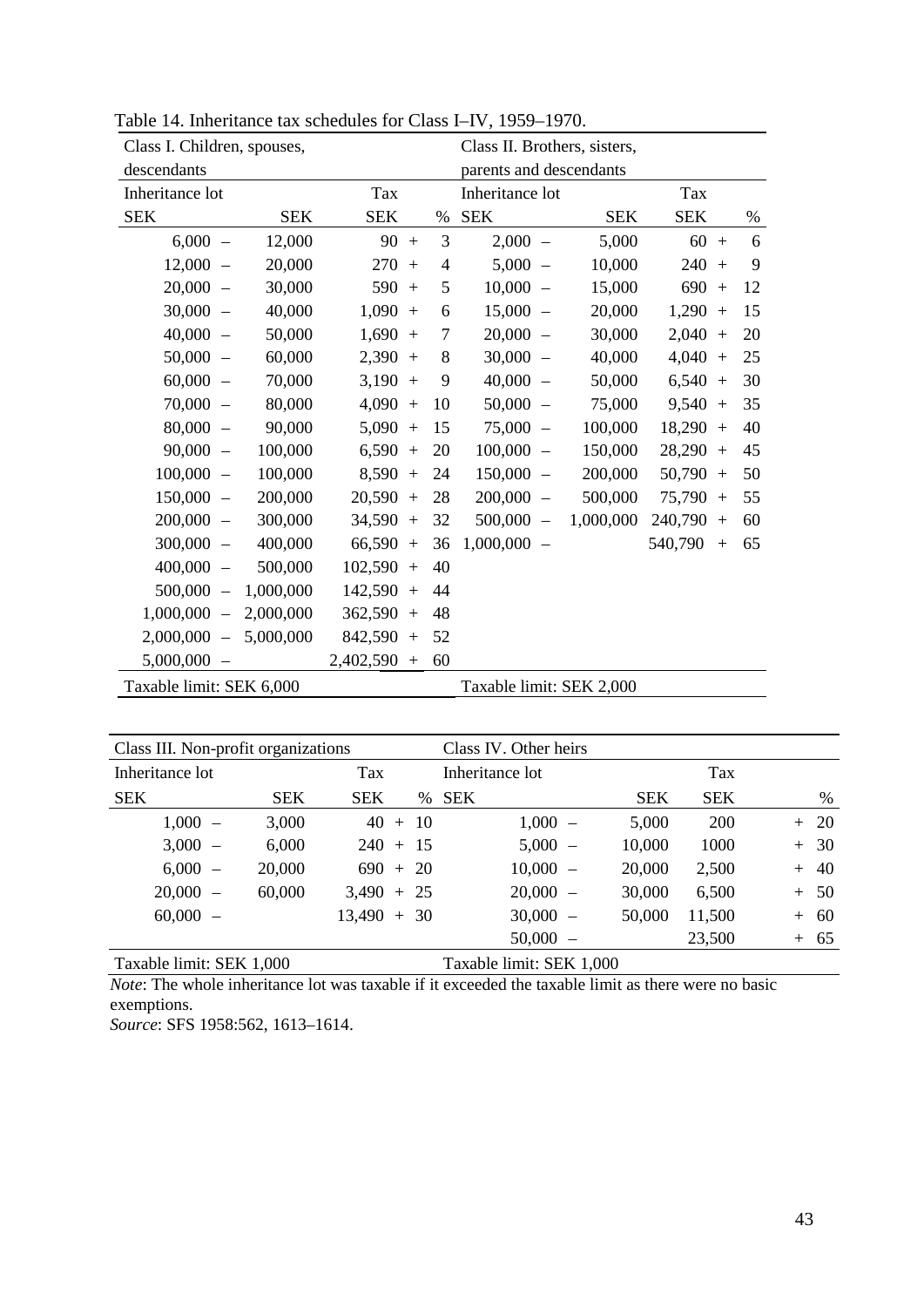|                                            |                          |            | Class I. Children, spouses, descendants |     |    | Class II. Parents, brothers, sisters and other<br>heirs |                                 |            |                |     | Class III: Non-profit organizations |                                            |            |                |        |      |
|--------------------------------------------|--------------------------|------------|-----------------------------------------|-----|----|---------------------------------------------------------|---------------------------------|------------|----------------|-----|-------------------------------------|--------------------------------------------|------------|----------------|--------|------|
| Taxable lot                                |                          |            | Tax                                     |     |    | Taxable lot                                             |                                 |            | Tax            |     |                                     | Taxable lot                                |            | Tax            |        |      |
| <b>SEK</b>                                 |                          | <b>SEK</b> | <b>SEK</b>                              |     | %  | <b>SEK</b>                                              |                                 | <b>SEK</b> | <b>SEK</b>     |     | $\%$                                | <b>SEK</b>                                 | <b>SEK</b> | <b>SEK</b>     |        | $\%$ |
| $\overline{0}$<br>$\overline{\phantom{a}}$ |                          | 25,000     | $\overline{0}$                          | $+$ | 5  | $\overline{0}$                                          | $\overline{\phantom{a}}$        | 10,000     | $\overline{0}$ | $+$ | 8                                   | $\overline{0}$<br>$\overline{\phantom{a}}$ | 10,000     | $\overline{0}$ | $+$    | 8    |
| 25,000<br>$\overline{\phantom{a}}$         |                          | 50,000     | 1,250                                   | $+$ | 10 | 10,000                                                  | $\overline{\phantom{m}}$        | 20,000     | 800            | $+$ | 16                                  | 10,000<br>$\overline{\phantom{a}}$         | 20,000     | 800            | $+$    | 16   |
| 50,000<br>$\overline{\phantom{a}}$         |                          | 75,000     | 3,750                                   | $+$ | 15 | 20,000                                                  | $\overline{\phantom{a}}$        | 30,000     | 2,400          | $+$ | 24                                  | 20,000<br>$\overline{\phantom{a}}$         | 30,000     | 2,400          | $^{+}$ | 24   |
| $75,000 -$                                 |                          | 100,000    | 7,500                                   | $+$ | 22 | 30,000                                                  | $\overline{\phantom{a}}$        | 50,000     | 4,800          | $+$ | 32                                  | $30,000 -$                                 |            | 4,800          | $+$    | 30   |
| $100,000 -$                                |                          | 150,000    | 13,000                                  | $+$ | 28 | 50,000                                                  | $\hspace{0.1mm}-\hspace{0.1mm}$ | 70,000     | 11,200         | $+$ | 40                                  |                                            |            |                |        |      |
| 150,000<br>$\overline{\phantom{a}}$        |                          | 250,000    | 27,000                                  | $+$ | 33 | 70,000                                                  | $\overline{\phantom{a}}$        | 100,000    | 19,200         | $+$ | 45                                  |                                            |            |                |        |      |
| $250,000 -$                                |                          | 350,000    | 60,000                                  | $+$ | 38 | 100,000                                                 | $\overline{\phantom{a}}$        | 150,000    | 32,700         | $+$ | 50                                  |                                            |            |                |        |      |
| $350,000 -$                                |                          | 500,000    | 98,000                                  | $+$ | 44 | 150,000                                                 | $\overline{\phantom{m}}$        | 200,000    | 57,700         | $+$ | 56                                  |                                            |            |                |        |      |
| 500,000<br>$\hspace{0.1mm}-\hspace{0.1mm}$ |                          | 1,000,000  | 164,000                                 | $+$ | 49 | 200,000                                                 | $\overline{\phantom{m}}$        | 500,000    | 85,700         | $+$ | -61                                 |                                            |            |                |        |      |
| 1,000,000<br>$\overline{\phantom{a}}$      |                          | 2,000,000  | 409,000                                 | $+$ | 53 | 500,000                                                 | $\overline{\phantom{0}}$        | 1,000,000  | 268,700        | $+$ | -67                                 |                                            |            |                |        |      |
| 2,000,000                                  | $\overline{\phantom{a}}$ | 5,000,000  | 939,000                                 | $+$ | 58 | 1,000,000                                               | $\overline{\phantom{m}}$        |            | 603,700        | $+$ | 72                                  |                                            |            |                |        |      |
| 5,000,000                                  |                          |            | 2,679,000                               | $+$ | 65 |                                                         |                                 |            |                |     |                                     |                                            |            |                |        |      |

Table 15. Inheritance tax schedules, 1971–1980.

Basic exemptions were introduced in 1971.

Spouse: SEK 3,000 plus a taxable limit of SEK 40,000 and phasing in rules of marginal inheritance tax rates

Children: SEK 15,000

Other heirs: SEK 3,000

*Note*: The phasing in rules of marginal inheritance tax rates for a surviving spouse meant that the tax rate was three percent in the bracket SEK 6,000–12,000 and rose gradually. In the bracket above SEK 5,000,000 the tax rate was 60 percent (SOU 1969:54, 70). Class IV was abolished in 1971. The heirs formerly belonging to Class IV were incorporated into Class II, which henceforth consisted of all individual heirs not in Class I and all juridical persons not belonging to Class III.

*Source*: SOU 1977:91, 236–237.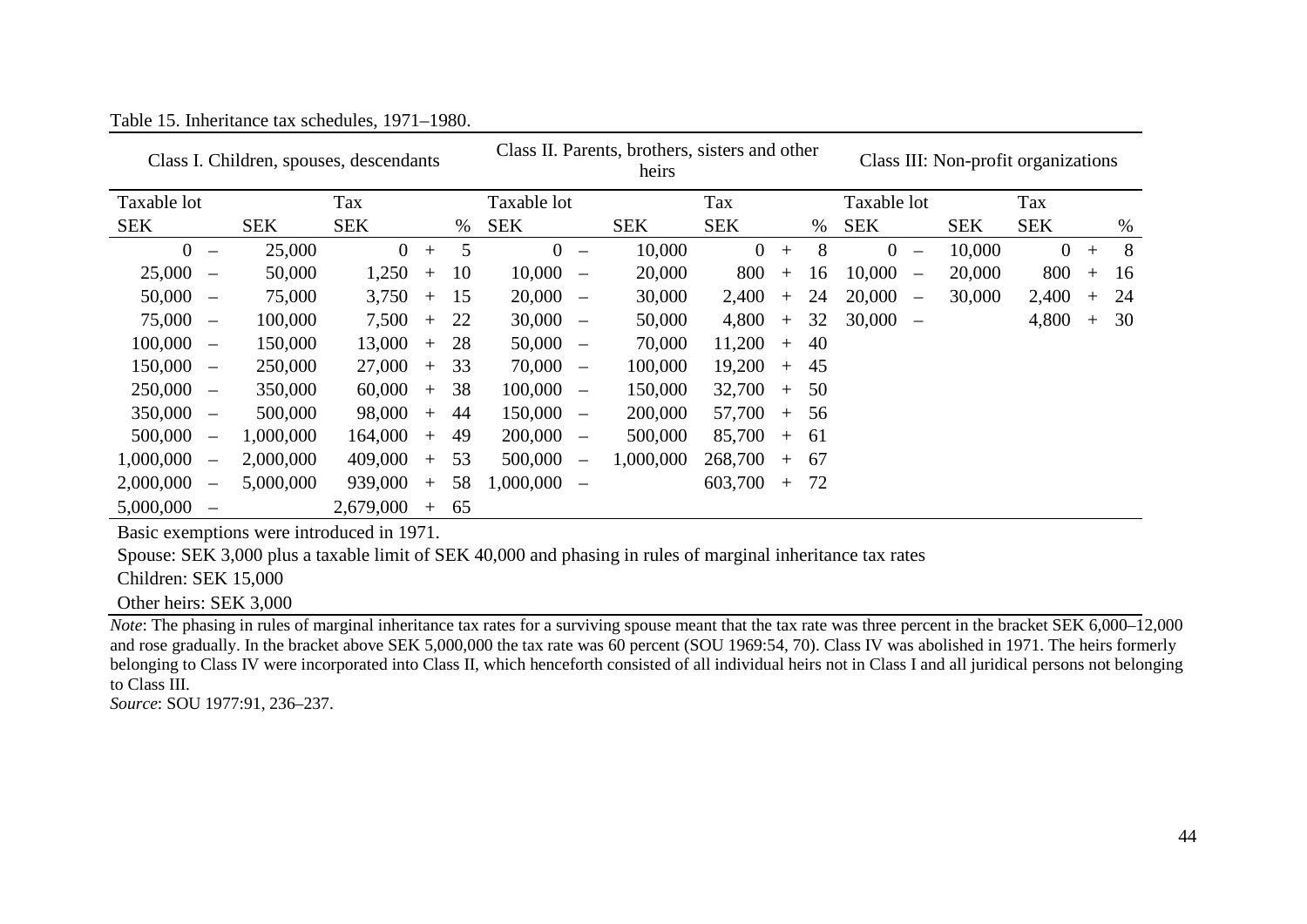| Class I: Children, spouse, descendants<br>Class I: Children, spouse, descendants<br>Taxable lot<br>Taxable lot<br>Tax<br>Tax<br><b>SEK</b><br><b>SEK</b><br><b>SEK</b><br><b>SEK</b><br><b>SEK</b><br><b>SEK</b><br>$\%$<br>$\%$<br>5<br>$\boldsymbol{0}$<br>50,000<br>$\overline{0}$<br>$\overline{0}$<br>50,000<br>$\overline{0}$<br>6<br>$\ddot{}$<br>$^{+}$<br>$\overline{\phantom{0}}$<br>$\overline{\phantom{0}}$<br>12<br>50,000<br>100,000<br>2,500<br>10<br>50,000<br>100,000<br>3,000<br>$^{+}$<br>$^{+}$<br>$\overline{\phantom{0}}$<br>$\overline{\phantom{0}}$<br>18<br>100,000<br>150,000<br>7,500<br>15<br>100,000<br>150,000<br>9,000<br>$+$<br>$+$<br>$\overline{\phantom{0}}$<br>$\qquad \qquad -$<br>150,000<br>200,000<br>15,000<br>22<br>150,000<br>200,000<br>18,000<br>24<br>$^{+}$<br>$^{+}$<br>$\overline{\phantom{0}}$<br>$\qquad \qquad -$<br>28<br>300,000<br>200,000<br>300,000<br>30<br>200,000<br>26,000<br>30,000<br>$+$<br>$^{+}$<br>$\overline{\phantom{0}}$<br>$\overline{\phantom{0}}$<br>33<br>300,000<br>450,000<br>54,000<br>300,000<br>450,000<br>36<br>60,000<br>$^{+}$<br>$^{+}$<br>$\overline{\phantom{0}}$<br>$\qquad \qquad -$<br>38<br>42<br>450,000<br>600,000<br>103,500<br>450,000<br>600,000<br>114,000<br>$+$<br>$+$<br>$\overline{\phantom{0}}$<br>$\qquad \qquad -$<br>48<br>600,000<br>800,000<br>160,500<br>44<br>600,000<br>800,000<br>177,000<br>$+$<br>$+$<br>$\overline{\phantom{0}}$<br>$\overline{\phantom{0}}$<br>1,200,000<br>248,500<br>49<br>800,000<br>54<br>800,000<br>1,200,000<br>273,000<br>$+$<br>$+$<br>$\overline{\phantom{0}}$<br>$\overline{\phantom{0}}$<br>53<br>1,200,000<br>2,500,000<br>444,500<br>1,200,000<br>2,500,000<br>489,000<br>60<br>$+$<br>$^{+}$<br>$\overline{\phantom{0}}$<br>$\qquad \qquad -$<br>58<br>6,000,000<br>1,133,500<br>6,000,000<br>1,269,000<br>65<br>2,500,000<br>2,500,000<br>$+$<br>$+$<br>$\overline{\phantom{0}}$<br>6,000,000<br>3,163,500<br>65<br>6,000,000<br>3,544,000<br>70<br>$+$<br>$+$<br>Class II: Brothers, sisters, parents and other heirs<br>Class II: Brothers, sisters, parents and other heirs<br>8<br>20,000<br>20,000<br>10<br>$\theta$<br>$\overline{0}$<br>$\theta$<br>$\mathbf{0}$<br>$\ddot{}$<br>$+$<br>$\overline{\phantom{0}}$<br>$\overline{\phantom{0}}$<br>20,000<br>20,000<br>40,000<br>40,000<br>2,000<br>20<br>1,600<br>16<br>$+$<br>$+$<br>$\overline{\phantom{0}}$<br>$\overline{\phantom{0}}$<br>28<br>60,000<br>4,800<br>24<br>40,000<br>60,000<br>6,000<br>40,000<br>$+$<br>$\overline{\phantom{0}}$<br>$\overline{\phantom{0}}$<br>$^{+}$<br>90,000<br>32<br>60,000<br>90,000<br>11,600<br>36<br>60,000<br>9,600<br>$^{+}$<br>$^{+}$<br>$\qquad \qquad -$<br>$\overline{\phantom{m}}$<br>90,000<br>120,000<br>19,200<br>40<br>90,000<br>120,000<br>33,400<br>44<br>$+$<br>$+$<br>$\overline{\phantom{0}}$<br>$\overline{\phantom{0}}$<br>120,000<br>150,000<br>31,200<br>120,000<br>150,000<br>35,600<br>50<br>45<br>$+$<br>$\overline{\phantom{0}}$<br>$^{+}$<br>$\overline{\phantom{m}}$<br>200,000<br>44,700<br>50<br>150,000<br>200,000<br>50,600<br>55<br>150,000<br>$+$<br>$^{+}$<br>$\overline{\phantom{0}}$<br>$\overline{\phantom{m}}$<br>250,000<br>56<br>200,000<br>250,000<br>60<br>200,000<br>69,700<br>78,100<br>$^{+}$<br>$^{+}$<br>$\qquad \qquad -$<br>$\qquad \qquad -$<br>250,000<br>600,000<br>97,700<br>61<br>250,000<br>600,000<br>108,100<br>65<br>$+$<br>$^{+}$<br>$\qquad \qquad -$<br>$\qquad \qquad -$<br>600,000<br>1,200,000<br>311,200<br>600,000<br>1,200,000<br>335,600<br>70<br>67<br>$\overline{\phantom{0}}$<br>$^{+}$<br>$^{+}$<br>$\overline{\phantom{0}}$<br>1,200,000<br>713,200<br>72<br>1,200,000<br>755,600<br>75<br>$+$<br>$+$<br>Class III: Non-profit organizations<br>Class III: Non-profit organizations<br>$0 -$<br>20,000<br>$\overline{0}$<br>8<br>$0 -$<br>20,000<br>$\boldsymbol{0}$<br>8<br>$^{+}$<br>$^{+}$<br>40,000<br>40,000<br>$20,000 -$<br>20,000<br>1,600<br>1,600<br>16<br>16<br>$+$<br>$\hspace{0.1cm}$ $\hspace{0.1cm}$<br>$+$<br>$40,000 -$<br>60,000<br>4,800<br>40,000<br>60,000<br>4,800<br>24<br>24<br>$^{+}$<br>$+$<br>$\overline{\phantom{0}}$<br>60,000<br>9,600<br>30<br>60,000<br>9,600<br>30<br>$+$<br>$+$<br>Basic exemptions<br>Basic exemptions<br>Spouse: SEK 50,000<br>Spouse: SEK 50,000<br>Others in Class I: SEK 25,000<br>Others in Class I: SEK 25,000<br>Class II-III: SEK 5,000<br>Class II-III: SEK 5,000<br>Children below age 18: additional SEK 3,000 per<br>Children below age 18: additional SEK 5,000 per | 1981-1982<br>1983-86 |  |  |  |  |  |  |  |  |  |
|--------------------------------------------------------------------------------------------------------------------------------------------------------------------------------------------------------------------------------------------------------------------------------------------------------------------------------------------------------------------------------------------------------------------------------------------------------------------------------------------------------------------------------------------------------------------------------------------------------------------------------------------------------------------------------------------------------------------------------------------------------------------------------------------------------------------------------------------------------------------------------------------------------------------------------------------------------------------------------------------------------------------------------------------------------------------------------------------------------------------------------------------------------------------------------------------------------------------------------------------------------------------------------------------------------------------------------------------------------------------------------------------------------------------------------------------------------------------------------------------------------------------------------------------------------------------------------------------------------------------------------------------------------------------------------------------------------------------------------------------------------------------------------------------------------------------------------------------------------------------------------------------------------------------------------------------------------------------------------------------------------------------------------------------------------------------------------------------------------------------------------------------------------------------------------------------------------------------------------------------------------------------------------------------------------------------------------------------------------------------------------------------------------------------------------------------------------------------------------------------------------------------------------------------------------------------------------------------------------------------------------------------------------------------------------------------------------------------------------------------------------------------------------------------------------------------------------------------------------------------------------------------------------------------------------------------------------------------------------------------------------------------------------------------------------------------------------------------------------------------------------------------------------------------------------------------------------------------------------------------------------------------------------------------------------------------------------------------------------------------------------------------------------------------------------------------------------------------------------------------------------------------------------------------------------------------------------------------------------------------------------------------------------------------------------------------------------------------------------------------------------------------------------------------------------------------------------------------------------------------------------------------------------------------------------------------------------------------------------------------------------------------------------------------------------------------------------------------------------------------------------------------------------------------------------------------------------------------------------------------------------------------------------------------------------------------------------------------------------------------------------------------------------------------------------------------------------------------------------------------------------------------------------------------------------------|----------------------|--|--|--|--|--|--|--|--|--|
|                                                                                                                                                                                                                                                                                                                                                                                                                                                                                                                                                                                                                                                                                                                                                                                                                                                                                                                                                                                                                                                                                                                                                                                                                                                                                                                                                                                                                                                                                                                                                                                                                                                                                                                                                                                                                                                                                                                                                                                                                                                                                                                                                                                                                                                                                                                                                                                                                                                                                                                                                                                                                                                                                                                                                                                                                                                                                                                                                                                                                                                                                                                                                                                                                                                                                                                                                                                                                                                                                                                                                                                                                                                                                                                                                                                                                                                                                                                                                                                                                                                                                                                                                                                                                                                                                                                                                                                                                                                                                                                                                              |                      |  |  |  |  |  |  |  |  |  |
|                                                                                                                                                                                                                                                                                                                                                                                                                                                                                                                                                                                                                                                                                                                                                                                                                                                                                                                                                                                                                                                                                                                                                                                                                                                                                                                                                                                                                                                                                                                                                                                                                                                                                                                                                                                                                                                                                                                                                                                                                                                                                                                                                                                                                                                                                                                                                                                                                                                                                                                                                                                                                                                                                                                                                                                                                                                                                                                                                                                                                                                                                                                                                                                                                                                                                                                                                                                                                                                                                                                                                                                                                                                                                                                                                                                                                                                                                                                                                                                                                                                                                                                                                                                                                                                                                                                                                                                                                                                                                                                                                              |                      |  |  |  |  |  |  |  |  |  |
|                                                                                                                                                                                                                                                                                                                                                                                                                                                                                                                                                                                                                                                                                                                                                                                                                                                                                                                                                                                                                                                                                                                                                                                                                                                                                                                                                                                                                                                                                                                                                                                                                                                                                                                                                                                                                                                                                                                                                                                                                                                                                                                                                                                                                                                                                                                                                                                                                                                                                                                                                                                                                                                                                                                                                                                                                                                                                                                                                                                                                                                                                                                                                                                                                                                                                                                                                                                                                                                                                                                                                                                                                                                                                                                                                                                                                                                                                                                                                                                                                                                                                                                                                                                                                                                                                                                                                                                                                                                                                                                                                              |                      |  |  |  |  |  |  |  |  |  |
|                                                                                                                                                                                                                                                                                                                                                                                                                                                                                                                                                                                                                                                                                                                                                                                                                                                                                                                                                                                                                                                                                                                                                                                                                                                                                                                                                                                                                                                                                                                                                                                                                                                                                                                                                                                                                                                                                                                                                                                                                                                                                                                                                                                                                                                                                                                                                                                                                                                                                                                                                                                                                                                                                                                                                                                                                                                                                                                                                                                                                                                                                                                                                                                                                                                                                                                                                                                                                                                                                                                                                                                                                                                                                                                                                                                                                                                                                                                                                                                                                                                                                                                                                                                                                                                                                                                                                                                                                                                                                                                                                              |                      |  |  |  |  |  |  |  |  |  |
|                                                                                                                                                                                                                                                                                                                                                                                                                                                                                                                                                                                                                                                                                                                                                                                                                                                                                                                                                                                                                                                                                                                                                                                                                                                                                                                                                                                                                                                                                                                                                                                                                                                                                                                                                                                                                                                                                                                                                                                                                                                                                                                                                                                                                                                                                                                                                                                                                                                                                                                                                                                                                                                                                                                                                                                                                                                                                                                                                                                                                                                                                                                                                                                                                                                                                                                                                                                                                                                                                                                                                                                                                                                                                                                                                                                                                                                                                                                                                                                                                                                                                                                                                                                                                                                                                                                                                                                                                                                                                                                                                              |                      |  |  |  |  |  |  |  |  |  |
|                                                                                                                                                                                                                                                                                                                                                                                                                                                                                                                                                                                                                                                                                                                                                                                                                                                                                                                                                                                                                                                                                                                                                                                                                                                                                                                                                                                                                                                                                                                                                                                                                                                                                                                                                                                                                                                                                                                                                                                                                                                                                                                                                                                                                                                                                                                                                                                                                                                                                                                                                                                                                                                                                                                                                                                                                                                                                                                                                                                                                                                                                                                                                                                                                                                                                                                                                                                                                                                                                                                                                                                                                                                                                                                                                                                                                                                                                                                                                                                                                                                                                                                                                                                                                                                                                                                                                                                                                                                                                                                                                              |                      |  |  |  |  |  |  |  |  |  |
|                                                                                                                                                                                                                                                                                                                                                                                                                                                                                                                                                                                                                                                                                                                                                                                                                                                                                                                                                                                                                                                                                                                                                                                                                                                                                                                                                                                                                                                                                                                                                                                                                                                                                                                                                                                                                                                                                                                                                                                                                                                                                                                                                                                                                                                                                                                                                                                                                                                                                                                                                                                                                                                                                                                                                                                                                                                                                                                                                                                                                                                                                                                                                                                                                                                                                                                                                                                                                                                                                                                                                                                                                                                                                                                                                                                                                                                                                                                                                                                                                                                                                                                                                                                                                                                                                                                                                                                                                                                                                                                                                              |                      |  |  |  |  |  |  |  |  |  |
|                                                                                                                                                                                                                                                                                                                                                                                                                                                                                                                                                                                                                                                                                                                                                                                                                                                                                                                                                                                                                                                                                                                                                                                                                                                                                                                                                                                                                                                                                                                                                                                                                                                                                                                                                                                                                                                                                                                                                                                                                                                                                                                                                                                                                                                                                                                                                                                                                                                                                                                                                                                                                                                                                                                                                                                                                                                                                                                                                                                                                                                                                                                                                                                                                                                                                                                                                                                                                                                                                                                                                                                                                                                                                                                                                                                                                                                                                                                                                                                                                                                                                                                                                                                                                                                                                                                                                                                                                                                                                                                                                              |                      |  |  |  |  |  |  |  |  |  |
|                                                                                                                                                                                                                                                                                                                                                                                                                                                                                                                                                                                                                                                                                                                                                                                                                                                                                                                                                                                                                                                                                                                                                                                                                                                                                                                                                                                                                                                                                                                                                                                                                                                                                                                                                                                                                                                                                                                                                                                                                                                                                                                                                                                                                                                                                                                                                                                                                                                                                                                                                                                                                                                                                                                                                                                                                                                                                                                                                                                                                                                                                                                                                                                                                                                                                                                                                                                                                                                                                                                                                                                                                                                                                                                                                                                                                                                                                                                                                                                                                                                                                                                                                                                                                                                                                                                                                                                                                                                                                                                                                              |                      |  |  |  |  |  |  |  |  |  |
|                                                                                                                                                                                                                                                                                                                                                                                                                                                                                                                                                                                                                                                                                                                                                                                                                                                                                                                                                                                                                                                                                                                                                                                                                                                                                                                                                                                                                                                                                                                                                                                                                                                                                                                                                                                                                                                                                                                                                                                                                                                                                                                                                                                                                                                                                                                                                                                                                                                                                                                                                                                                                                                                                                                                                                                                                                                                                                                                                                                                                                                                                                                                                                                                                                                                                                                                                                                                                                                                                                                                                                                                                                                                                                                                                                                                                                                                                                                                                                                                                                                                                                                                                                                                                                                                                                                                                                                                                                                                                                                                                              |                      |  |  |  |  |  |  |  |  |  |
|                                                                                                                                                                                                                                                                                                                                                                                                                                                                                                                                                                                                                                                                                                                                                                                                                                                                                                                                                                                                                                                                                                                                                                                                                                                                                                                                                                                                                                                                                                                                                                                                                                                                                                                                                                                                                                                                                                                                                                                                                                                                                                                                                                                                                                                                                                                                                                                                                                                                                                                                                                                                                                                                                                                                                                                                                                                                                                                                                                                                                                                                                                                                                                                                                                                                                                                                                                                                                                                                                                                                                                                                                                                                                                                                                                                                                                                                                                                                                                                                                                                                                                                                                                                                                                                                                                                                                                                                                                                                                                                                                              |                      |  |  |  |  |  |  |  |  |  |
|                                                                                                                                                                                                                                                                                                                                                                                                                                                                                                                                                                                                                                                                                                                                                                                                                                                                                                                                                                                                                                                                                                                                                                                                                                                                                                                                                                                                                                                                                                                                                                                                                                                                                                                                                                                                                                                                                                                                                                                                                                                                                                                                                                                                                                                                                                                                                                                                                                                                                                                                                                                                                                                                                                                                                                                                                                                                                                                                                                                                                                                                                                                                                                                                                                                                                                                                                                                                                                                                                                                                                                                                                                                                                                                                                                                                                                                                                                                                                                                                                                                                                                                                                                                                                                                                                                                                                                                                                                                                                                                                                              |                      |  |  |  |  |  |  |  |  |  |
|                                                                                                                                                                                                                                                                                                                                                                                                                                                                                                                                                                                                                                                                                                                                                                                                                                                                                                                                                                                                                                                                                                                                                                                                                                                                                                                                                                                                                                                                                                                                                                                                                                                                                                                                                                                                                                                                                                                                                                                                                                                                                                                                                                                                                                                                                                                                                                                                                                                                                                                                                                                                                                                                                                                                                                                                                                                                                                                                                                                                                                                                                                                                                                                                                                                                                                                                                                                                                                                                                                                                                                                                                                                                                                                                                                                                                                                                                                                                                                                                                                                                                                                                                                                                                                                                                                                                                                                                                                                                                                                                                              |                      |  |  |  |  |  |  |  |  |  |
|                                                                                                                                                                                                                                                                                                                                                                                                                                                                                                                                                                                                                                                                                                                                                                                                                                                                                                                                                                                                                                                                                                                                                                                                                                                                                                                                                                                                                                                                                                                                                                                                                                                                                                                                                                                                                                                                                                                                                                                                                                                                                                                                                                                                                                                                                                                                                                                                                                                                                                                                                                                                                                                                                                                                                                                                                                                                                                                                                                                                                                                                                                                                                                                                                                                                                                                                                                                                                                                                                                                                                                                                                                                                                                                                                                                                                                                                                                                                                                                                                                                                                                                                                                                                                                                                                                                                                                                                                                                                                                                                                              |                      |  |  |  |  |  |  |  |  |  |
|                                                                                                                                                                                                                                                                                                                                                                                                                                                                                                                                                                                                                                                                                                                                                                                                                                                                                                                                                                                                                                                                                                                                                                                                                                                                                                                                                                                                                                                                                                                                                                                                                                                                                                                                                                                                                                                                                                                                                                                                                                                                                                                                                                                                                                                                                                                                                                                                                                                                                                                                                                                                                                                                                                                                                                                                                                                                                                                                                                                                                                                                                                                                                                                                                                                                                                                                                                                                                                                                                                                                                                                                                                                                                                                                                                                                                                                                                                                                                                                                                                                                                                                                                                                                                                                                                                                                                                                                                                                                                                                                                              |                      |  |  |  |  |  |  |  |  |  |
|                                                                                                                                                                                                                                                                                                                                                                                                                                                                                                                                                                                                                                                                                                                                                                                                                                                                                                                                                                                                                                                                                                                                                                                                                                                                                                                                                                                                                                                                                                                                                                                                                                                                                                                                                                                                                                                                                                                                                                                                                                                                                                                                                                                                                                                                                                                                                                                                                                                                                                                                                                                                                                                                                                                                                                                                                                                                                                                                                                                                                                                                                                                                                                                                                                                                                                                                                                                                                                                                                                                                                                                                                                                                                                                                                                                                                                                                                                                                                                                                                                                                                                                                                                                                                                                                                                                                                                                                                                                                                                                                                              |                      |  |  |  |  |  |  |  |  |  |
|                                                                                                                                                                                                                                                                                                                                                                                                                                                                                                                                                                                                                                                                                                                                                                                                                                                                                                                                                                                                                                                                                                                                                                                                                                                                                                                                                                                                                                                                                                                                                                                                                                                                                                                                                                                                                                                                                                                                                                                                                                                                                                                                                                                                                                                                                                                                                                                                                                                                                                                                                                                                                                                                                                                                                                                                                                                                                                                                                                                                                                                                                                                                                                                                                                                                                                                                                                                                                                                                                                                                                                                                                                                                                                                                                                                                                                                                                                                                                                                                                                                                                                                                                                                                                                                                                                                                                                                                                                                                                                                                                              |                      |  |  |  |  |  |  |  |  |  |
|                                                                                                                                                                                                                                                                                                                                                                                                                                                                                                                                                                                                                                                                                                                                                                                                                                                                                                                                                                                                                                                                                                                                                                                                                                                                                                                                                                                                                                                                                                                                                                                                                                                                                                                                                                                                                                                                                                                                                                                                                                                                                                                                                                                                                                                                                                                                                                                                                                                                                                                                                                                                                                                                                                                                                                                                                                                                                                                                                                                                                                                                                                                                                                                                                                                                                                                                                                                                                                                                                                                                                                                                                                                                                                                                                                                                                                                                                                                                                                                                                                                                                                                                                                                                                                                                                                                                                                                                                                                                                                                                                              |                      |  |  |  |  |  |  |  |  |  |
|                                                                                                                                                                                                                                                                                                                                                                                                                                                                                                                                                                                                                                                                                                                                                                                                                                                                                                                                                                                                                                                                                                                                                                                                                                                                                                                                                                                                                                                                                                                                                                                                                                                                                                                                                                                                                                                                                                                                                                                                                                                                                                                                                                                                                                                                                                                                                                                                                                                                                                                                                                                                                                                                                                                                                                                                                                                                                                                                                                                                                                                                                                                                                                                                                                                                                                                                                                                                                                                                                                                                                                                                                                                                                                                                                                                                                                                                                                                                                                                                                                                                                                                                                                                                                                                                                                                                                                                                                                                                                                                                                              |                      |  |  |  |  |  |  |  |  |  |
|                                                                                                                                                                                                                                                                                                                                                                                                                                                                                                                                                                                                                                                                                                                                                                                                                                                                                                                                                                                                                                                                                                                                                                                                                                                                                                                                                                                                                                                                                                                                                                                                                                                                                                                                                                                                                                                                                                                                                                                                                                                                                                                                                                                                                                                                                                                                                                                                                                                                                                                                                                                                                                                                                                                                                                                                                                                                                                                                                                                                                                                                                                                                                                                                                                                                                                                                                                                                                                                                                                                                                                                                                                                                                                                                                                                                                                                                                                                                                                                                                                                                                                                                                                                                                                                                                                                                                                                                                                                                                                                                                              |                      |  |  |  |  |  |  |  |  |  |
|                                                                                                                                                                                                                                                                                                                                                                                                                                                                                                                                                                                                                                                                                                                                                                                                                                                                                                                                                                                                                                                                                                                                                                                                                                                                                                                                                                                                                                                                                                                                                                                                                                                                                                                                                                                                                                                                                                                                                                                                                                                                                                                                                                                                                                                                                                                                                                                                                                                                                                                                                                                                                                                                                                                                                                                                                                                                                                                                                                                                                                                                                                                                                                                                                                                                                                                                                                                                                                                                                                                                                                                                                                                                                                                                                                                                                                                                                                                                                                                                                                                                                                                                                                                                                                                                                                                                                                                                                                                                                                                                                              |                      |  |  |  |  |  |  |  |  |  |
|                                                                                                                                                                                                                                                                                                                                                                                                                                                                                                                                                                                                                                                                                                                                                                                                                                                                                                                                                                                                                                                                                                                                                                                                                                                                                                                                                                                                                                                                                                                                                                                                                                                                                                                                                                                                                                                                                                                                                                                                                                                                                                                                                                                                                                                                                                                                                                                                                                                                                                                                                                                                                                                                                                                                                                                                                                                                                                                                                                                                                                                                                                                                                                                                                                                                                                                                                                                                                                                                                                                                                                                                                                                                                                                                                                                                                                                                                                                                                                                                                                                                                                                                                                                                                                                                                                                                                                                                                                                                                                                                                              |                      |  |  |  |  |  |  |  |  |  |
|                                                                                                                                                                                                                                                                                                                                                                                                                                                                                                                                                                                                                                                                                                                                                                                                                                                                                                                                                                                                                                                                                                                                                                                                                                                                                                                                                                                                                                                                                                                                                                                                                                                                                                                                                                                                                                                                                                                                                                                                                                                                                                                                                                                                                                                                                                                                                                                                                                                                                                                                                                                                                                                                                                                                                                                                                                                                                                                                                                                                                                                                                                                                                                                                                                                                                                                                                                                                                                                                                                                                                                                                                                                                                                                                                                                                                                                                                                                                                                                                                                                                                                                                                                                                                                                                                                                                                                                                                                                                                                                                                              |                      |  |  |  |  |  |  |  |  |  |
|                                                                                                                                                                                                                                                                                                                                                                                                                                                                                                                                                                                                                                                                                                                                                                                                                                                                                                                                                                                                                                                                                                                                                                                                                                                                                                                                                                                                                                                                                                                                                                                                                                                                                                                                                                                                                                                                                                                                                                                                                                                                                                                                                                                                                                                                                                                                                                                                                                                                                                                                                                                                                                                                                                                                                                                                                                                                                                                                                                                                                                                                                                                                                                                                                                                                                                                                                                                                                                                                                                                                                                                                                                                                                                                                                                                                                                                                                                                                                                                                                                                                                                                                                                                                                                                                                                                                                                                                                                                                                                                                                              |                      |  |  |  |  |  |  |  |  |  |
|                                                                                                                                                                                                                                                                                                                                                                                                                                                                                                                                                                                                                                                                                                                                                                                                                                                                                                                                                                                                                                                                                                                                                                                                                                                                                                                                                                                                                                                                                                                                                                                                                                                                                                                                                                                                                                                                                                                                                                                                                                                                                                                                                                                                                                                                                                                                                                                                                                                                                                                                                                                                                                                                                                                                                                                                                                                                                                                                                                                                                                                                                                                                                                                                                                                                                                                                                                                                                                                                                                                                                                                                                                                                                                                                                                                                                                                                                                                                                                                                                                                                                                                                                                                                                                                                                                                                                                                                                                                                                                                                                              |                      |  |  |  |  |  |  |  |  |  |
|                                                                                                                                                                                                                                                                                                                                                                                                                                                                                                                                                                                                                                                                                                                                                                                                                                                                                                                                                                                                                                                                                                                                                                                                                                                                                                                                                                                                                                                                                                                                                                                                                                                                                                                                                                                                                                                                                                                                                                                                                                                                                                                                                                                                                                                                                                                                                                                                                                                                                                                                                                                                                                                                                                                                                                                                                                                                                                                                                                                                                                                                                                                                                                                                                                                                                                                                                                                                                                                                                                                                                                                                                                                                                                                                                                                                                                                                                                                                                                                                                                                                                                                                                                                                                                                                                                                                                                                                                                                                                                                                                              |                      |  |  |  |  |  |  |  |  |  |
|                                                                                                                                                                                                                                                                                                                                                                                                                                                                                                                                                                                                                                                                                                                                                                                                                                                                                                                                                                                                                                                                                                                                                                                                                                                                                                                                                                                                                                                                                                                                                                                                                                                                                                                                                                                                                                                                                                                                                                                                                                                                                                                                                                                                                                                                                                                                                                                                                                                                                                                                                                                                                                                                                                                                                                                                                                                                                                                                                                                                                                                                                                                                                                                                                                                                                                                                                                                                                                                                                                                                                                                                                                                                                                                                                                                                                                                                                                                                                                                                                                                                                                                                                                                                                                                                                                                                                                                                                                                                                                                                                              |                      |  |  |  |  |  |  |  |  |  |
|                                                                                                                                                                                                                                                                                                                                                                                                                                                                                                                                                                                                                                                                                                                                                                                                                                                                                                                                                                                                                                                                                                                                                                                                                                                                                                                                                                                                                                                                                                                                                                                                                                                                                                                                                                                                                                                                                                                                                                                                                                                                                                                                                                                                                                                                                                                                                                                                                                                                                                                                                                                                                                                                                                                                                                                                                                                                                                                                                                                                                                                                                                                                                                                                                                                                                                                                                                                                                                                                                                                                                                                                                                                                                                                                                                                                                                                                                                                                                                                                                                                                                                                                                                                                                                                                                                                                                                                                                                                                                                                                                              |                      |  |  |  |  |  |  |  |  |  |
|                                                                                                                                                                                                                                                                                                                                                                                                                                                                                                                                                                                                                                                                                                                                                                                                                                                                                                                                                                                                                                                                                                                                                                                                                                                                                                                                                                                                                                                                                                                                                                                                                                                                                                                                                                                                                                                                                                                                                                                                                                                                                                                                                                                                                                                                                                                                                                                                                                                                                                                                                                                                                                                                                                                                                                                                                                                                                                                                                                                                                                                                                                                                                                                                                                                                                                                                                                                                                                                                                                                                                                                                                                                                                                                                                                                                                                                                                                                                                                                                                                                                                                                                                                                                                                                                                                                                                                                                                                                                                                                                                              |                      |  |  |  |  |  |  |  |  |  |
|                                                                                                                                                                                                                                                                                                                                                                                                                                                                                                                                                                                                                                                                                                                                                                                                                                                                                                                                                                                                                                                                                                                                                                                                                                                                                                                                                                                                                                                                                                                                                                                                                                                                                                                                                                                                                                                                                                                                                                                                                                                                                                                                                                                                                                                                                                                                                                                                                                                                                                                                                                                                                                                                                                                                                                                                                                                                                                                                                                                                                                                                                                                                                                                                                                                                                                                                                                                                                                                                                                                                                                                                                                                                                                                                                                                                                                                                                                                                                                                                                                                                                                                                                                                                                                                                                                                                                                                                                                                                                                                                                              |                      |  |  |  |  |  |  |  |  |  |
|                                                                                                                                                                                                                                                                                                                                                                                                                                                                                                                                                                                                                                                                                                                                                                                                                                                                                                                                                                                                                                                                                                                                                                                                                                                                                                                                                                                                                                                                                                                                                                                                                                                                                                                                                                                                                                                                                                                                                                                                                                                                                                                                                                                                                                                                                                                                                                                                                                                                                                                                                                                                                                                                                                                                                                                                                                                                                                                                                                                                                                                                                                                                                                                                                                                                                                                                                                                                                                                                                                                                                                                                                                                                                                                                                                                                                                                                                                                                                                                                                                                                                                                                                                                                                                                                                                                                                                                                                                                                                                                                                              |                      |  |  |  |  |  |  |  |  |  |
|                                                                                                                                                                                                                                                                                                                                                                                                                                                                                                                                                                                                                                                                                                                                                                                                                                                                                                                                                                                                                                                                                                                                                                                                                                                                                                                                                                                                                                                                                                                                                                                                                                                                                                                                                                                                                                                                                                                                                                                                                                                                                                                                                                                                                                                                                                                                                                                                                                                                                                                                                                                                                                                                                                                                                                                                                                                                                                                                                                                                                                                                                                                                                                                                                                                                                                                                                                                                                                                                                                                                                                                                                                                                                                                                                                                                                                                                                                                                                                                                                                                                                                                                                                                                                                                                                                                                                                                                                                                                                                                                                              |                      |  |  |  |  |  |  |  |  |  |
|                                                                                                                                                                                                                                                                                                                                                                                                                                                                                                                                                                                                                                                                                                                                                                                                                                                                                                                                                                                                                                                                                                                                                                                                                                                                                                                                                                                                                                                                                                                                                                                                                                                                                                                                                                                                                                                                                                                                                                                                                                                                                                                                                                                                                                                                                                                                                                                                                                                                                                                                                                                                                                                                                                                                                                                                                                                                                                                                                                                                                                                                                                                                                                                                                                                                                                                                                                                                                                                                                                                                                                                                                                                                                                                                                                                                                                                                                                                                                                                                                                                                                                                                                                                                                                                                                                                                                                                                                                                                                                                                                              |                      |  |  |  |  |  |  |  |  |  |
|                                                                                                                                                                                                                                                                                                                                                                                                                                                                                                                                                                                                                                                                                                                                                                                                                                                                                                                                                                                                                                                                                                                                                                                                                                                                                                                                                                                                                                                                                                                                                                                                                                                                                                                                                                                                                                                                                                                                                                                                                                                                                                                                                                                                                                                                                                                                                                                                                                                                                                                                                                                                                                                                                                                                                                                                                                                                                                                                                                                                                                                                                                                                                                                                                                                                                                                                                                                                                                                                                                                                                                                                                                                                                                                                                                                                                                                                                                                                                                                                                                                                                                                                                                                                                                                                                                                                                                                                                                                                                                                                                              |                      |  |  |  |  |  |  |  |  |  |
|                                                                                                                                                                                                                                                                                                                                                                                                                                                                                                                                                                                                                                                                                                                                                                                                                                                                                                                                                                                                                                                                                                                                                                                                                                                                                                                                                                                                                                                                                                                                                                                                                                                                                                                                                                                                                                                                                                                                                                                                                                                                                                                                                                                                                                                                                                                                                                                                                                                                                                                                                                                                                                                                                                                                                                                                                                                                                                                                                                                                                                                                                                                                                                                                                                                                                                                                                                                                                                                                                                                                                                                                                                                                                                                                                                                                                                                                                                                                                                                                                                                                                                                                                                                                                                                                                                                                                                                                                                                                                                                                                              |                      |  |  |  |  |  |  |  |  |  |
|                                                                                                                                                                                                                                                                                                                                                                                                                                                                                                                                                                                                                                                                                                                                                                                                                                                                                                                                                                                                                                                                                                                                                                                                                                                                                                                                                                                                                                                                                                                                                                                                                                                                                                                                                                                                                                                                                                                                                                                                                                                                                                                                                                                                                                                                                                                                                                                                                                                                                                                                                                                                                                                                                                                                                                                                                                                                                                                                                                                                                                                                                                                                                                                                                                                                                                                                                                                                                                                                                                                                                                                                                                                                                                                                                                                                                                                                                                                                                                                                                                                                                                                                                                                                                                                                                                                                                                                                                                                                                                                                                              |                      |  |  |  |  |  |  |  |  |  |
|                                                                                                                                                                                                                                                                                                                                                                                                                                                                                                                                                                                                                                                                                                                                                                                                                                                                                                                                                                                                                                                                                                                                                                                                                                                                                                                                                                                                                                                                                                                                                                                                                                                                                                                                                                                                                                                                                                                                                                                                                                                                                                                                                                                                                                                                                                                                                                                                                                                                                                                                                                                                                                                                                                                                                                                                                                                                                                                                                                                                                                                                                                                                                                                                                                                                                                                                                                                                                                                                                                                                                                                                                                                                                                                                                                                                                                                                                                                                                                                                                                                                                                                                                                                                                                                                                                                                                                                                                                                                                                                                                              |                      |  |  |  |  |  |  |  |  |  |
| year until age 18<br>year until age 18<br>Note: From 1971 heirs formerly belonging to Class IV were incorporated into Class II, which                                                                                                                                                                                                                                                                                                                                                                                                                                                                                                                                                                                                                                                                                                                                                                                                                                                                                                                                                                                                                                                                                                                                                                                                                                                                                                                                                                                                                                                                                                                                                                                                                                                                                                                                                                                                                                                                                                                                                                                                                                                                                                                                                                                                                                                                                                                                                                                                                                                                                                                                                                                                                                                                                                                                                                                                                                                                                                                                                                                                                                                                                                                                                                                                                                                                                                                                                                                                                                                                                                                                                                                                                                                                                                                                                                                                                                                                                                                                                                                                                                                                                                                                                                                                                                                                                                                                                                                                                        |                      |  |  |  |  |  |  |  |  |  |

Table 16. Inheritance tax schedules, 1981–1986.

*Source*: SFS 1981:994, 1891ff; Skattebetalarnas förening (1986, 39).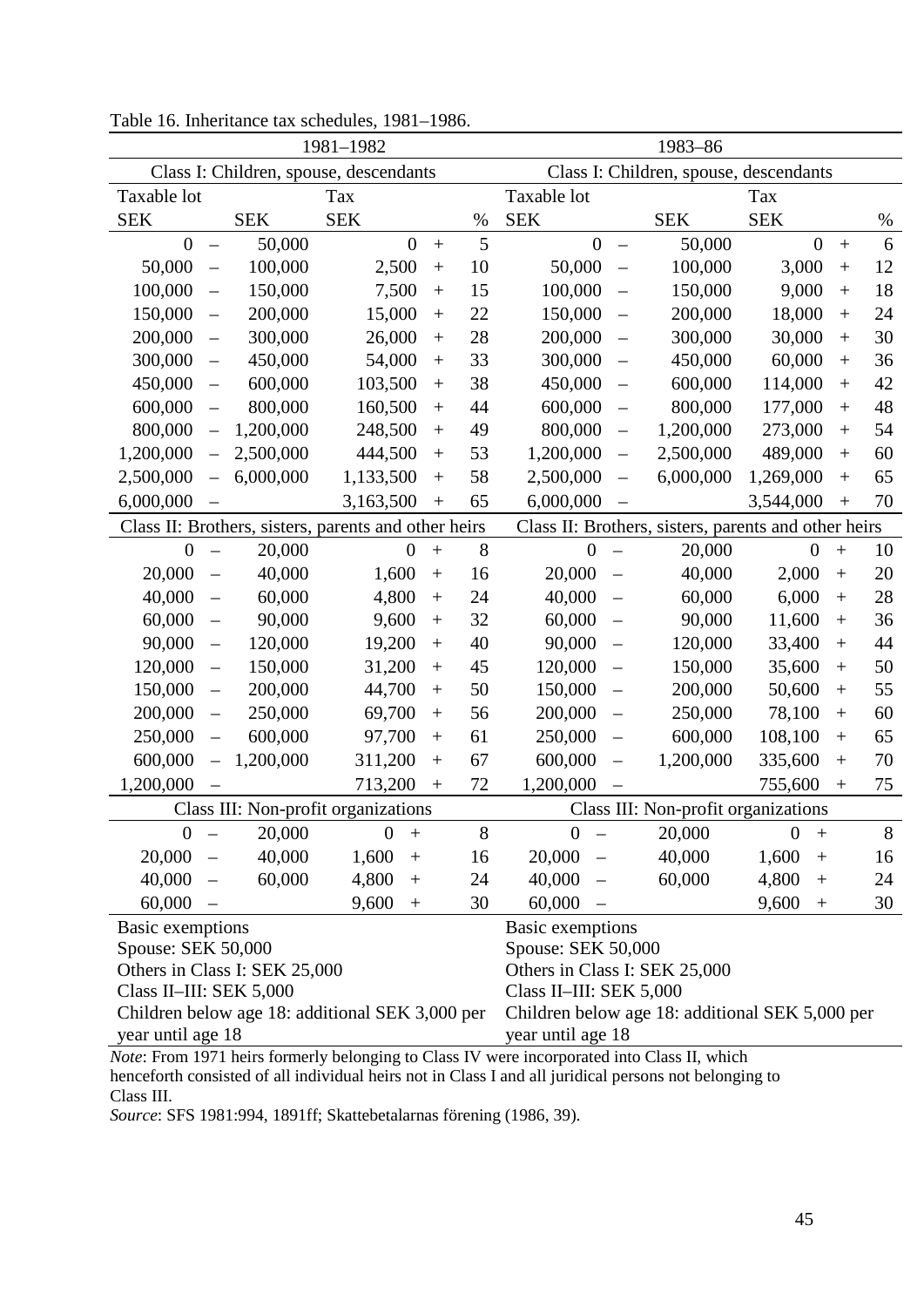|                  | Class I: Children, spouse, descendants               |                |         |           |
|------------------|------------------------------------------------------|----------------|---------|-----------|
| Taxable lot      |                                                      | Tax            |         |           |
| <b>SEK</b>       | <b>SEK</b>                                           | <b>SEK</b>     |         | $\%$      |
| $\overline{0}$   | 100,000                                              | $\overline{0}$ | $+$     | 10        |
| 100,000          | 200,000                                              | 10,000         | $^{+}$  | 20        |
| 200,000          | 400,000                                              | 30,000         | $+$     | 30        |
| 400,000          | 800,000                                              | 90,000         | $+$     | 40        |
| 800,000          | 8,000,000                                            | 250,000        | $^{+}$  | 50        |
| 8,000,000        |                                                      | 3,850,000      | $^{+}$  | 60        |
|                  | Class II: Brothers, sisters, parents and other heirs |                |         |           |
| Taxable lot      |                                                      | Tax            |         |           |
| <b>SEK</b>       | <b>SEK</b>                                           | <b>SEK</b>     |         | $\%$      |
| $\overline{0}$   | 25,000                                               | $\overline{0}$ | $+$     | 15        |
| 25,000           | 50,000                                               | 3,750          | $+$     | 25        |
| 50,000           | 100,000<br>$\equiv$                                  | 10,000         | $+$     | 35        |
| 100,000          | 200,000                                              | 27,500         | $+$     | 45        |
| 200,000          | 2,000,000<br>$\equiv$                                | 72,500         | $+$     | 55        |
| 2,000,000        |                                                      | 1,062500       | $^{+}$  | 65        |
|                  | Class III: Non-profit organizations                  |                |         |           |
| Taxable lot      |                                                      | Tax            |         |           |
| <b>SEK</b>       | <b>SEK</b>                                           | <b>SEK</b>     |         | $\%$      |
| $\overline{0}$   | 30,000                                               | $\overline{0}$ | $+$     | 10        |
| 30,000           | 60,000                                               | 3,000          | $^{+}$  | 20        |
| 60,000           |                                                      | 9,000          | $^{+}$  | 30        |
| Basic exemptions |                                                      | 1987-1988      |         | 1989-1990 |
| Spouse: SEK      |                                                      | 100,000        | 200,000 |           |
| Children: SEK    |                                                      | 50,000         | 50,000  |           |
| Others: SEK      |                                                      | 15,000         | 15,000  |           |

Table 17. Inheritance and gift tax schedules, 1987–1990.

*Source*: Skattebetalarnas förening (1987, 40).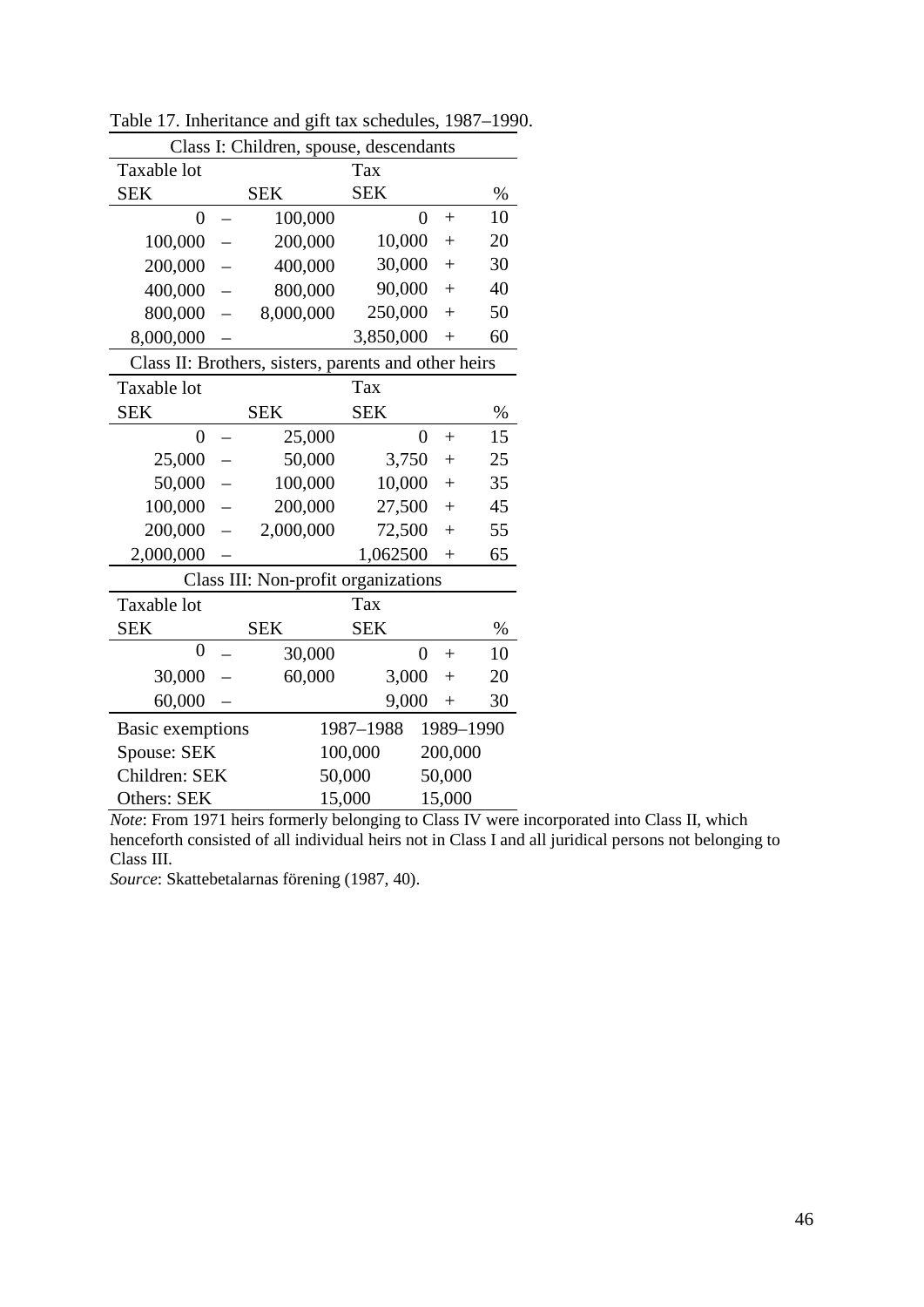| Class I. Children, spouse, descendants               |            |                |        |      |  |  |  |
|------------------------------------------------------|------------|----------------|--------|------|--|--|--|
| Taxable lot                                          | Tax        |                |        |      |  |  |  |
| <b>SEK</b>                                           | <b>SEK</b> | <b>SEK</b>     |        | $\%$ |  |  |  |
| $\overline{0}$                                       | 140,000    | $\overline{0}$ | $^{+}$ | 10   |  |  |  |
| 140,000                                              | 280,000    | 14,000         | $^{+}$ | 20   |  |  |  |
| 280,000                                              | 560,000    | 42,000         | $^{+}$ | 30   |  |  |  |
| 560,000<br>$\overline{\phantom{0}}$                  | 1,200,000  | 126,000        | $^{+}$ | 40   |  |  |  |
| 1,200,000                                            | 11,200,000 | 350,000        | $^{+}$ | 50   |  |  |  |
| 11,200,000                                           |            | 5,390,000      | $^{+}$ | 60   |  |  |  |
| Class II. Brothers, sisters, parents and other heirs |            |                |        |      |  |  |  |
| Taxable lot                                          |            | Tax            |        |      |  |  |  |
| <b>SEK</b>                                           | <b>SEK</b> | <b>SEK</b>     |        | $\%$ |  |  |  |
| $\overline{0}$<br>$\overline{\phantom{0}}$           | 35,000     | $\overline{0}$ | $+$    | 15   |  |  |  |
| 35,000                                               | 70,000     | 5,250          | $^{+}$ | 25   |  |  |  |
| 70,000                                               | 140,000    | 14,000         | $^{+}$ | 35   |  |  |  |
| 140,000                                              | 280,000    | 38,500         | $^{+}$ | 45   |  |  |  |
| 280,000                                              | 2,800,000  | 101,500        | $^{+}$ | 55   |  |  |  |
| 2,800,000                                            | 1,487,500  |                |        | 65   |  |  |  |
| Class III. Non-profit organizations                  |            |                |        |      |  |  |  |
| Taxable lot                                          |            | Tax            |        |      |  |  |  |
| <b>SEK</b>                                           | <b>SEK</b> | <b>SEK</b>     |        | %    |  |  |  |
| $\overline{0}$                                       | 42,000     | $\overline{0}$ | $^{+}$ | 10   |  |  |  |
| 42,000                                               | 84,000     | 4,200          | $^{+}$ | 20   |  |  |  |
| 84,000                                               |            | 12,600         | $+$    | 30   |  |  |  |
| Basic exemptions                                     |            |                |        |      |  |  |  |
| Spouse: SEK 280,000                                  |            |                |        |      |  |  |  |
| Children: SEK 70,000                                 |            |                |        |      |  |  |  |
| <b>Others: SEK 21,000</b>                            |            |                |        |      |  |  |  |
| Gifts: SEK 10,000                                    |            |                |        |      |  |  |  |

Table 18. Inheritance and gift tax schedules, 1991.

*Source*: Skattebetalarnas förening (1991).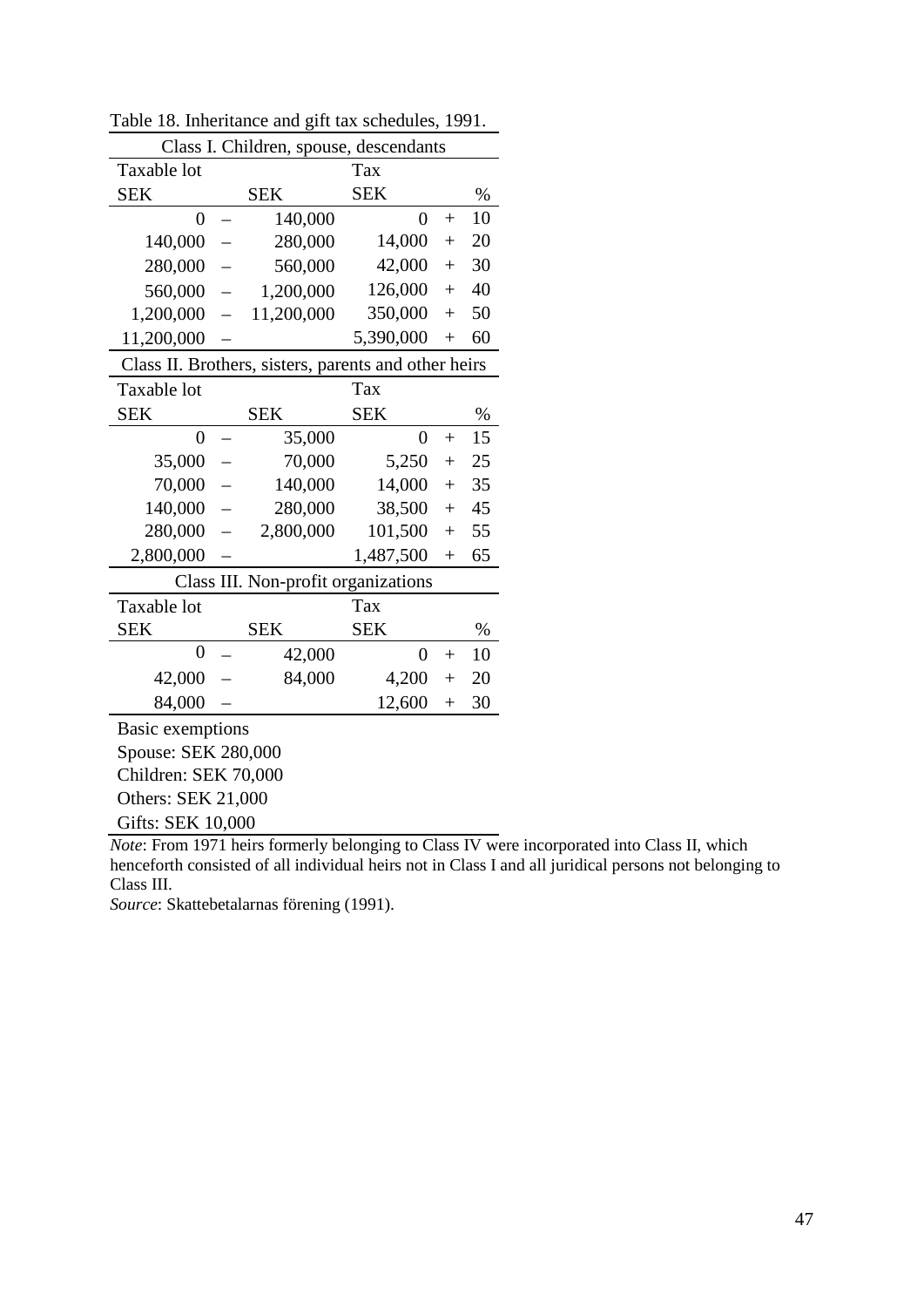| Class I. Children, spouse, descendants               |                          |            |        |      |  |  |  |  |
|------------------------------------------------------|--------------------------|------------|--------|------|--|--|--|--|
| Taxable lot                                          | Tax                      |            |        |      |  |  |  |  |
| <b>SEK</b>                                           | <b>SEK</b>               | <b>SEK</b> |        | $\%$ |  |  |  |  |
| 0                                                    | 300,000                  | $\theta$   | $+$    | 10   |  |  |  |  |
| 300,000                                              | 600,000                  | 30,000     | $+$    | 20   |  |  |  |  |
| 600,000                                              |                          | 90,000     | $^{+}$ | 30   |  |  |  |  |
| Class II. Brothers, sisters, parents and other heirs |                          |            |        |      |  |  |  |  |
| Taxable lot                                          | Tax                      |            |        |      |  |  |  |  |
| <b>SEK</b>                                           | <b>SEK</b><br><b>SEK</b> |            |        | $\%$ |  |  |  |  |
| 0                                                    | 70,000                   | 0          | $+$    | 10   |  |  |  |  |
| 70,000                                               | 140,000                  | 7,000      | $^{+}$ | 20   |  |  |  |  |
| 140,000                                              |                          | 21,000     | $^{+}$ | 30   |  |  |  |  |
| Class III: Non-profit organizations                  |                          |            |        |      |  |  |  |  |
| Taxable lot                                          | Tax                      |            |        |      |  |  |  |  |
| <b>SEK</b>                                           | SEK                      | <b>SEK</b> |        | $\%$ |  |  |  |  |
| $\overline{0}$                                       | 90,000                   | $\theta$   | $+$    | 10   |  |  |  |  |
| 90,000                                               | 170,000                  | 9,000      | $^{+}$ | 20   |  |  |  |  |
| 170,000                                              |                          | 25,000     | $+$    | 30   |  |  |  |  |
| Basic exemptions                                     |                          |            |        |      |  |  |  |  |
| Spouse: SEK 280,000                                  |                          |            |        |      |  |  |  |  |
| Children: SEK 70,000                                 |                          |            |        |      |  |  |  |  |
| <b>Others: SEK 21,000</b>                            |                          |            |        |      |  |  |  |  |
| Gifts: SEK 10,000                                    |                          |            |        |      |  |  |  |  |

Table 19. Inheritance and gift tax schedules, 1992–2004.

*Source*: Skattebetalarnas förening (1992).

Table 20. Taxable share of capital gains on stock holdings, 1911–1990.

|             | Holding period |         |         |         |          |  |
|-------------|----------------|---------|---------|---------|----------|--|
|             | $\langle$ 2.   | $2 - 3$ | $3 - 4$ | $4 - 5$ | > 5      |  |
| Time period | years          | years   | years   | years   | years    |  |
| 1911-1950   | 100            | 100     | 100     | 100     |          |  |
| 1951-1965   | 100            | 75      | 50      | 25      |          |  |
| 1966-1975   | 100            | 75      | 50      | 25      | $10/25*$ |  |
| 1976-1990   | 100            | 40      | 40      | 40      | 40       |  |

*Note*: Before 1911 only so-called "speculative" capital gains were taxable. \* Formally, ten percent of the proceeds of the sale from the shares were included in the personal income tax base of the seller. The rate of 25 percent is an estimate of the taxable share based on assumptions made by Södersten (1984).

*Source*: Eberstein (1929, 154–155); Bratt and Fernström (1975); SOU 1977:91, 242–243; Rundfelt (1982); Södersten (1984, 106–107).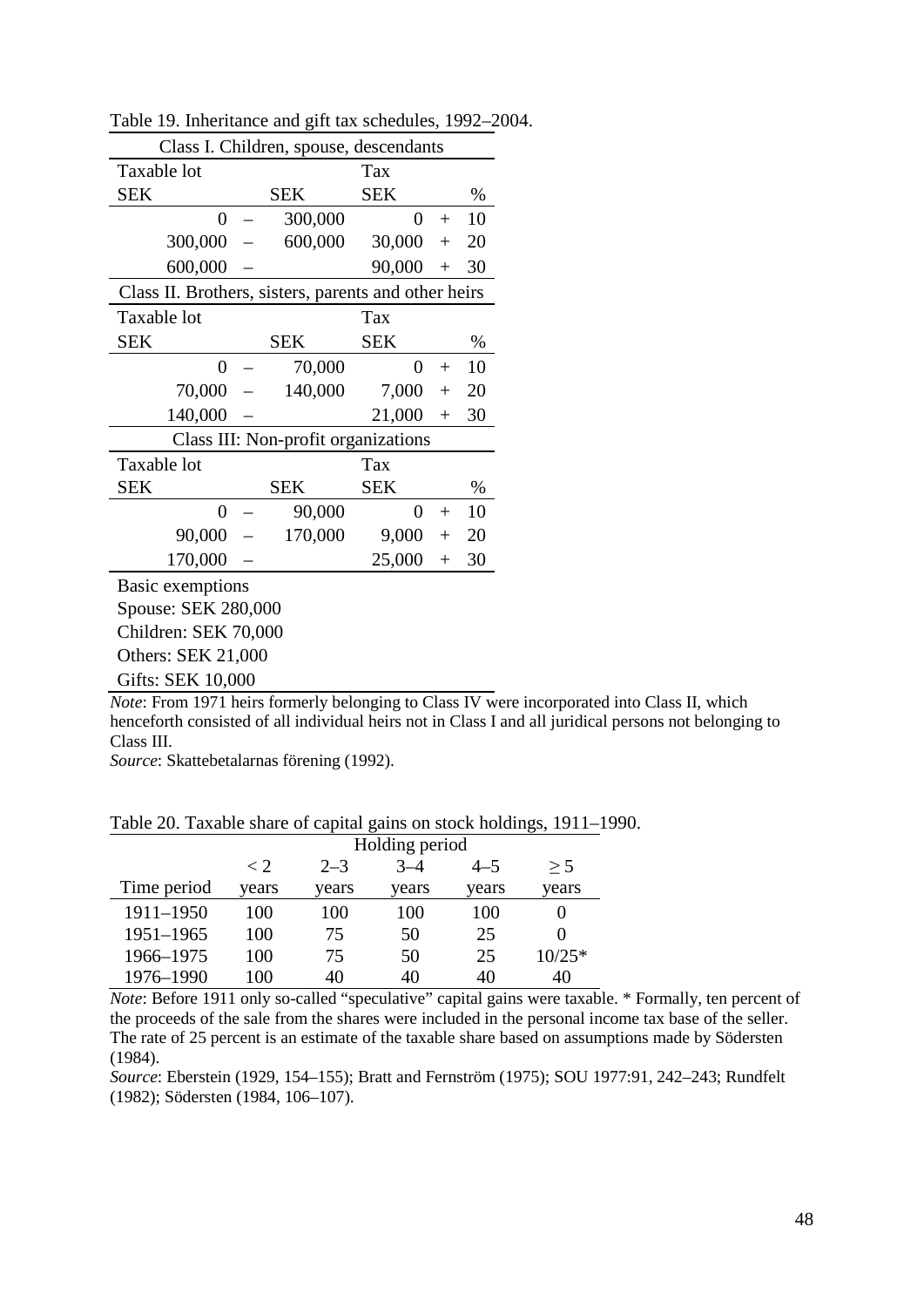

Figure 1. Inheritance, estate and gift tax revenue in Sweden, 1884–2005 (% of GDP).

*Note*: Estate tax payments between 1948 and 1959 are classified as inheritance tax payments. Due to lags in estate inventories and in tax payments, the taxes still generated revenue for a few more years even though tax liability ceased for deaths after 16 December 2004. *Source*: Data on inheritance and gift taxes are from Ohlsson (2011) and GDP is from Edvinsson et al. (2014).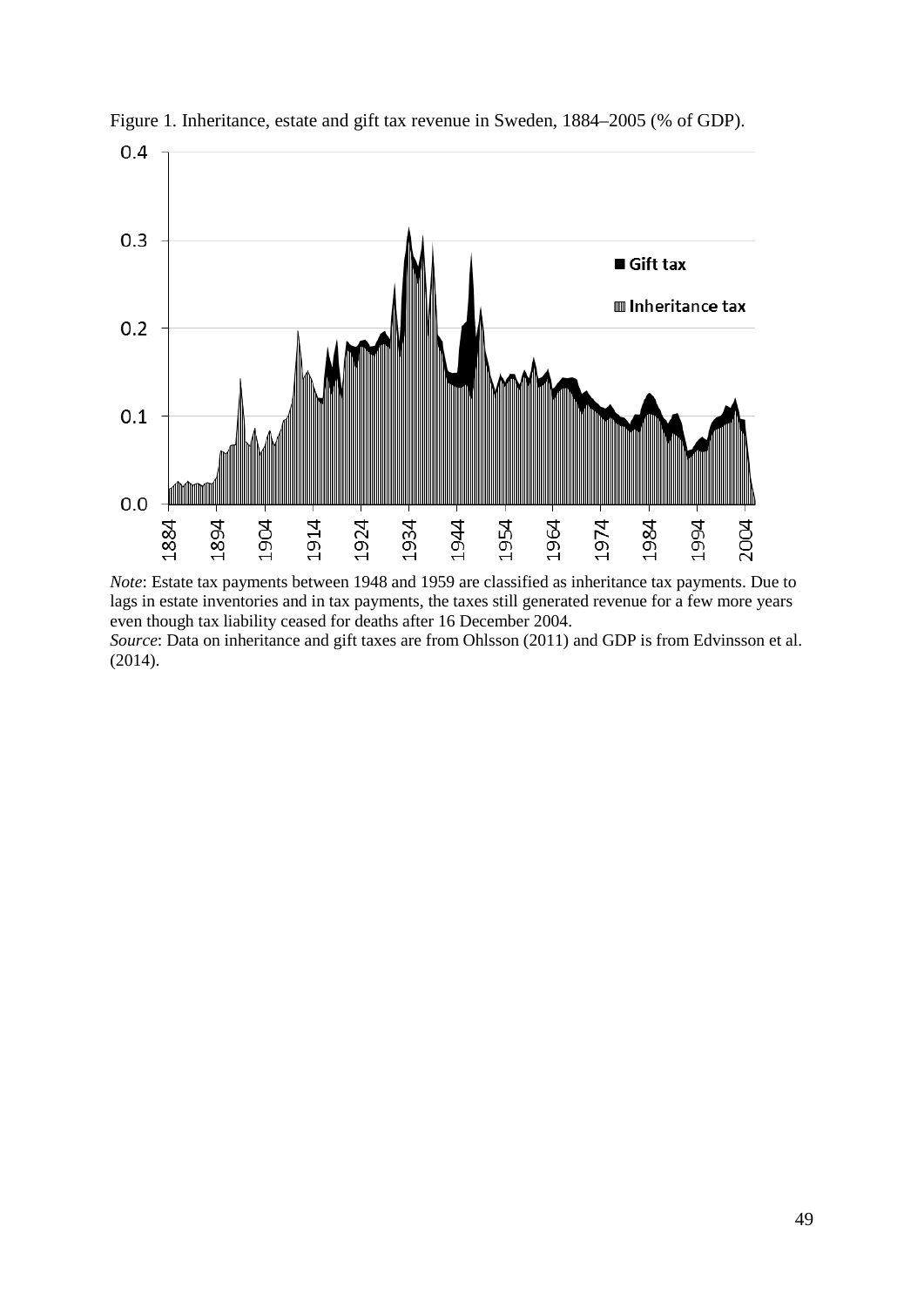

Figure 2. Inheritance, and gift tax revenue as a share of total taxes and gift taxes as a share of inheritance and gift taxes, 1884–2005 (%).

*Note*: Estate tax payments between 1948 and 1959 are classified as inheritance tax payments. Due to lags in estate inventories and in tax payments, the taxes still generated revenue for a few more years even though tax liability ceased for deaths after 16 December 2004.

*Source*: Data on inheritance and gift taxes are from Ohlsson (2011) and data on total tax revenue are from Gårestad (1985), Rodriguez (1980) and Statistics Sweden.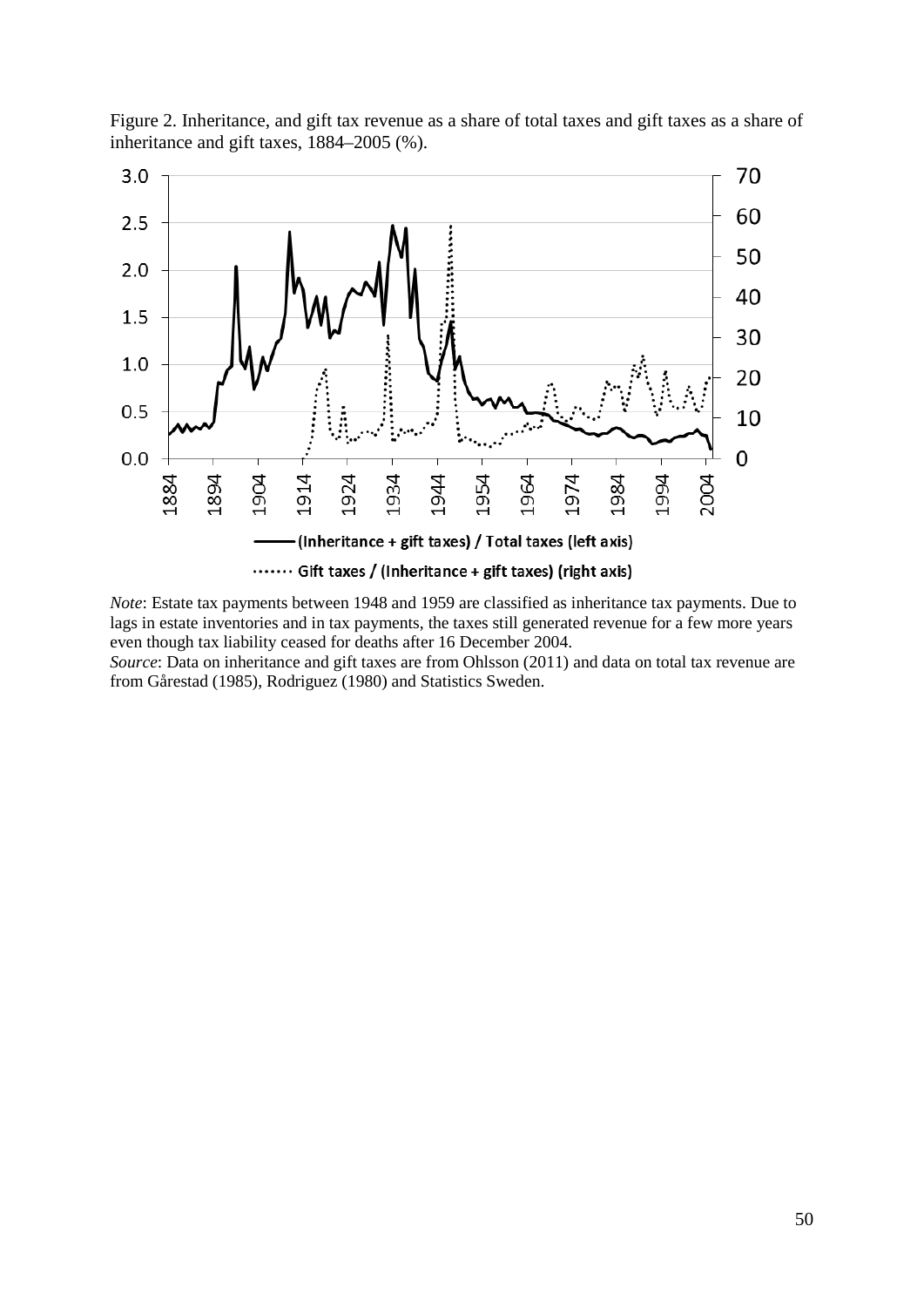

Figure 3. Direct and total inheritance tax: large firm, percent of equity.

*Source*: Calculations made by the authors. A large-sized family firm had net business equity amounting to SEK 262 million in 2004, which implied a taxable value after basic exemption of 39.8 million per heir.



Figure 4. Direct and total inheritance tax: medium-sized firm, percent of equity.

*Source*: Calculations made by the authors. A medium-sized family firm had net business equity mounting to SEK 26.2 million in 2004, which implied a taxable value of 3.9 million per heir after basic exemptions.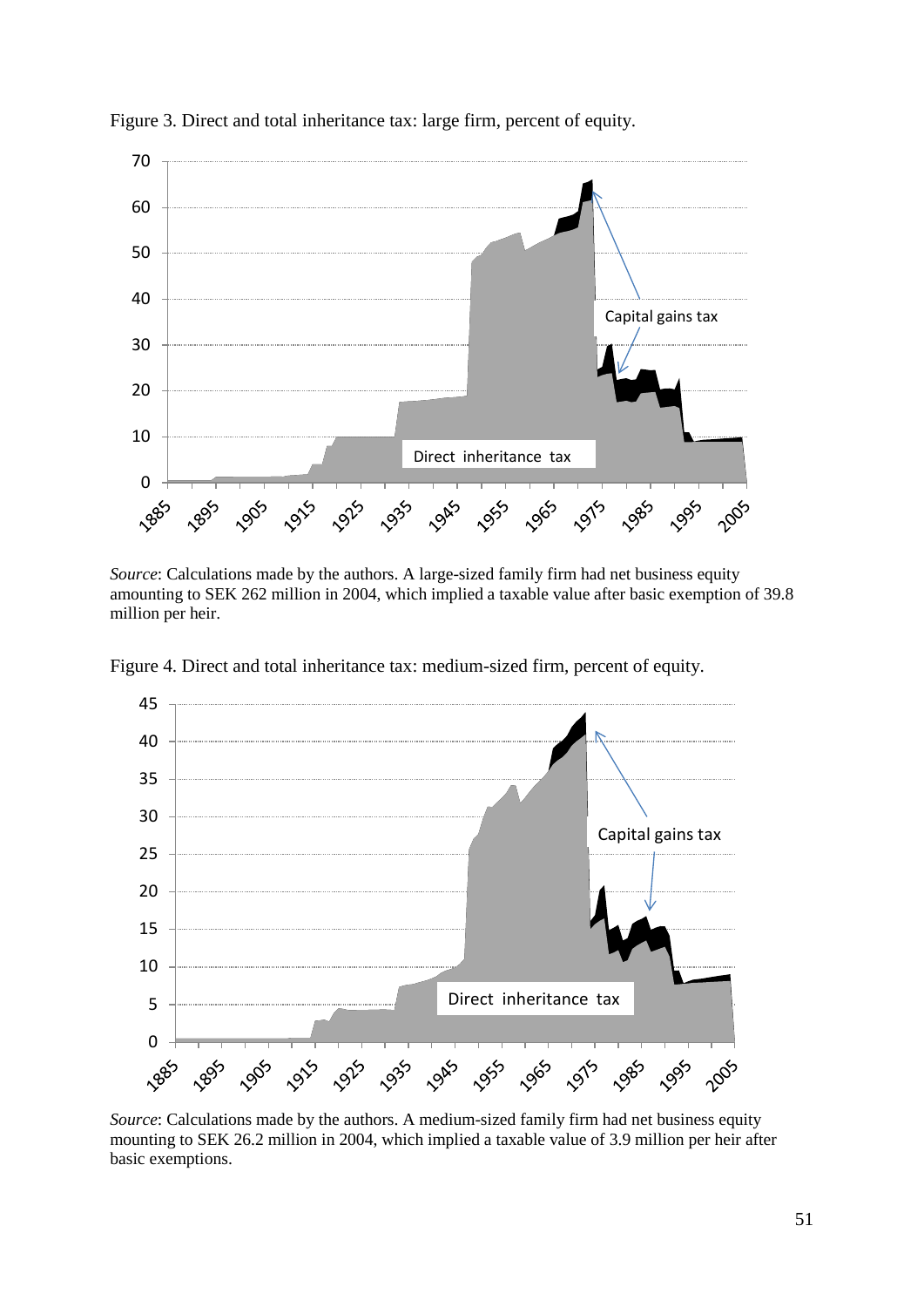

Figure 5. Direct and total inheritance tax: small firm, percent of equity.

*Source*: Calculations made by the authors. A small family firm had net business equity of SEK 2.62 million in 2004.

Figure 6. Direct and total inheritance tax as a percentage of pretax inheritance: non-corporate assets equivalent to the large firm.



*Note*: A large-sized family firm had net business equity amounting to SEK 262 million in 2004. The size of the corresponding inheritance of non-corporate assets is thus SEK 131 million (per heir).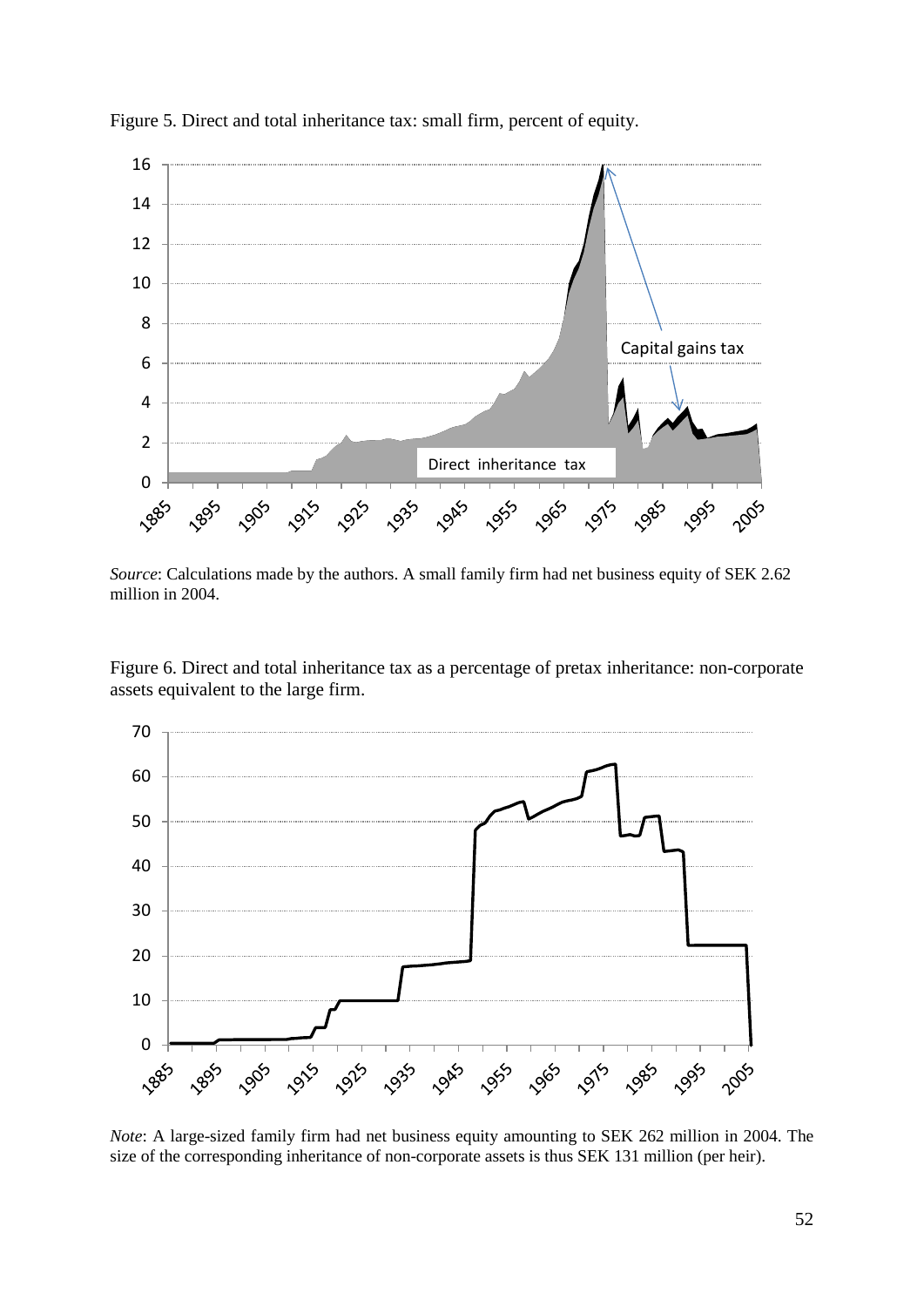

Figure 7. Direct and total inheritance tax as a percentage of pretax inheritance: non-corporate assets equivalent to the medium-sized firm.

*Note*: A medium-sized family firm had net business equity mounting to SEK 26.2 million in 2004. The size of the corresponding inheritance of non-corporate assets is thus SEK 13.1 million (per heir).

Figure 8. Direct and total inheritance tax as a percentage of pretax inheritance: non-corporate assets equivalent to the small firm.



A small-sized family firm had net business equity mounting to SEK 2.62 million in 2004. The size of the corresponding inheritance of non-corporate assets is thus SEK 1.31 million (per heir).